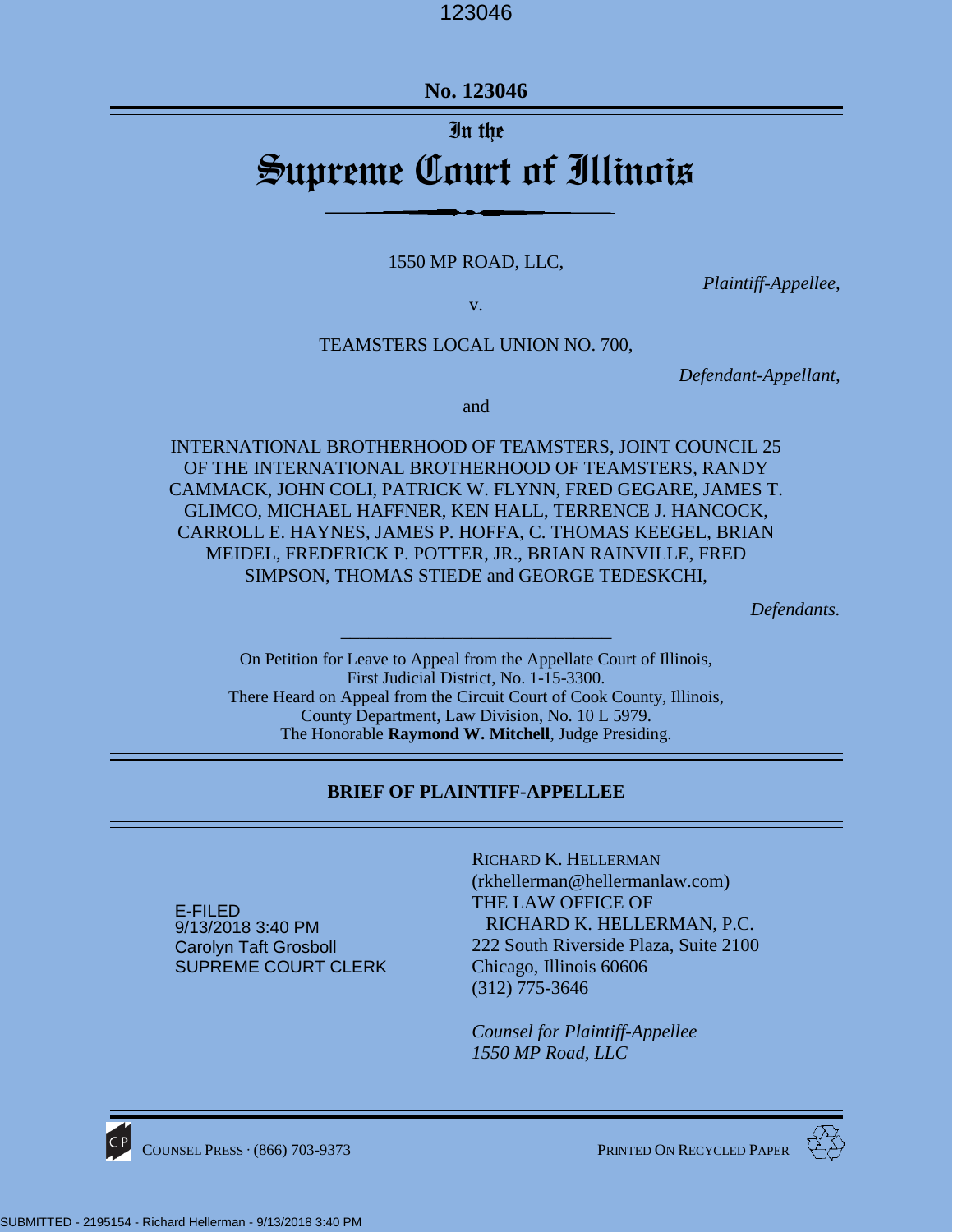## POINTS AND AUTHORITIES

| Property of Unincorporated Associations Act ("PUAA"),               |
|---------------------------------------------------------------------|
| 1550 MP Road, LLC v. Teamsters Local Union No. 700,                 |
|                                                                     |
|                                                                     |
|                                                                     |
|                                                                     |
| Reliable Fire Equipment Co. v. Arredondo,                           |
| Lawlor v. North American Corporation of Illinois,                   |
| Eychaner v. Gross,                                                  |
| People ex rel. Lauth v. Wilmington Coal Co.,                        |
| Kay v. Prolix Packaging, Inc.,                                      |
| Gastroenterology Consultants of the North Shore, S.C. v. Meiselman, |
| People ex rel. Birkett v. Dockery,                                  |
| GK Development, Inc. v. Iowa Malls Financing Corp.,                 |
| Corral v. Mervis Industries, Inc.,                                  |
| Leonardi v. Loyola University,                                      |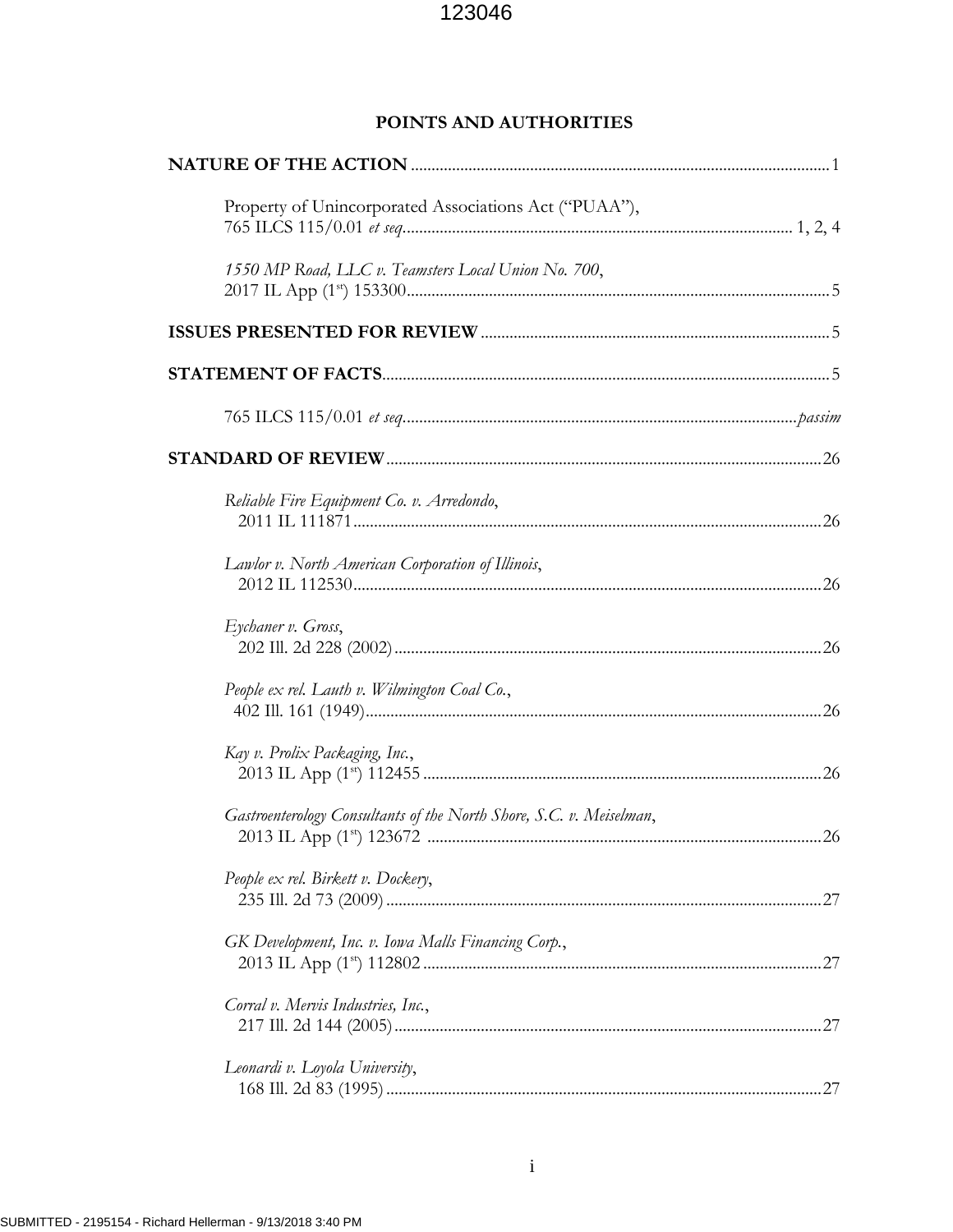|    |           | In re Veronica $C$ .,                                                                                                                                                                                |
|----|-----------|------------------------------------------------------------------------------------------------------------------------------------------------------------------------------------------------------|
|    |           |                                                                                                                                                                                                      |
| I. |           | THE APPELLATE COURT CORRECTLY AFFIRMED THE TRIAL                                                                                                                                                     |
|    | A.        | Local 726 Admitted in the Lease Modification Negotiations,<br>and Local 700 Judicially Admitted in the Lawsuit, That the Lease                                                                       |
|    |           | Urban Sites of Chicago, LLC v. Crown Castle USA,                                                                                                                                                     |
|    |           | Freedberg v. Ohio National Insurance Company,                                                                                                                                                        |
|    |           | In re Estate of Rennick,                                                                                                                                                                             |
|    |           | Daehler v. Oggoian,                                                                                                                                                                                  |
|    |           | In re Veronica C,                                                                                                                                                                                    |
|    | <b>B.</b> | Local 726/700 Waived the PUAA by Consistently Failing to<br>Follow the Requirements of the Act Prior to the Lease at Issue and<br>Failing to RaiseThe PUAA in the Years After the Lease at Issue was |
|    |           |                                                                                                                                                                                                      |
|    |           | Louise v. Department of Labor,                                                                                                                                                                       |
|    |           | Maton Bros. v. Central Illinois Public Service Co.,                                                                                                                                                  |
|    |           | Solinger v. Board of Fire Commissioners,                                                                                                                                                             |
|    |           | In re Veronica C,                                                                                                                                                                                    |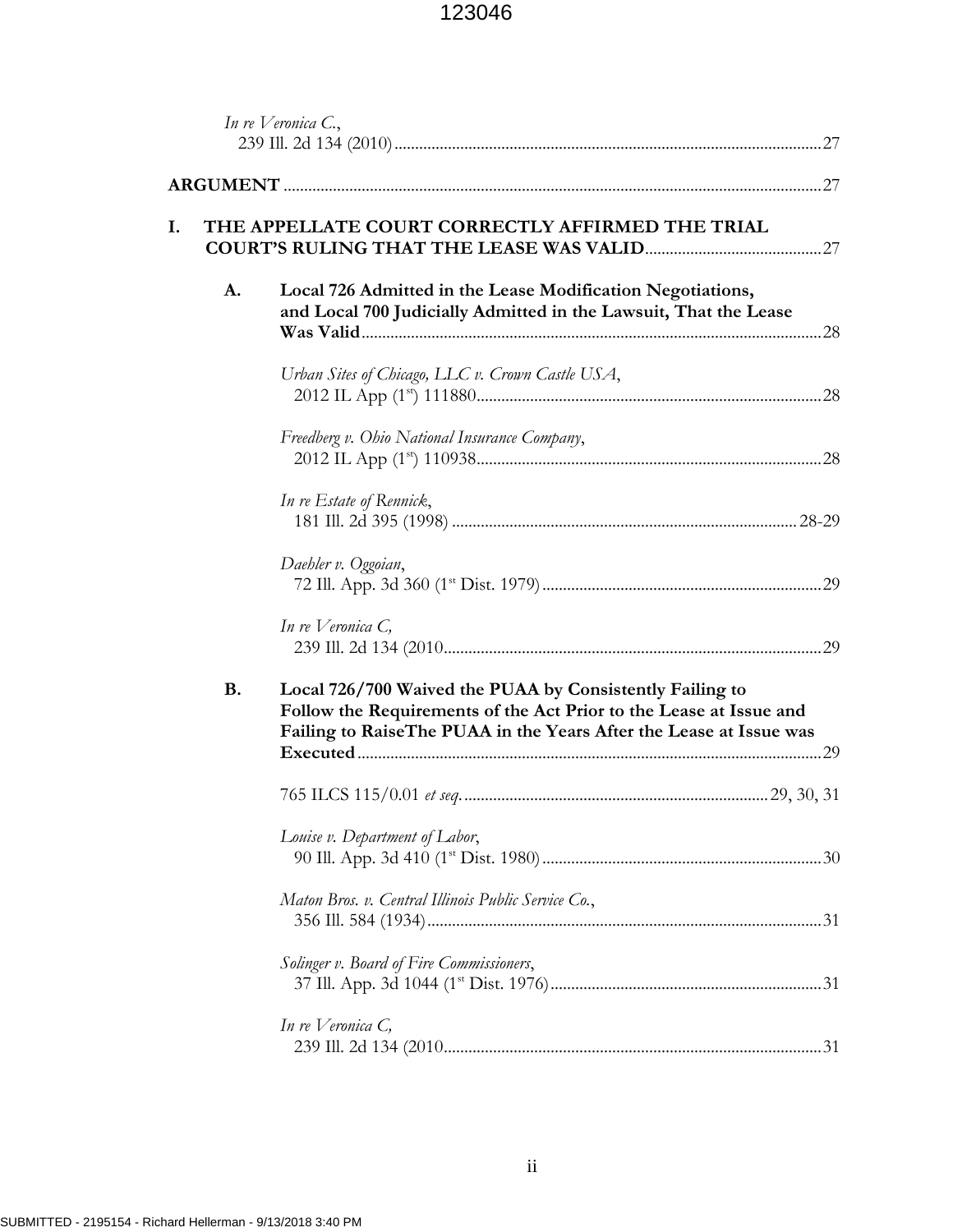|    | Even if Local 726/700 Had Not Waived the PUAA, the Appellate<br>Court Correctly Affirmed the Trial Court's Ruling That a Violation<br>of the PUAA Did Not Render the Lease Void Ab Initio 31                                                               |
|----|------------------------------------------------------------------------------------------------------------------------------------------------------------------------------------------------------------------------------------------------------------|
| 1. | The Schnackenberg Rule, Cited by the Trial Court, Guts Local                                                                                                                                                                                               |
|    |                                                                                                                                                                                                                                                            |
|    | City of Chicago v. Chicago Fiber Optic Corp.,                                                                                                                                                                                                              |
|    | Schnackenberg v. Towle,                                                                                                                                                                                                                                    |
| 2. | As Both the Trial Court and the Appellate Court Found, the PUAA<br>Does Not Provide That Leases Entered into in Violation of Its<br>Terms Are Void Ab Initio and Unenforceable; On the Contrary,<br>Public Policy Favors Enforcement of Private Commercial |
|    |                                                                                                                                                                                                                                                            |
|    |                                                                                                                                                                                                                                                            |
|    | Board of Education of Springfield School District No. 186 v.<br>Attorney General of Illinois,                                                                                                                                                              |
| 3. | Local 700's Purported Distinction of K. Miller Construction Co.<br>is Unavailing and Ignores the Other Compelling Authorities Cited                                                                                                                        |
|    | K. Miller Construction Co. v. McGinnis,                                                                                                                                                                                                                    |
|    | Pascal P. Paddock, Inc. v. Glennon,                                                                                                                                                                                                                        |
|    |                                                                                                                                                                                                                                                            |
| 4. | The Appellate Court Thoroughly, and Correctly, Distinguished<br>the Alliance Property Management Case Cited by Local 700 36                                                                                                                                |
|    | Alliance Property Management, Ltd. v. Forest Villa of Countryside<br>Condominium Association,                                                                                                                                                              |
|    |                                                                                                                                                                                                                                                            |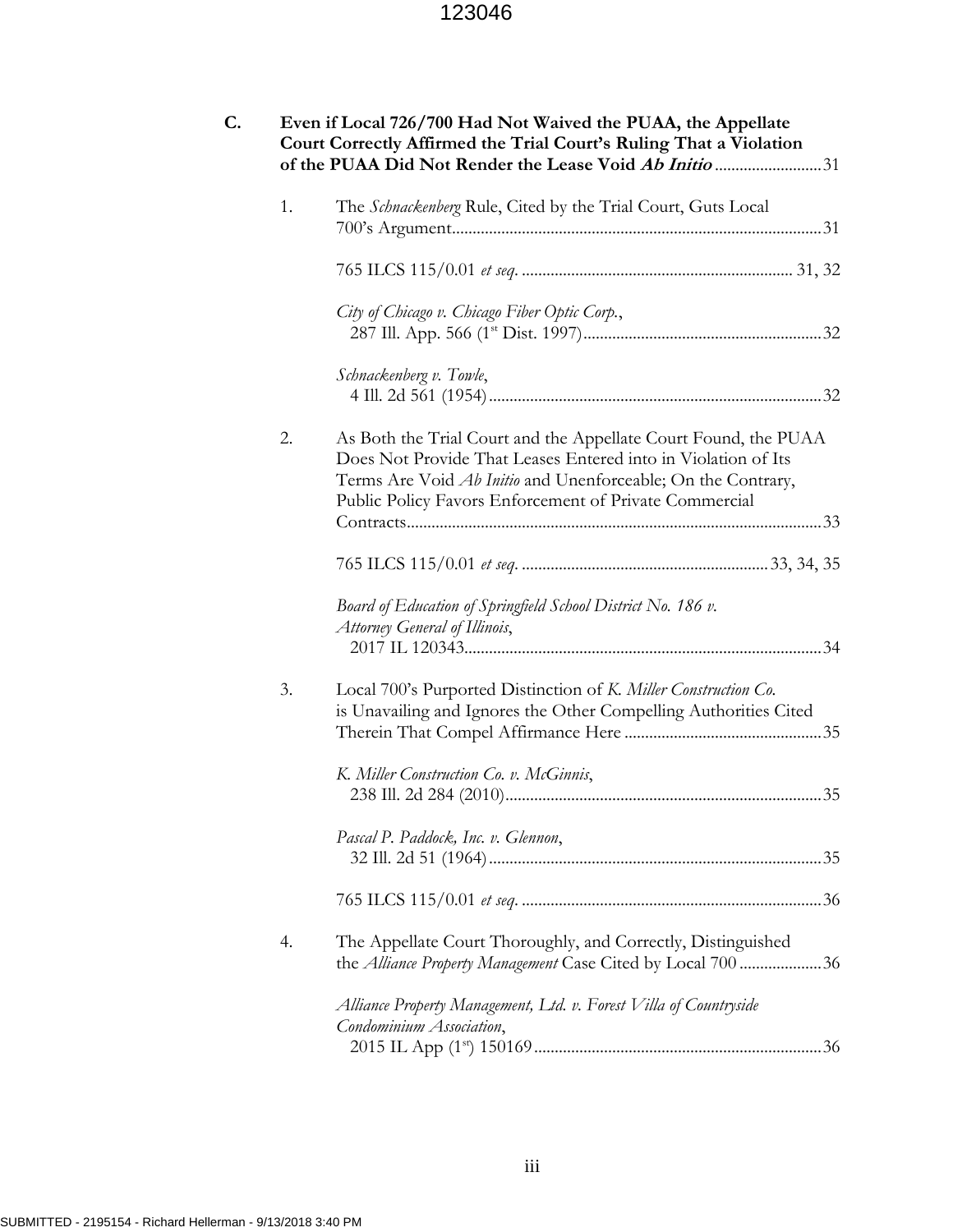| Patrick Engineering, Inc. v. City of Naperville,<br>THE APPELLATE COURT CORRECTLY AFFIRMED THE                                                                                                                                                                              |  |
|-----------------------------------------------------------------------------------------------------------------------------------------------------------------------------------------------------------------------------------------------------------------------------|--|
|                                                                                                                                                                                                                                                                             |  |
| TRIAL COURT'S RULING THAT LOCAL 700 WAS LOCAL 726'S                                                                                                                                                                                                                         |  |
| A.<br>The Admissions by the IBT, Local 726 and Local 700 That<br>Local 700 Was a "Consolidation" and That Local 700 Was<br>Local 726's "Successor" Who Obtained Local 726's Assets in<br>the "Merger" Are Sufficient to Render Local 700 Liable as Local                    |  |
| Workforce Solutions v. Urban Services of America, Inc.,                                                                                                                                                                                                                     |  |
| <b>B.</b><br>Even Apart from the Teamsters' Repeated Admissions of Merger,<br>Consolidation and Successorship, the Policy Underlying the<br><b>Successor Liability Doctrine Supports the Finding That</b><br>Local 700 Succeeded to Local 726's Liability Under the Lease39 |  |
| DiGiulio v. Goss International Corp.,                                                                                                                                                                                                                                       |  |
| Vernon v. Schuster,                                                                                                                                                                                                                                                         |  |
| Equal Employment Opportunity Commission v. Local 638,                                                                                                                                                                                                                       |  |
| Parker v. Metropolitan Transportation Authority,                                                                                                                                                                                                                            |  |
| New York v. National Services Industries, Inc.,                                                                                                                                                                                                                             |  |
| THE TRIAL COURT AND THE APPELLATE COURT CORRECTLY<br>RULED THAT THE LIQUIDATED DAMAGES PROVISION IN THE                                                                                                                                                                     |  |
| Walker v. Ridgeview Construction Co., Inc.,                                                                                                                                                                                                                                 |  |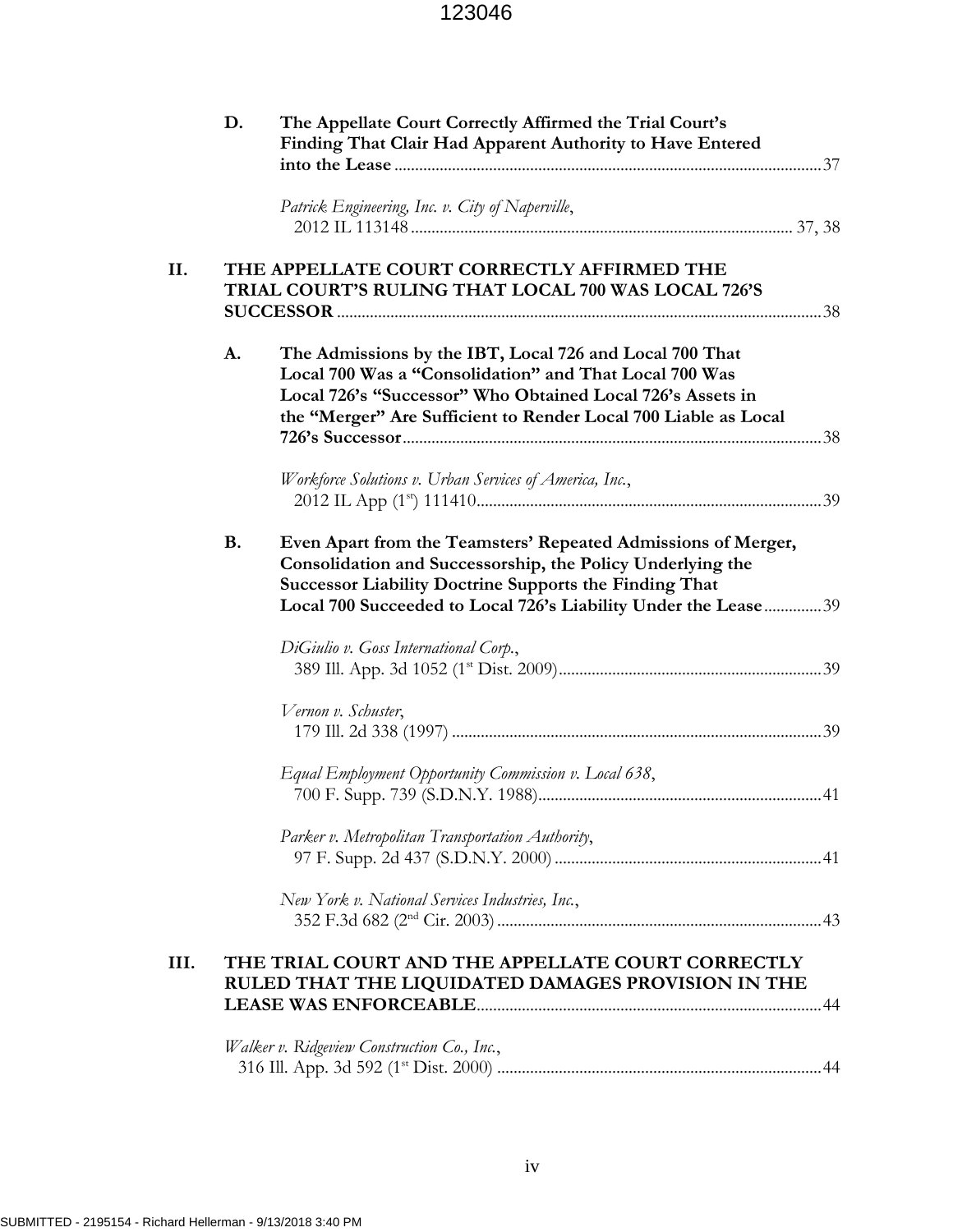| Wanderer v. Plainfield Carton Corp.,                                |  |
|---------------------------------------------------------------------|--|
| Inland Property Management, Inc. v. McLallen,                       |  |
| Jameson Realty Group v. Kostiner,                                   |  |
| Hickox v. Bell,                                                     |  |
| GK Development Inc. v. Iowa Malls Financing Corp.,                  |  |
| Grossinger Motorcorp, Inc. v. American National Bank and Trust Co., |  |
| Karimi v. 401 North Wabash Venture, LLC,                            |  |
|                                                                     |  |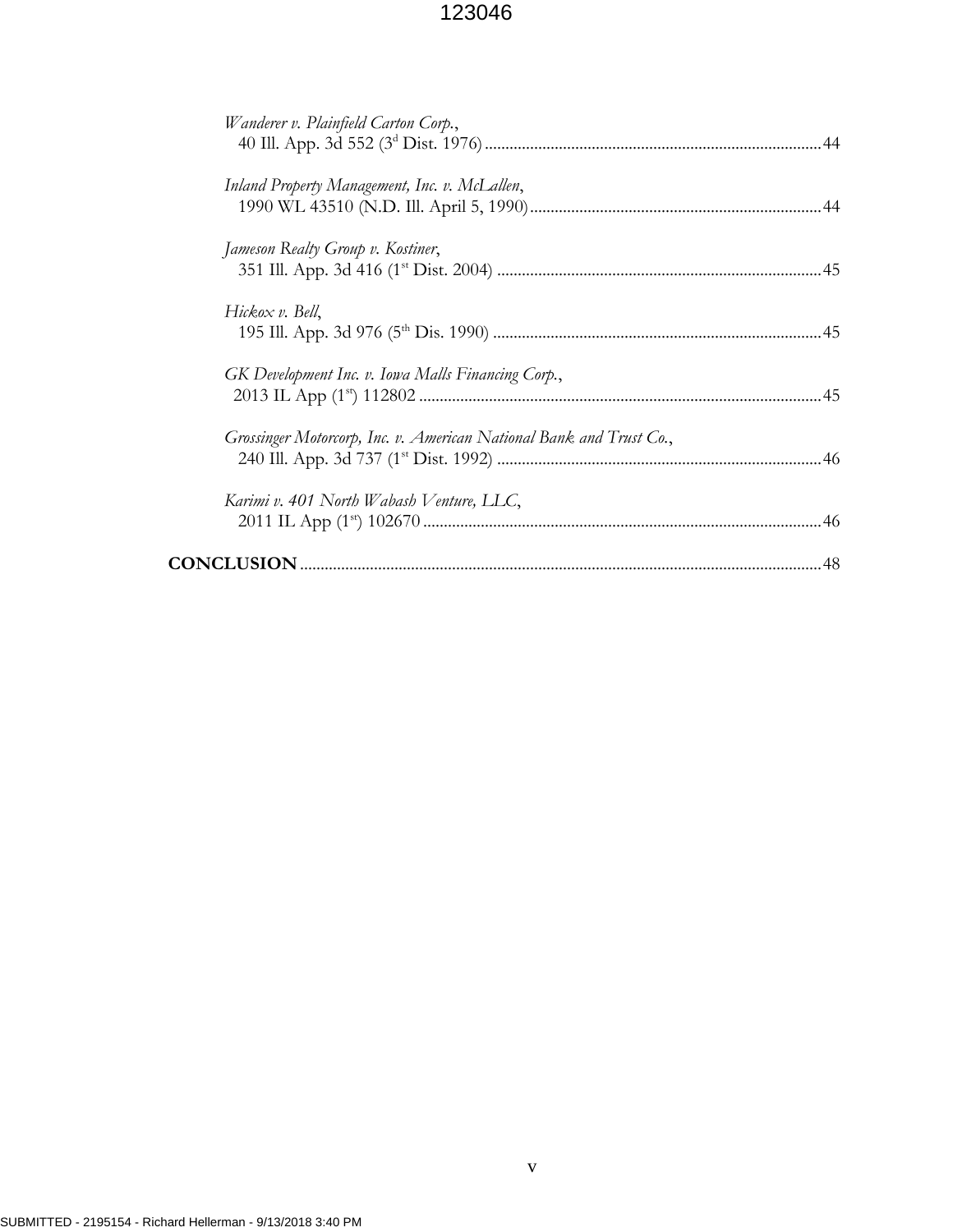#### **NATURE OF THE ACTION**

This is an action to impose successor liability against a successor local union for a clear breach of a commercial office lease by its predecessor. As it did for decades before the lease at issue – indeed, with every single lease into which it entered as far back as all the former executives of the predecessor, Teamsters Local Union No. 726 ("Local 726"), who testified at trial could recall – for the lease at issue, Local 726 wholly disregarded the provisions both of its own bylaws and of the Illinois Property of Unincorporated Associations Act, 765 ILCS 115/0.01 *et seq*. ("PUAA"), which required a formal, advance approval vote by the membership and the signatures of two (2) Executive Board members on the lease. And, on every previous lease for which Local 726 ignored the provisions of the law governing unincorporated associations and its own governing documents, Local 726 fully performed, paying monthly rent and remaining in the leased premises for the full term with no suggestion that Local 726 lacked the capacity to have entered into the leases because of its own non-compliance with the bylaws and the PUAA.

In this case, Local 726's Secretary-Treasurer and principal officer, Thomas Clair, both negotiated the lease with the manager of 1550 MP Road, LLC ("1550") and executed the lease on behalf of Local 726, repeatedly affirming to 1550 that he had authority to perform these acts. Substantiating this notion that Clair was not acting in some rogue fashion through which he was secretly putting all the members of Local 726 at risk, while Clair was negotiating the lease, all of the other members of Local 726's Executive Board visited the premises and approved of the construction and development that Local 726 had requested that 1550 perform before Local 726 was to move into the premises. Furthermore, after Clair executed the lease, but before Local 726 moved out of its then-current office and into the premises,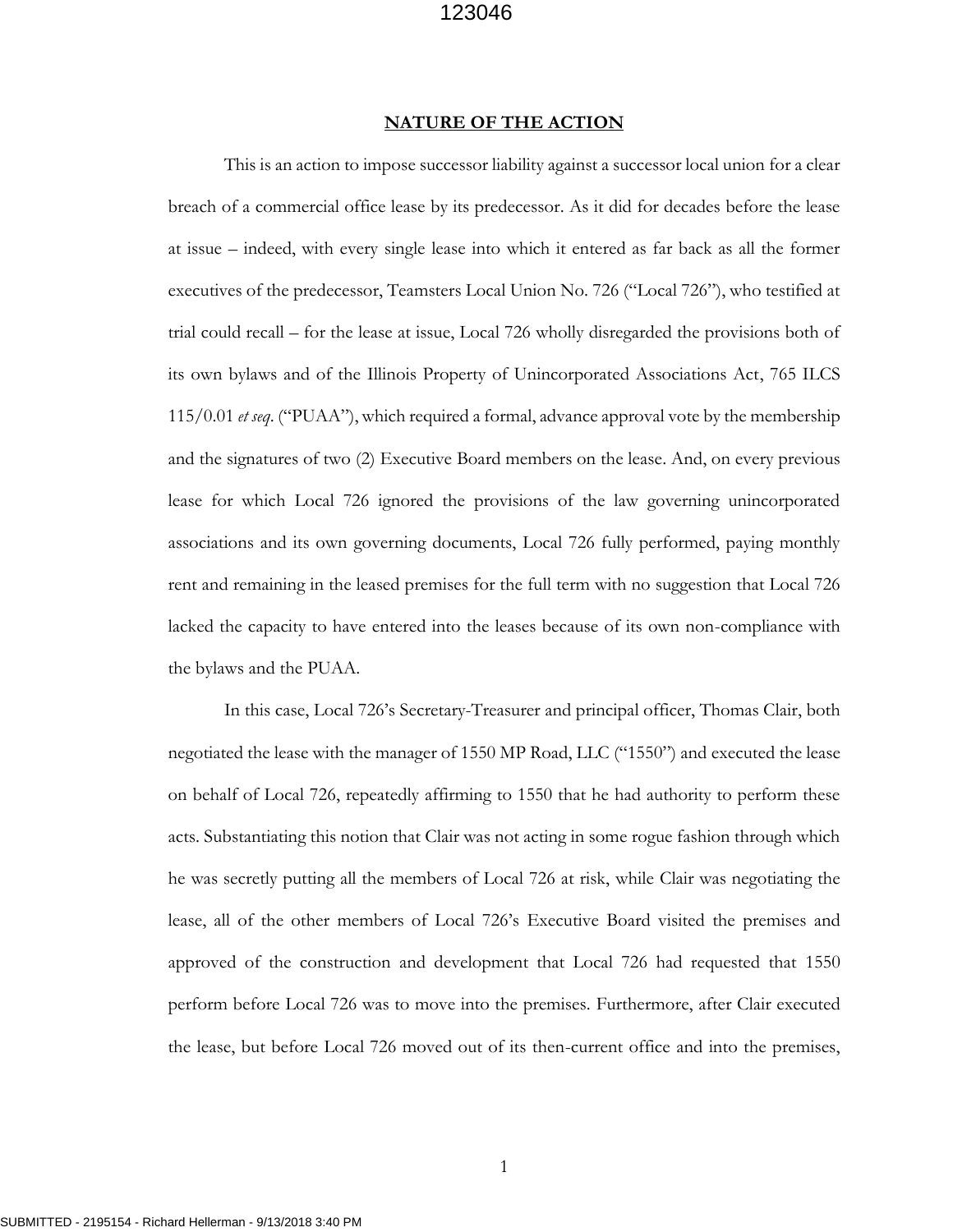Local 726's membership was advised that Local 726 would be moving offices, and there was virtual unanimous approval for the move at this December 2008 meeting.

Consistent with both the Executive Board's and the membership's knowledge and approval of the lease, Local 726 timely paid rent for the first eight months of the lease term. During that time, no one associated with Local 726, including members of Joint Council 25 ("JC25"), which oversaw Local 726 along with other local unions in the Chicagoland area, claimed the lease was invalid or raised either Local 726's bylaws or the PUAA.

However, for reasons entirely unrelated to the lease, the International Brotherhood of Teamsters ("IBT") imposed an emergency trusteeship over Local 726 in August 2009, eight months into the 15-year term of the lease. On September 17, 2009, at a hearing about whether the trusteeship should be continued, Becky Strzechowski, the trustee that the IBT had appointed to take over Local 726's operations, testified that the lease "imposes a multi-million dollar liability upon Local 726 that will inevitably bankrupt this Local unless another means is found to avoid this crushing financial burden." Even then, Strzechowski did not raise the PUAA, or any claimed violation thereof. Three months later, in early December 2009, the IBT's General Executive Board ("GEB") voted to dissolve Local 726 effective December 31, 2009 and combine Local 726's membership with a portion of the membership of another dissolved Chicago Teamsters local union, Local 714, thereby creating a new local union, called Local 700, as of January 1, 2010.

Beginning in October 2009 and continuing through Local 726's dissolution on December 31, 2009, Strzechowski and her counsel, Robert Bloch (who also represented Local 700 at trial), negotiated with 1550. But, at no time during those negotiations did Strzechowski or Bloch ever assert that the lease violated the PUAA; to the contrary, Strzechowski and Bloch affirmed the lease by negotiating to modify it to have Local 726 remain in the premises into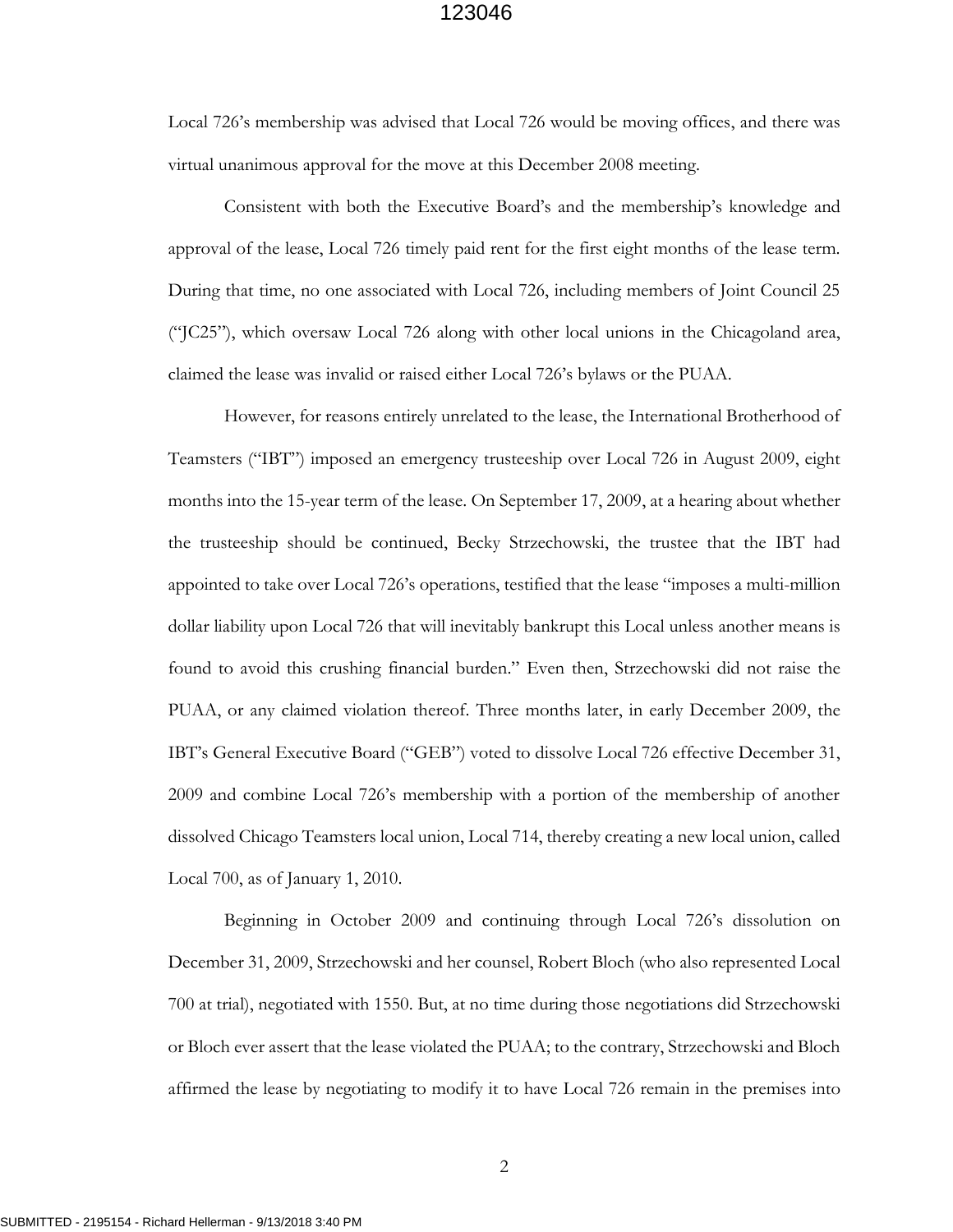2011. Amazingly, even after Bloch learned that Local 726 would be dissolved at the end of December 2009, he sent a draft Lease Modification Agreement for Local 726 to 1550's counsel, again affirming the validity of the lease.

No written modification agreement was ever executed between Local 726 and 1550. But, in its verified pleadings in this case, Local 700 claimed that 1550 and Local 726 reached an oral agreement to modify the lease, thus judicially admitting that the lease was valid, for only a valid lease is capable of being modified. Local 700 withdrew this claim during the litigation but, having admitted in a verified pleading that the lease had been modified, Local 700 judicially admitted the validity of the lease and was bound by this admission throughout the litigation, through the present.

As of January 1, 2010, Local 726, which no longer existed as a result of the GEB's vote to dissolve it as of December 31, 2009, stopped paying rent under the lease, thus breaching it.

Local 700 occupied the premises as of January 1, 2010. John Coli, the President of JC25, was appointed to be the initial trustee of Local 700. In April 2010, Local 700 vacated the premises, leaving 1550 with no tenant in the built-to-suit premises. 1550's attempts to relet or sell the premises were unsuccessful. Local 700 moved into a building in Park Ridge, Illinois owned by the pension plan for Teamsters Local No. 727, of which Coli was President. Coli and his son also were two of the trustees of the Local 727 pension plan.

In addition to Local 726's membership, all of Local 726's assets were transferred to Local 700. Thus, Local 726's bank accounts, office furniture and cars for its officers were transferred. Local 700 also stepped into all of the collective bargaining agreements into which Local 726 had entered on behalf of its members, without even amending those agreements. Local 726's liabilities, including long-term leases for photocopy machines that Local 726 had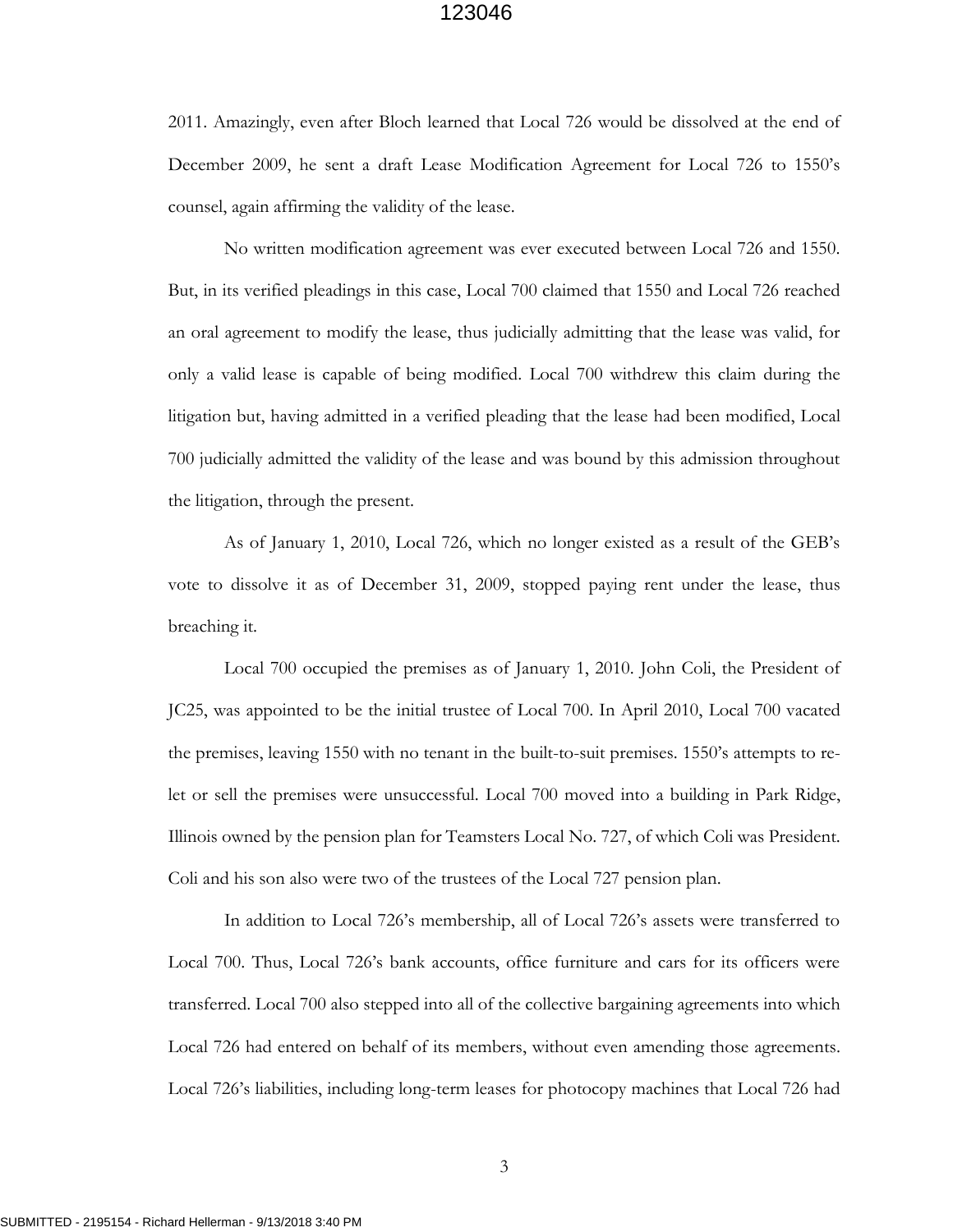used in the 1550 premises, scholarship funds for children of injured union members and loans on officers' cars, were also transferred to Local 700. The only Local 726 liability that was not transferred to Local 700 was the lease, the very same lease that Strzechowski – without raising any violation of the PUAA – had implored the hearing panel in September 2009 to find "another means . . . to avoid."

Internal IBT correspondence called Local 700 as a "consolidation" of Local 726 and Local 714. And, both Local 726's and Local 700's financial reports, as well as their tax returns (which were signed by the assistant trustees of the respective locals under penalty of perjury) stated that the assets and liabilities of Local 726 were transferred to Local 700 "in the merger." Local 726's financial report even referred to Local 700 as Local 726's "successor."

1550 filed this lawsuit against Local 700, alleging precisely what Local 700 and Local 726 admitted Local 700 was, Local 726's legal successor. It sued Local 700 for Local 726's breach of the lease, seeking damages as provided in the lease, that is, the present value of the remaining rent due under the lease, plus attorneys' fees and costs per the lease.

Following a nearly two-week bench trial, the trial court issued a 15-page Order entering judgment in 1550's favor and against Local 700 on the successor liability claim for Local 726's breach of the lease.<sup>1</sup> The trial court awarded 1550 damages calculated in accordance with the lease, that is, the present value of the remaining rent due under the lease from the time Local 726 breached the lease, plus attorneys' fees, for a total judgment of \$2,318,620.67, plus postjudgment interest.

<sup>&</sup>lt;sup>1</sup> 1550 asserted other claims against Local 700, the IBT, JC25 and the individual members of the IBT's GEB in an Amended Complaint. Although the trial court entered judgment in 1550's favor on certain of those claims against certain of those defendants, the Appellate Court reversed those aspects of the trial court's judgment. Those claims are therefore not before this Court and 1550 will forego a discussion of them in this Brief.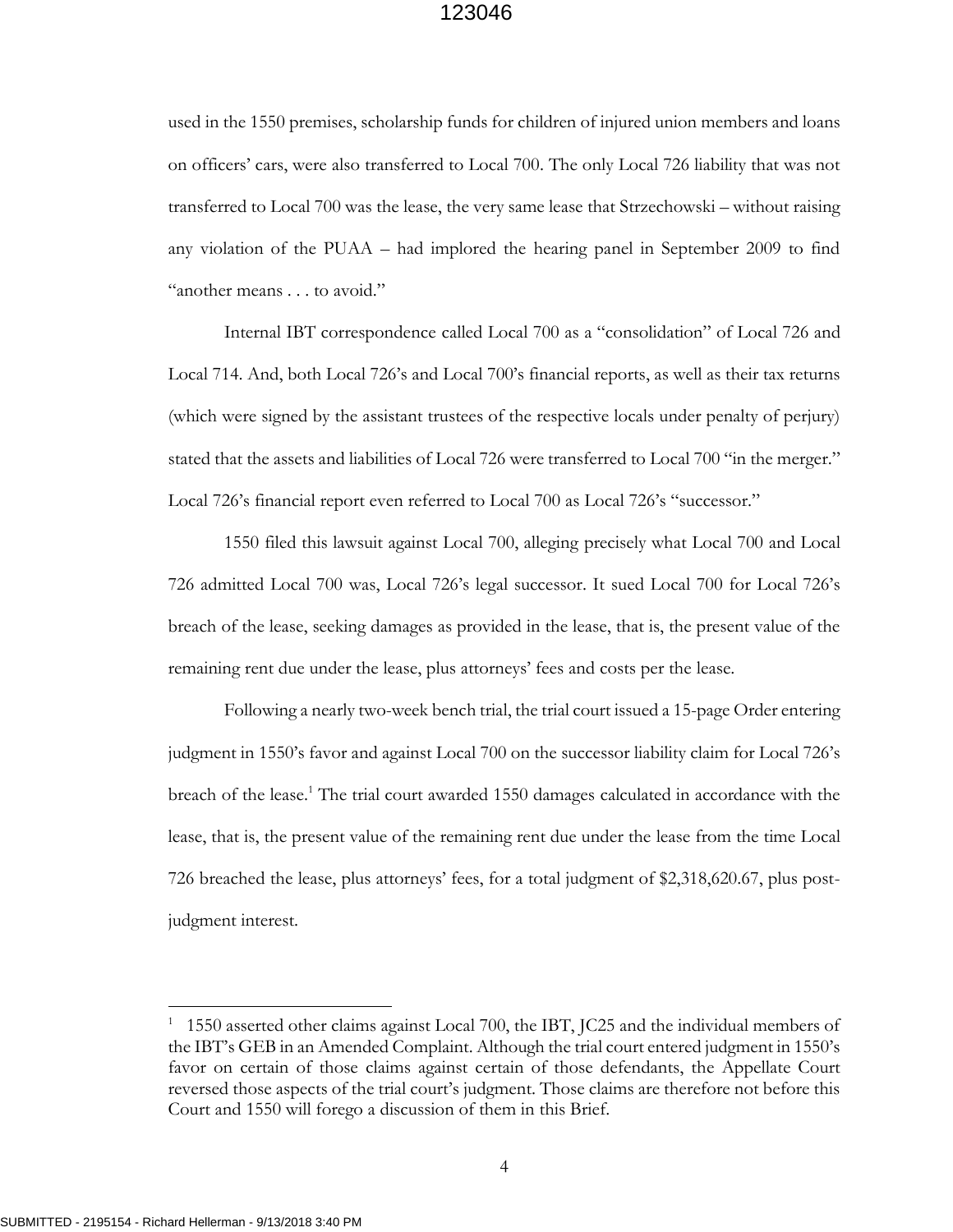Local 700 filed post-trial motions to reconsider and, after full briefing, the trial court issued an 18-page Order that, by its terms, replaced the original judgment Order. In this new Order, the trial court rejected Local 700's arguments and reaffirmed its judgment in favor of 1550 in the same amount as in his previous, withdrawn Order.

Local 700 appealed and, after full briefing and oral argument before the First District, the Appellate Court affirmed the judgment against Local 700 in a unanimous, published opinion, 2017 IL App (1st) 153300. This Court granted Local 700's Petition for Leave to Appeal.

#### **ISSUES PRESENTED FOR REVIEW**

1. Whether the Appellate Court correctly affirmed the trial court's determination that the lease was valid and enforceable?

2. Whether the Appellate Court correctly affirmed the trial court's determination that Local 700 was the successor to Local 726?

**3.** Whether the Appellate Court correctly affirmed the trial court's determination 1550 was entitled to recover liquidated damages in the amount of the present value of the remaining rent due under the lease?

#### **STATEMENT OF FACTS**

#### **1. Teamsters Local Union Number 726.**

It was and is undisputed that, as labor organizations, Local 726 and Local 700, as well as the IBT itself, are voluntary unincorporated associations. (Stipulation No.  $1 - R.V16$ , C3797<sup>2</sup>). Local 726 represented public employees in the State of Illinois, including employees

<sup>&</sup>lt;sup>2</sup> 1550 will use the same system of citation to the record on appeal as did Local 700 in its Brief. *See* Brief, p. 5 n.1. Where references are made to exhibits, 1550 will designate Plaintiff's Exhibits as "PX," Joint Exhibits as "JX," Local 700's Exhibits as "LUX" and the IBT Defendants' Exhibits as "DX," followed by the record citations to such exhibits.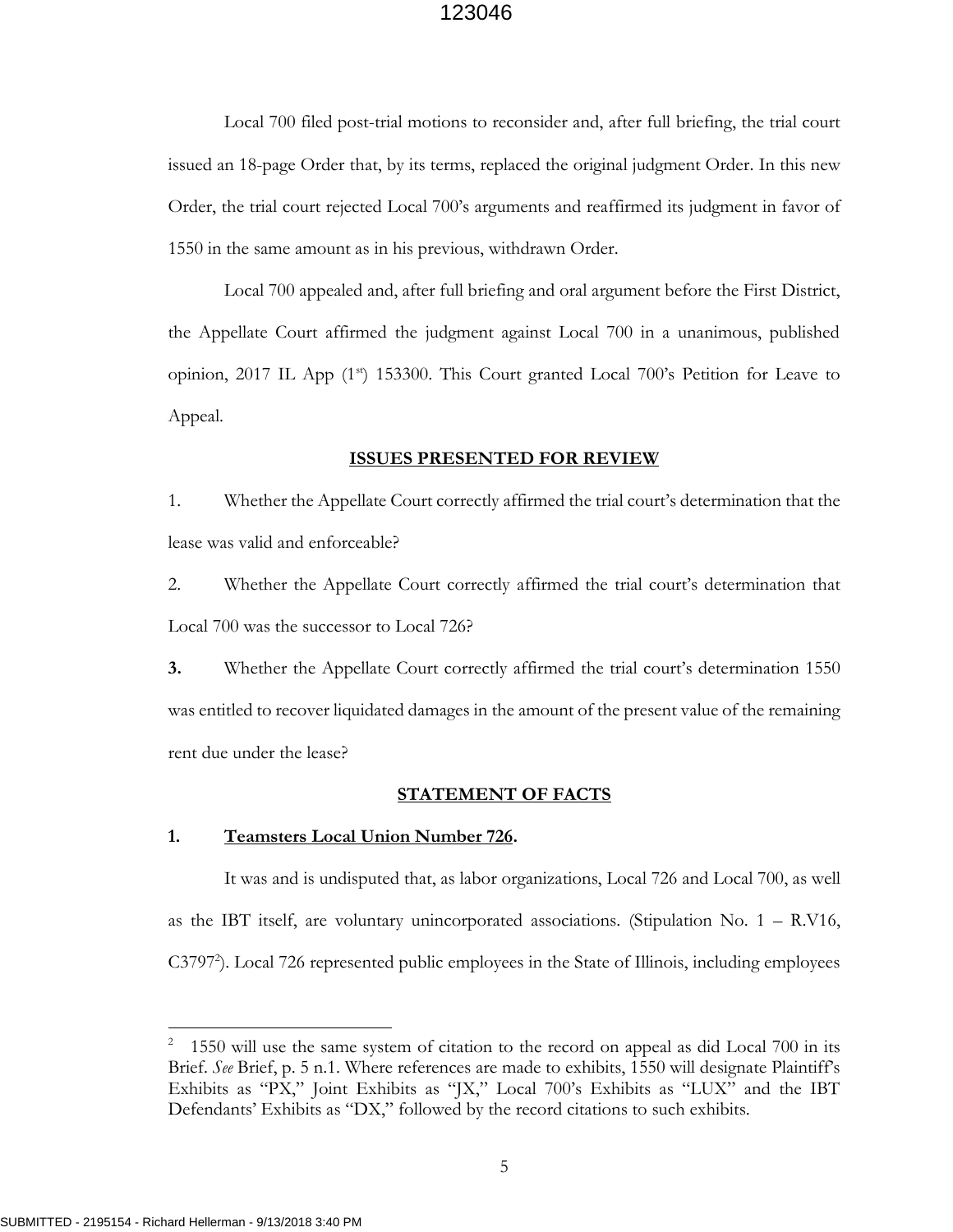of the City of Chicago (the "City"), the Chicago Transit Authority (the "CTA") and the Departments of Central Management Services, Transportation, Human Services and Employment Security (collectively, "CMS"). (R.V4, C9 - R.V5, C1041 (Amended Complaint, Exhibits F, G and H)).

Local 726's Secretary-Treasurer was its principal officer. (Stipulation No. 3 – R.V16, C3797; R.V20, 184; R.V22, 35, 76-77). At all relevant times, Local 726's Secretary-Treasurer was Thomas Clair. (R.V16, C3797). Between 2003 and July 2009, Local 726's seven elected officers who comprised its Executive Board were Secretary-Treasurer Clair, President John Falzone, Vice President Kenneth Brantley, Recording Secretary John Hurley, Business Agent/Trustee Michael Marcatante and Trustees Linda Cruz and Anthony Fiori. (*Id*.).

## **2. None of Local 726's Leases Prior to the Lease at Issue, Including the Lease Immediately Prior to the Subject Lease, Which Clair Signed By Himself and Which Local 726 Fully Performed, Complied with the Requirements of the PUAA or Local 726's Own Bylaws.**

Despite the fact that, as Local 700 points out in its Brief, at all relevant times, both the PUAA and Local 726's bylaws required two executive board signatures on a lease and an advance vote of the general membership approving such lease, it is undisputed that Local 726 never complied with these requirements on any lease during the 30 years preceding the lease at issue. Indeed, Marcatante, a Local 726 member for 30 years and a member of Local 726's Executive Board from 1995 through his retirement in 2009, testified unequivocally that "the President never signed any leases." (R.V22, 33-34, 60-61). Hurley, who served on Local 726's Executive Board from 1997 through his retirement in 2009, did not believe a second signature by the President was necessary to render valid the solitary signature of the Secretary-Treasurer on a Local 726 lease. (R.V22, 76-78).

Clair, who had served in the governance of Local 726 since 1995 and had been an officer and on the Executive Board of Local 726 since 1996 (R.V20, 183, 185-186), signed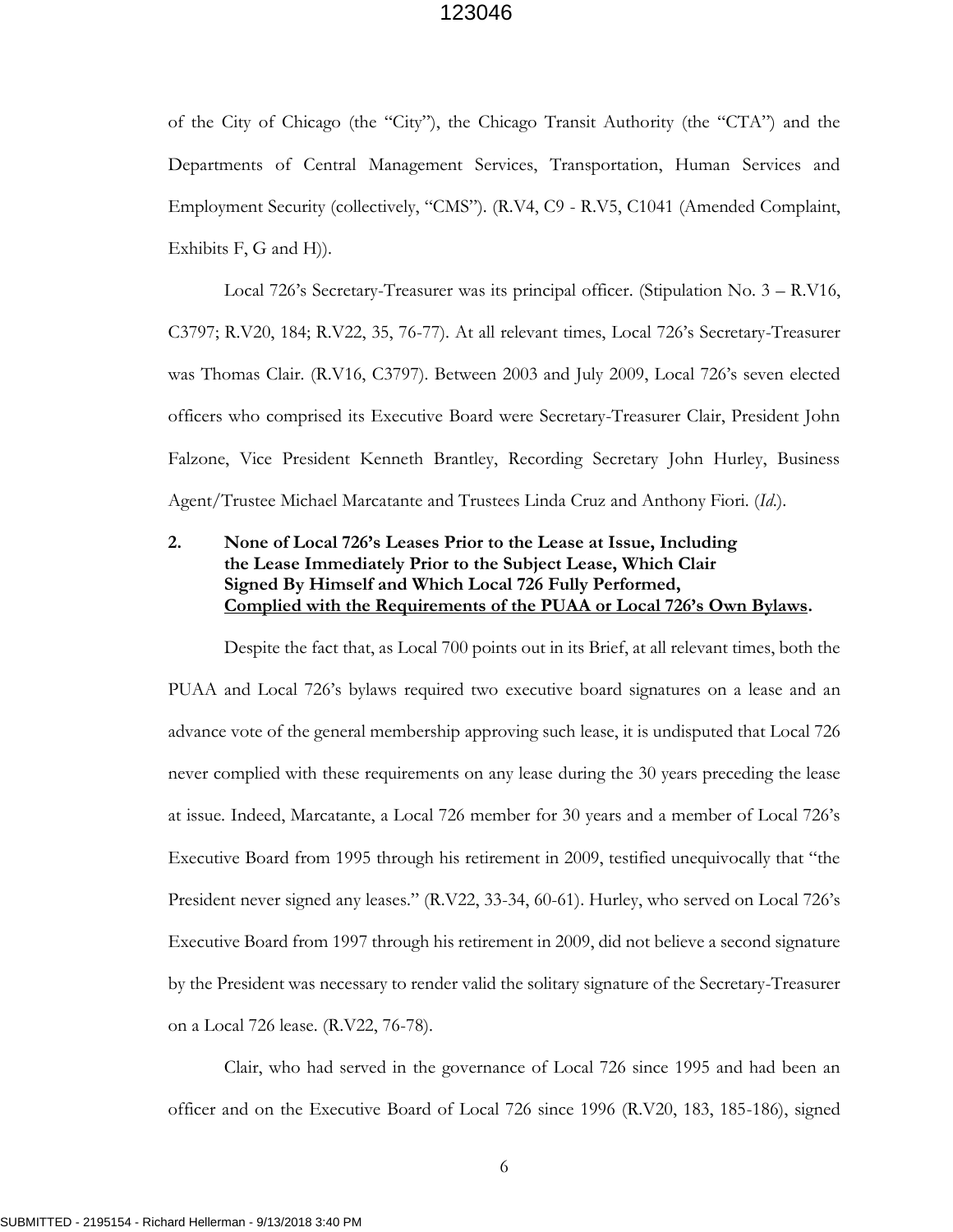both the lease at issue and the lease immediately preceding this lease. On December 30, 2003, he signed a five-year Office Lease on behalf of Local 726 at 1645 West Jackson Blvd. in Chicago, known as "Teamsters City" (the "Teamsters City Lease"). (JX21 – S.R.V2, 365-394). No other officer or member of Local 726 signed the Teamsters City Lease. (*Id*.). Clair did not believe a second signature by the President of Local 726 was necessary to render the Teamsters City Lease valid on behalf of Local 726. (R.V20, 190).

During the entire five-year period Local 726 occupied the office in Teamsters City and paid monthly rent pursuant to the Teamsters City Lease (R.V20, 192), no one from Local 726 questioned Clair's authority to have signed the Teamsters City Lease by himself or told Clair the President of Local 726 also had to have signed the Teamsters City Lease. (R.V20, 191; *see also* R.V22, 77-78). Indeed, during his tenure in the governance of Local 726, but before he signed the Teamsters City Lease, Clair saw prior office leases that had been signed only by the principal officer without any co-signatures. (R.V20, 193). Hurley and Marcatante both saw this as well. (R.V22, 77-78; R.V22, 33-34, 60-61). <sup>3</sup> Clair also did not believe that the Executive Board of Local 726 had to have approved or ratified his solitary signature on the Teamsters City Lease (R.V20, 191), and there was no evidence that the Executive Board did so. Critically, Clair was not even aware that there was any requirement that the general membership of Local 726 had to have voted to approve the Teamsters City Lease or authorize Clair to have signed it by himself. (*Id*., 191-192).

<sup>3</sup> There was no evidence at trial that any of the prior leases were ever objected to or sought to be invalidated for failure to follow the PUAA or Local 726's bylaws, or any other basis.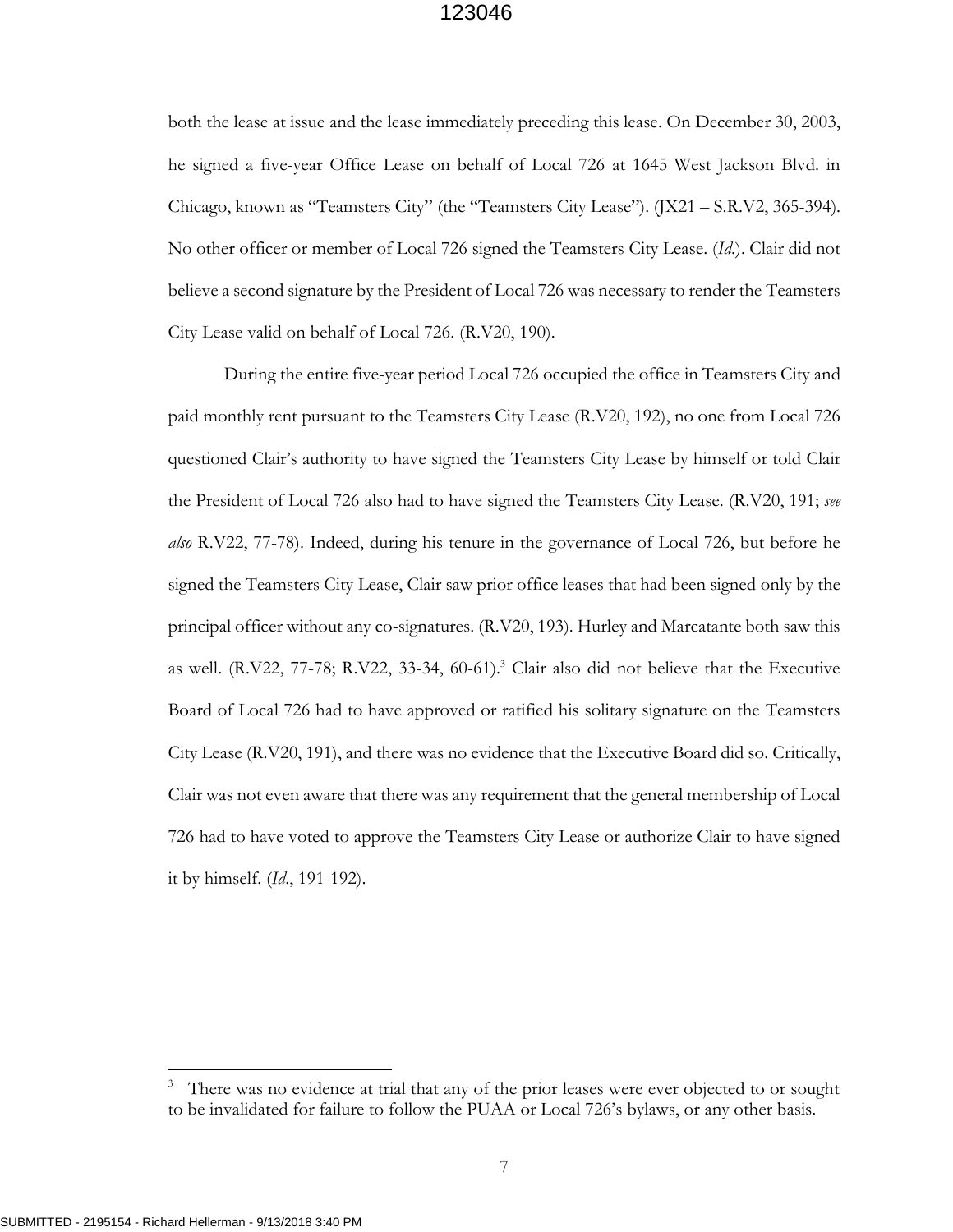## **3. With the Knowledge and Approval of Local 726's Executive Board, Local 726, Through Clair, Selects the Premises and Negotiates the Subject Lease, and Clair Signs the Lease by Himself.**

Prior to even meeting Matt Friedman ("Mr. Friedman"), 1550's sole member and one of 1550's managers (Stipulation No. 6 – R.V16, C3798), Local 726 learned that its rent would be was increasing at the end of the Teamsters City Lease; thus, Clair suggested to the Executive Board that Local 726 should look for its own building that would have all the space and free parking it needed rather than sharing one floor in a building in Teamsters City. (R.V22, 79- 80). In addition, Clair and the Executive Board discussed leasing a new building with an option to buy, because although Local 726 could not afford to buy a building in 2009, it believed it would be in a position to do so in the future. (R.V22, 40). It was also thought that if it could find a building that had space for a meeting hall, Local 726 could rent out the meeting hall. (R.V20, 203). Hurley felt a "lease to purchase" property was a good idea (R.V22, 99-100) and the Executive Board concurred. (*Id*., 101). So, Local 726 began searching for a "lease to purchase" property. (*Id*., 40).

When Clair first met Mr. Friedman, Clair advised him that he was the Secretary-Treasurer of Local 726, that he "called the shots" and ran the local. (R.V19, 158). In his conversations with Mr. Friedman, Clair held himself out as the person who was authorized on behalf of Local 726 to negotiate the potential for a lease and to sign a lease if a lease were satisfactory. (R.V20, 201-202). And, having signed the Teamsters City Lease by himself for Local 726, Clair himself believed that he had this authority. (*Id*., 202).

During the process of choosing the premises at issue, Local 726's officers, trustees and business agents also visited the premises. (R.V20, 199). Thus, Fiore (trustee/ Executive Board member), Michael Malone (business agent), William McTigh (business agent), and Gina DiBalsana (office manager) all visited the premises (*Id*., 199-201), as did Falzone (President),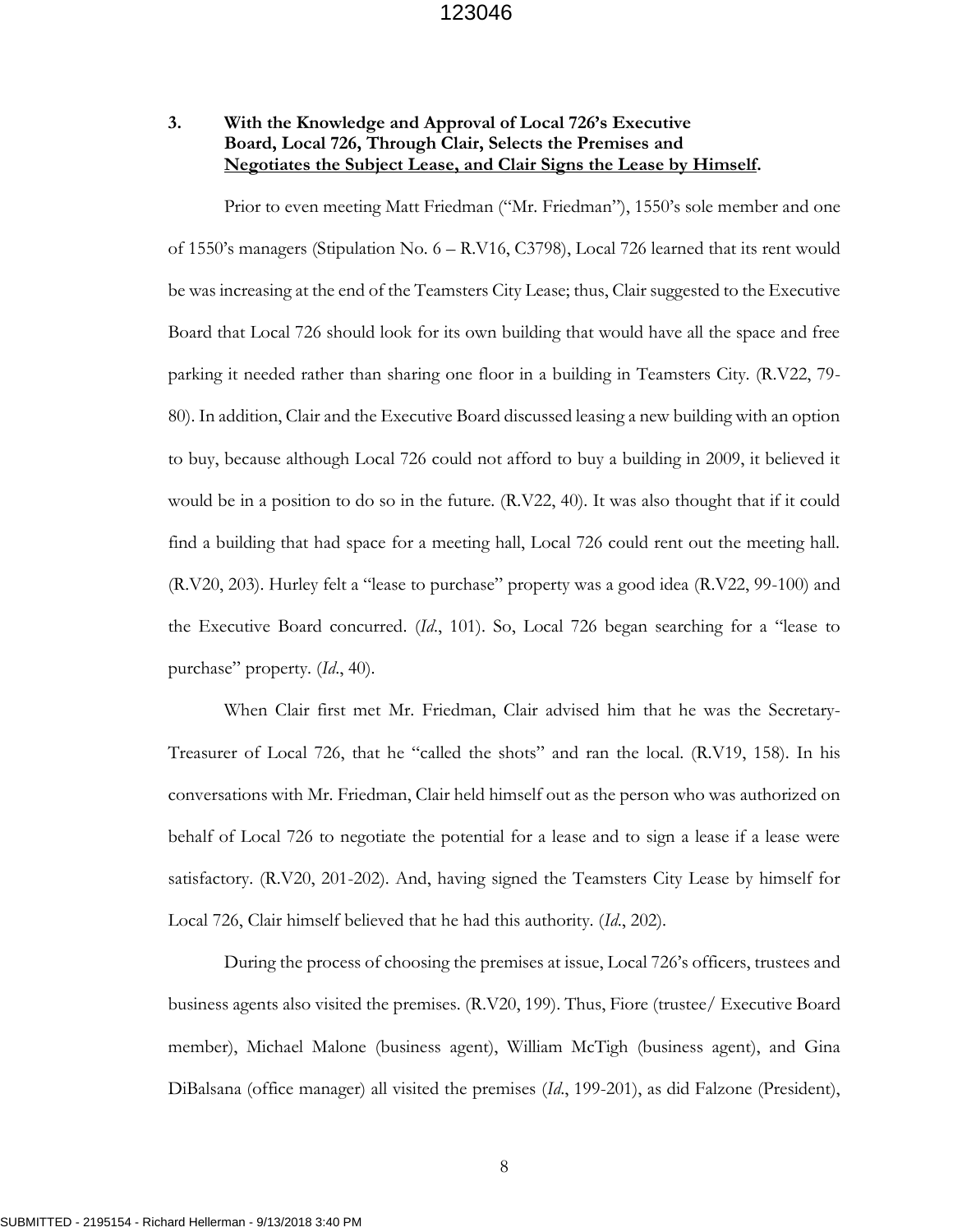and Brantley (Vice President). (R.V19, 173-174; R.V20, 243; R.V22, 83-84). In addition, Clair had conversations with Mr. Friedman about the renovations Local 726 wanted to have performed on the premises, and Clair saw architectural plans for this work. (R.V19, 167-168; R.V20, 205-206). In addition to the plans themselves, Mr. Friedman shared with the Local 726 representatives and executives what the proposed cost of the renovations would be, and Local 726 approved of this as well. (R.V19, 168).

In approximately April 2008, in the month before Clair signed the lease, a number of the members of the Executive Board again visited the premises. (R.V19, 173-174). Clair introduced them to Mr. Friedman, who was also present. (*Id*., 174). The comments they made to Mr. Friedman about the premises were overwhelmingly positive. (*Id*., 174-175). In total, Mr. Friedman estimated that he met 15-20 times with various representatives of Local 726 before the lease was executed. (*Id*., 179). No one disputed this at trial.

Thus, throughout the process of selecting the subject premises and during the development of the premises once selected, the Local 726 Executive Board was aware, involved and knowledgeable. In fact, at a meeting between Local 726's Executive Board, John Coli, President of JC25<sup>4</sup> and a Vice President of the IBT (and a member of the GEB of the IBT) (R.V20, 206; R.V23, 81-82), Brian Rainville, JC25's Executive Director (R.V24, 5), and Terry Hancock, a Trustee of Local 714 (PX17 – S.R.V3, 523), one of the agenda items was

<sup>4</sup> JC25 oversees the operations of a number of local unions in a given geographical area (R.V20, 206) (here, Chicagoland) and helps those locals – including Local 726 (R.V22, 64) – with organizing, communications, politics, legislative and education services. (R.V23, 81-82).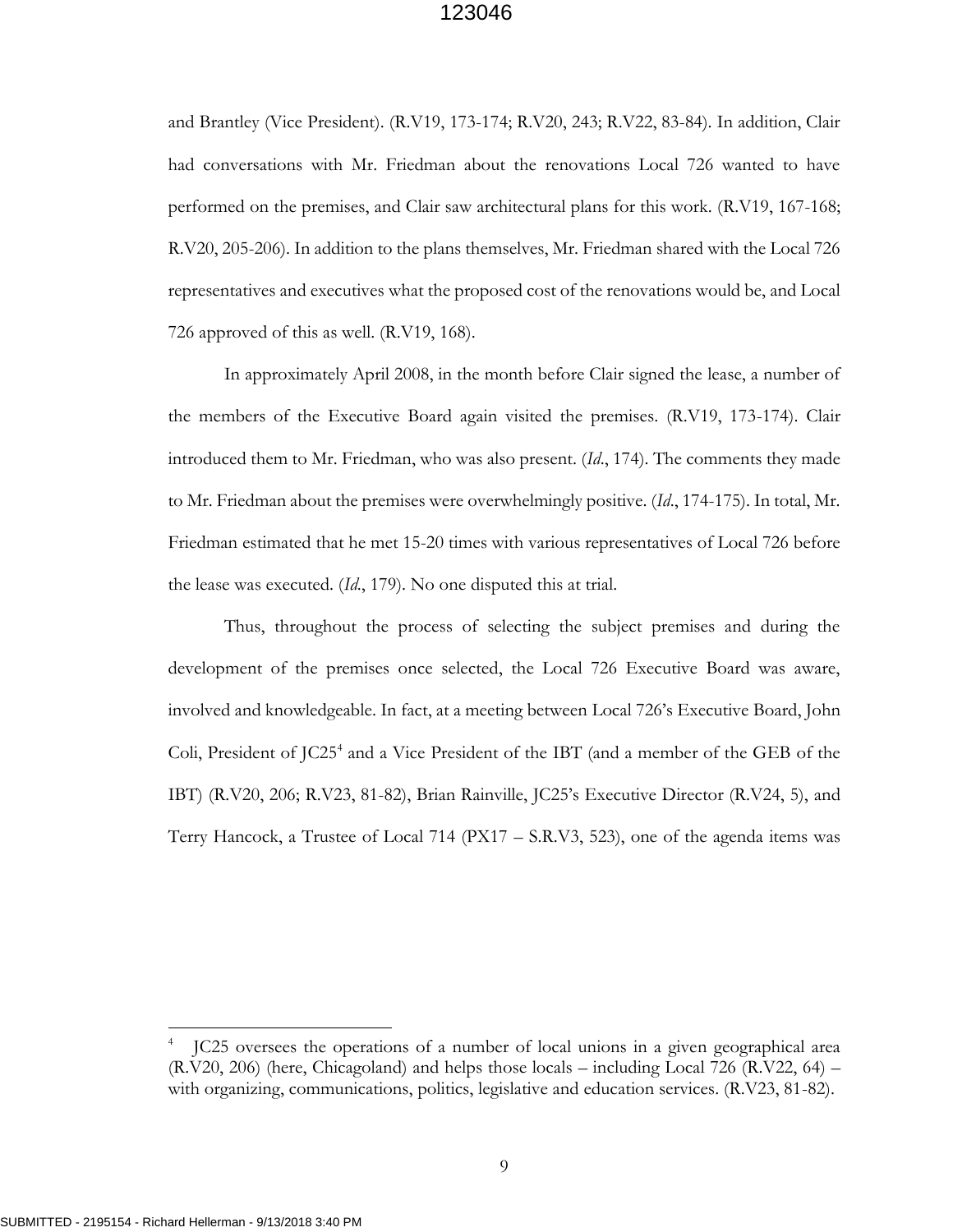that Local 726 would be moving to Des Plaines at the end of 2008 once the premises was fully developed.  $(R.V22, 94).$ <sup>5</sup>

Mr. Friedman hired an attorney, Jeffrey Rochman, to draft the lease. (R.V19, 181-182). Rochman did not attend any of Mr. Friedman's meetings with Clair, and did not engage in any negotiations with Clair with respect to the terms of the lease. (*Id*., 182; R.V20, 222). The only person who negotiated the terms of the lease with Clair was Mr. Friedman. (R.V19, 182). And, although Mr. Friedman understood Local 726 had attorneys as well (Messrs. Green and O'Driscoll – Clair confirmed this (R.V21, 3-4)), he never met with them to negotiate the lease. (R.V19, 180-181). According to Clair, O'Driscoll reviewed the draft lease (which no doubt contained only one signature line for Local 726) and said it looked fine. (R.V20, 216; R.V21, 5). During the negotiations, Clair reiterated that he had authority to negotiate the terms of this lease. (R.V19, 182). John Diaz, a Local 726 member who was involved in the discussions with Clair and Mr. Friedman, also told Mr. Friedman this. (*Id*., 183). No one ever told Mr. Friedman that it was necessary for Clair to obtain Executive Board approval before executing the lease. (*Id*., 184). Likewise, no one ever told Mr. Friedman that it was necessary for Clair to obtain approval or vote of the general membership of Local 726 before executing the lease. (*Id*.). Thus, there was no question in Mr. Friedman's mind, based upon what he had been told, that Clair had the singular authority to negotiate and sign the lease on behalf of Local 726. (*Id*., 183).

The evidence was undisputed at trial that as of the time Clair signed the lease on behalf of Local 726, Local 726's Executive Board, which had already seen the premises and approved

<sup>5</sup> Indeed, at trial, no one from the former Local 726 testified at trial that they did **not** know about Clair selecting the premises or negotiating either the renovation work to be done at the premises or the terms of the lease.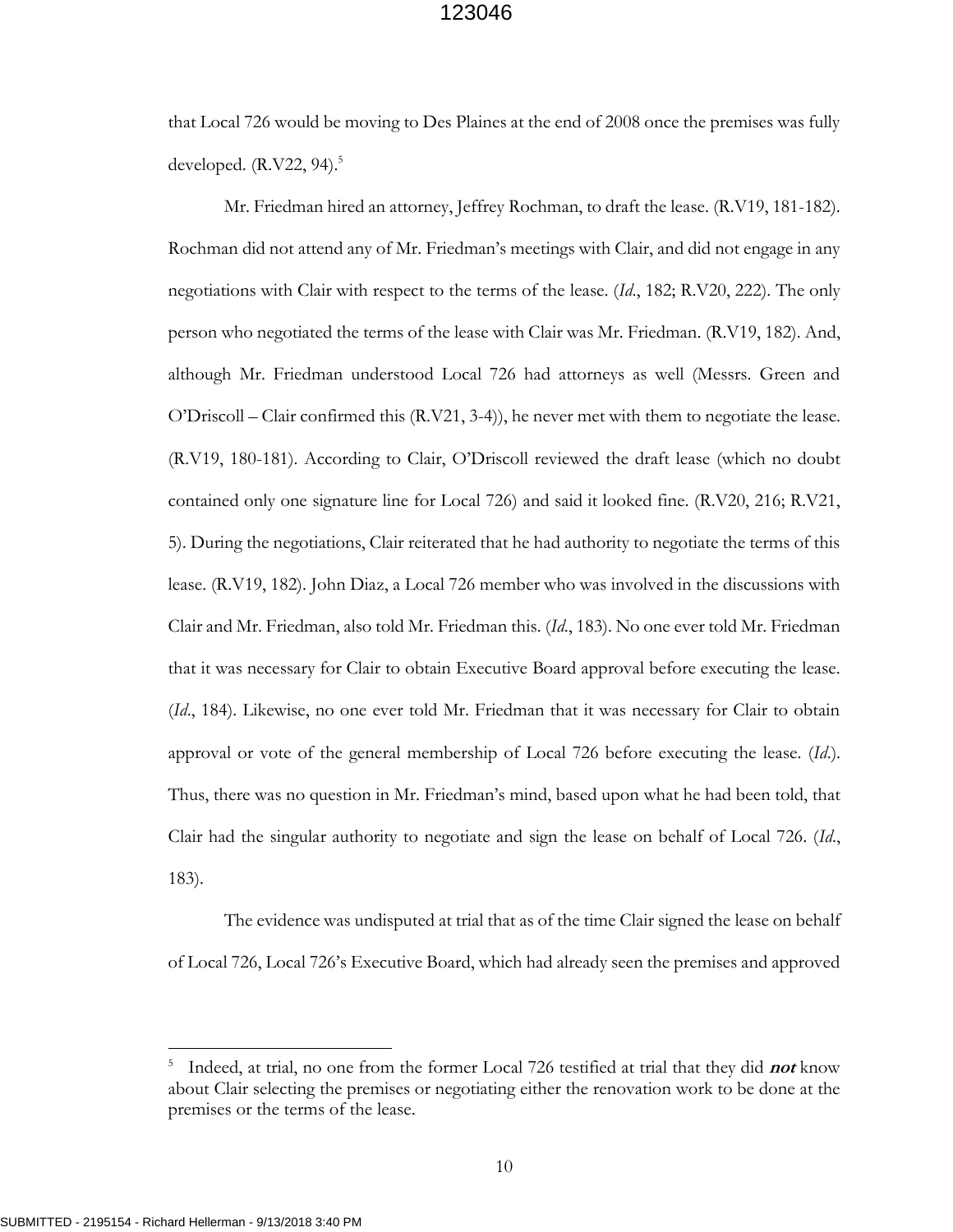of the choice of the premises for Local 726's new home, approved of Clair signing the lease on behalf of Local 726. (R.V21, 21-22; R.V22, 44-45). When Clair signed the lease for Local 726, it contained a provision – Section 9 – entitled "Purchase Obligation." (R.V19, 175; PX1 – S.R.V2, 419-431). That Section provided, in pertinent part:

Tenant shall purchase the Premises from Landlord on the last day of the Fifth Lease Year (the "Closing Date") for an amount equal to the Annual Base Rent for the Sixth Lease Year divided by seven and seventy-five hundredths percent  $(7.75\%)$ .

If Tenant fails to comply with its obligations as contained in this Section, in addition to Landlord's remedies contained herein, the Annual Base Rent shall immediately double and Landlord shall have the right to sell the Premises to any third party without the consent of Tenant and upon said sale Tenant shall have no right to purchase the Premises pursuant to this Section.

(PX1 – S.R.V2, at 423). After he signed the lease, at no time did Clair come back to Mr. Friedman to object to the terms of Section 9. (R.V19, 175-176). Moreover, at no time did Clair tell Mr. Friedman that he did not know that the obligations of Section 9, including the doubling of Base Rent if Local 726 did not purchase the building, were present. (*Id*., 176). In fact, Clair confirmed that he was aware that this provision was in the lease when he signed it. (R.V20, 216). And, Clair never objected to the double rent term. (R.V19, 176). In fact, Clair confirmed that it was his intention that Local 726 would purchase the premises well within the five-year period set forth in Section 9. (R.V29, 216-217). Clair thought purchasing the premises was a very good idea for Local 726, because they no longer would have had to pay for parking for their members, they could rent out the meeting hall and make money and there was an undeveloped area in the premises they could have developed and made money on as well. (*Id*., 218). In signing the lease, Clair was unequivocal that he was exercising his business judgment in the best interest of Local 726. (*Id*.).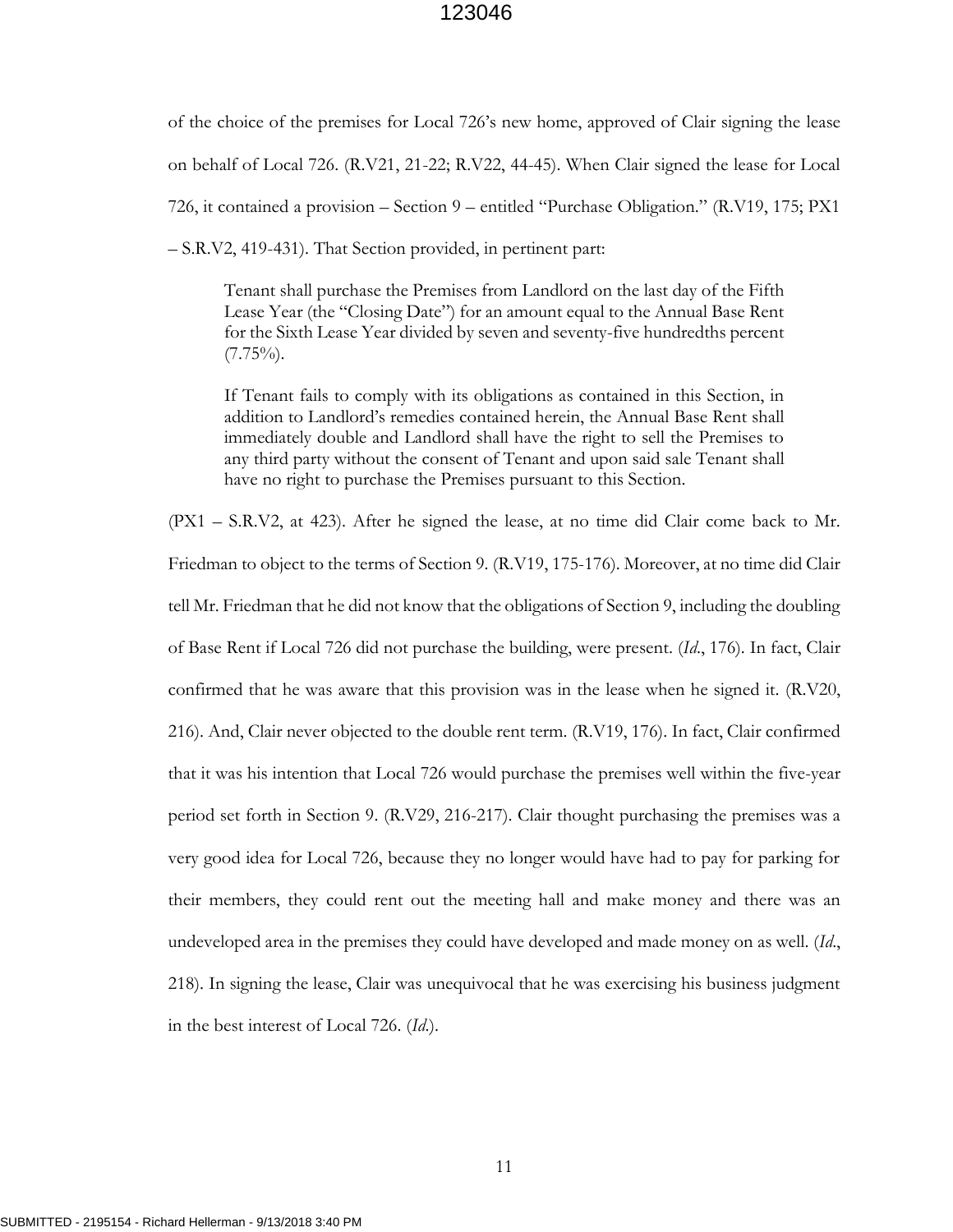## **4. After Clair Signed the Lease and During the Time Local 726 Moved into and Occupied the Premises and Paid Rent Under the Lease, No One Associated with Local 726 Objected to the Lease or Any of Its Terms, Or Claimed that the Local 726 Lacked Capacity to Have Entered into the Lease Because Local 726 Did Not Comply With its Own Bylaws or the PUAA.**

Critically, during the period between May 2, 2008, when the lease was executed, and August 2009, when Local 726 was placed in trusteeship by the IBT (fully 8 months after Local 726 took possession of the premises), no one from Local 726 ever objected to Section 9 of the lease. (R.V19, 176). During this period, no one from Local 726 ever told Mr. Friedman that they did not know there was a purchase obligation and that they did not want to do that, or that they did not know there was going to be double rent if they did not a purchase the premises after 5 years and that they did not want to do that. (*Id*., 176-177). And, during this period, no one from Local 726 ever told Mr. Friedman they objected to the lease on the basis that Clair did not have authority to sign it. (*Id*., 177).

Mr. Friedman did not recall ever asking for, or seeing, a copy of Local 726's bylaws, or the IBT Constitution, as of the time the lease was executed. (*Id*., 183, 185). Clair had no specific recollection of Mr. Friedman ever asking him for a copy of the bylaws (R.V20, 221), or of him giving the bylaws to Mr. Friedman (*id*., 222), or to Mick Bess (*id*.), 1550's other manager (R.V19, 171) or to Rochman (R.V20, 223). In his 20+ years of experience in real estate development, Mr. Friedman could not recall even one instance in which he asked for the governing documents of any entity that was on the other side of a transaction with him.  $(R.V19, 184)$ .

<sup>&</sup>lt;sup>6</sup> Although Local 700 disputed this at trial and on appeal, the trial court made a factual finding that comported with 1550's version of the facts. (A.4). The Appellate Court, correctly applying the manifest weight standard of review to this finding of fact, expressly found that there was sufficient evidence in the record to support the trial court's conclusion in this regard. (A.24- 25, ¶¶29, 30).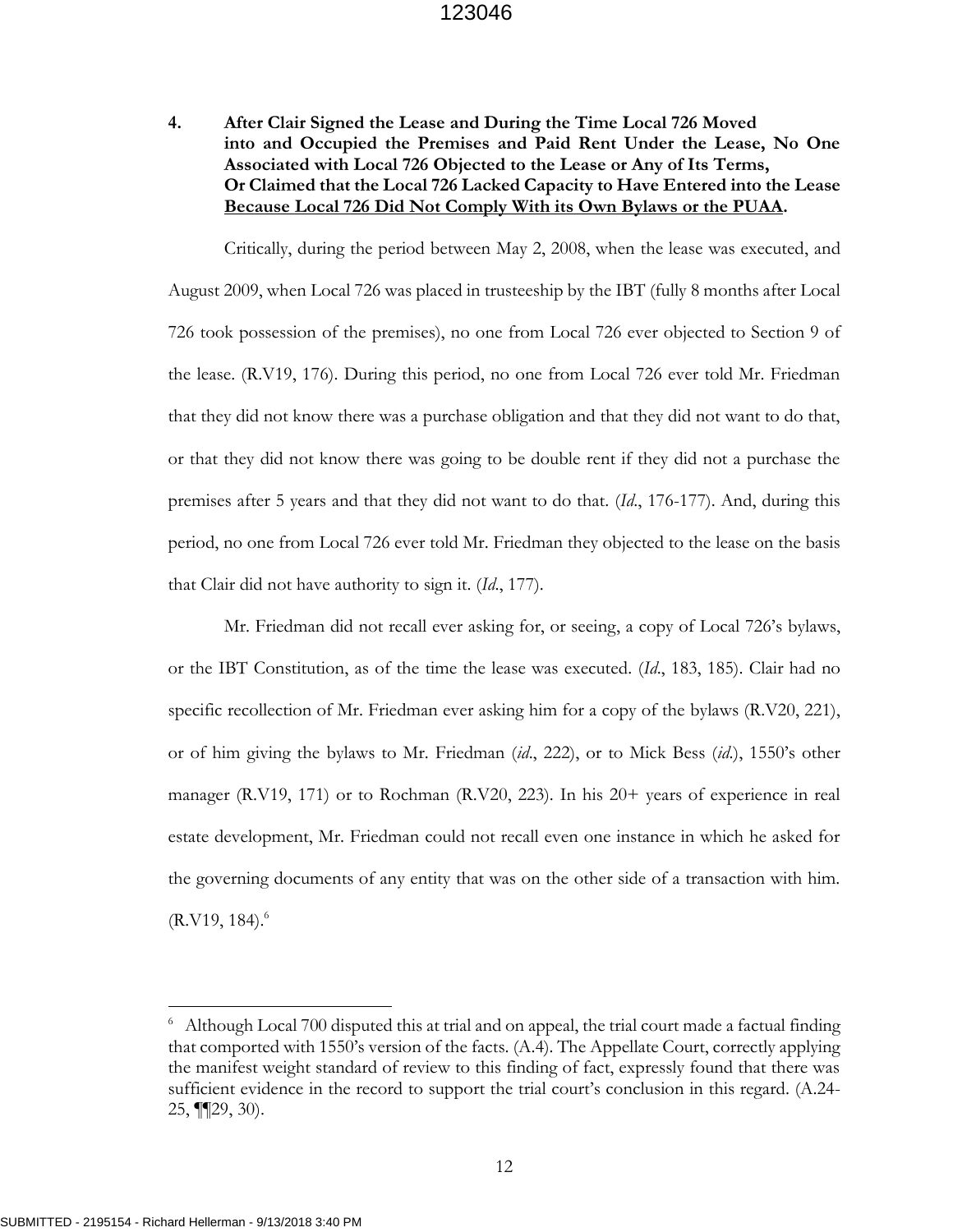Before Clair signed the lease on behalf of Local 726, he and/or Diaz provided Mr. Friedman with financial documents pertaining to Local 726. (PX2 **–** S.R.2, 433-437; R.V19, 188; R.V20, 219). Upon his receipt and review of these documents and the discussions he had with Local 726, Mr. Friedman was satisfied that Local 726 would be able to perform under the lease, even taking into account the purchase obligation. (R.V19, 190). Mr. Friedman also obtained copies of Local 726's prior tax returns, which showed dues revenues in excess of \$3,000,000 for each of the years he saw. (*Id*.). Prior to Clair signing the lease, Mr. Friedman never got any information from Local 726 that it was in financial difficulty. (*Id*., 194). Clair portrayed Local 726's financial prospects as very positive. (*Id*., 194-195). In fact, even at trial, years later, under cross-examination from Local 700's counsel, Clair emphatically testified that he was unconcerned with the amount Local 726 would have had to have paid had it failed to purchase the Premises pursuant to the lease, because "I was sure it wasn't going to fail." (R.V21, 67-68).

#### **5. Confirming That It Never Believed the Lease Violated the Bylaws or The PUAA, Within Days After Clair Signed the Lease, Local 726's Executive Board Executed a Unanimous Consent Resolution That Approved and Ratified Clair's Solitary Execution of the Lease.**

Memorializing the oral approval its members had already given to Clair before he executed the lease, on May 8, 2008, six days after the lease was signed, a majority of Local 726's Executive Board signed a document called a "Unanimous Consent Resolution" ("UCR"). (LUX6 – S.R.V3, 715-716). In the UCR, the Executive Board resolved, *inter alia*, that the Secretary-Treasurer, President and the Secretary, acting together **or any one of them acting alone**, were authorized to lease the premises from 1550. The UCR referred to Local 726 leasing the premises as the "Lease." (*Id*.).

Rochman prepared the UCR, though Mr. Friedman did not instruct Rochman to do so. (R.V19, 228-229). Nonetheless, Mr. Friedman was aware that the UCR was given to Clair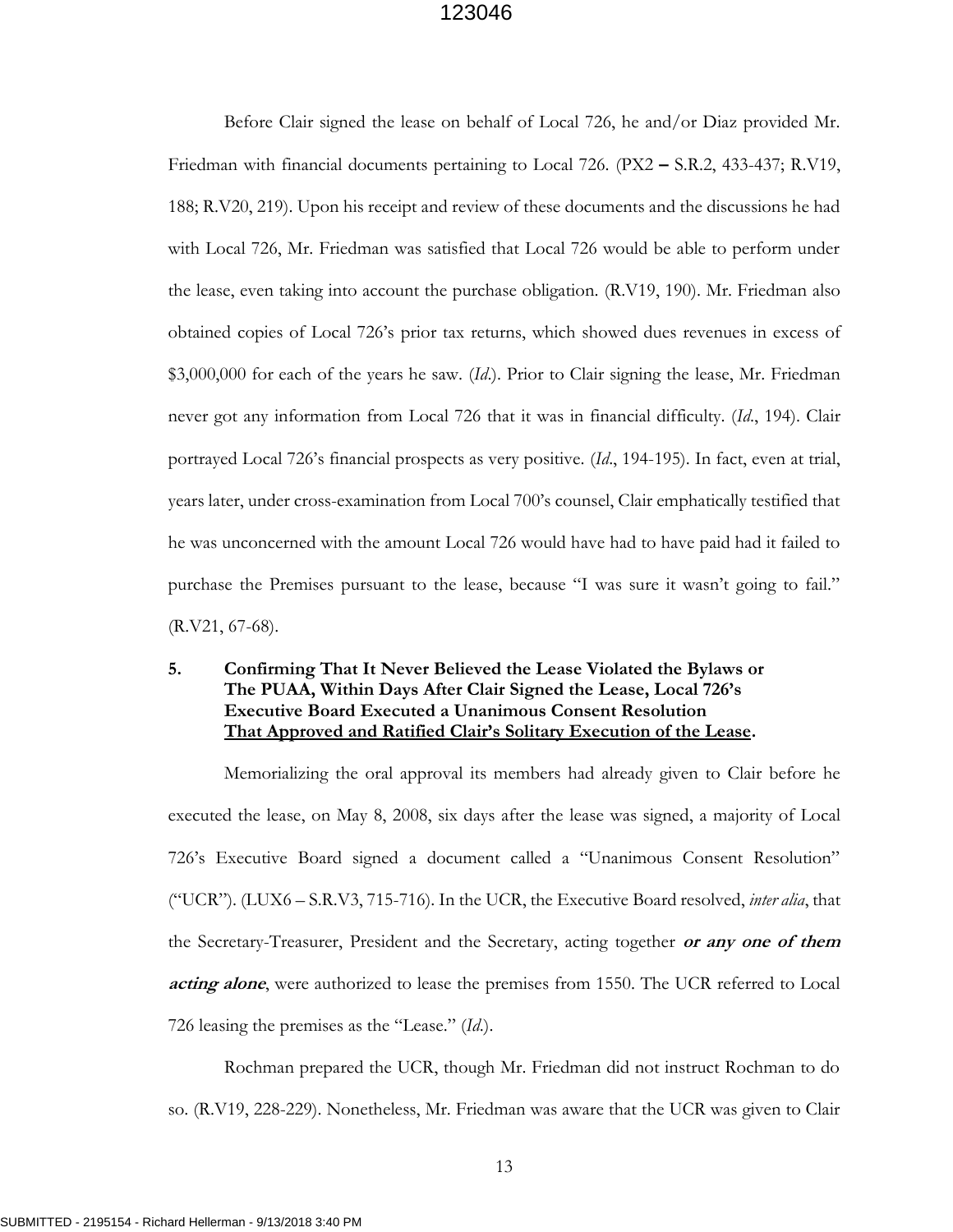for the Executive Board to sign. (R.V20, 52). No one ever told Mr. Friedman that the UCR was required by Local 726 rules, regulations or bylaws. (R.V19, 228-229). And, Clair did not believe he needed any sort of resolution by Local 726's Executive Board to authorize, or ratify, his signing of the lease. (R.V20, 223-224). After the UCR was executed, it was provided to Mr. Friedman, and he saw that it was signed by only five of the seven members of Local 726's Executive Board. (R.V19, 230). But, no one from Local 726 ever told Mr. Friedman that the signature of five of the seven members of the Executive Board was not sufficient to constitute a valid resolution by the Executive Board. (*Id*.).

Although the UCR did not specifically mention the purchase obligation within the lease, no member of the Executive Board ever objected to Clair having signed the lease with the purchase terms contained therein. (R.V22, 70 (Marcatante), 89 (Hurley)). Irrespective of the UCR, Hurley believed Clair was authorized to sign a lease purchase agreement, and no one on the Executive Board ever told Clair he was exceeding his authority in signing such a lease in this case. (*Id*., 90).

In January 2009, after 1550 developed the premises in reliance on Clair's statements that he had authority to enter into the lease and the Executive Board's approval, authorization and/or ratification of Clair's actions in the UCR, Local 726 moved into the premises and paid rent each month between January 2009 and August 2009. (R.V19, 179).

#### **6. Neither JC25 nor the IRB, Both of Whom Investigated Local 726 Between February 2008 and August 2009 and Saw Both the Lease At Issue and the Teamsters City Lease, Raised the PUAA.**

In February 2008, C. Thomas Keegel, the IBT's General Secretary-Treasurer, wrote Coli (as President of JC25) requesting that JC25 conduct an investigation into Local 726's operations. (DX31 – S.R.V6, 1275). During the course of that investigation, Clair turned over copies of both the lease at issue and the Teamsters City Lease (both of which, as noted, had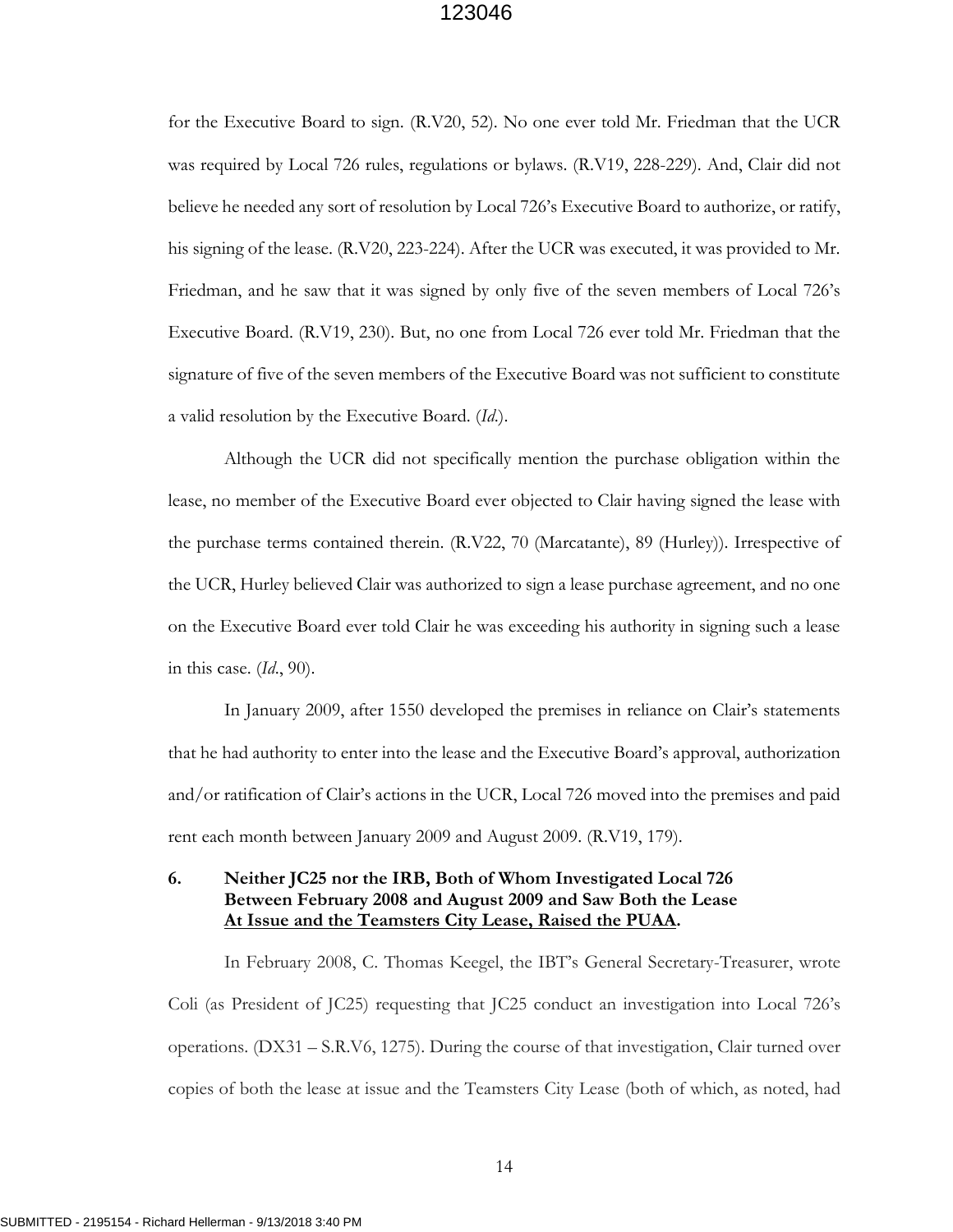been executed only by Clair) to Rainville. (R.V20, 226). No one from JC25 ever suggested during the investigation that the lease was not authorized. (*Id*., 227).

On May 14, 2008, Coli wrote Keegel, advising about the results of JC25's investigation. (DX33 – S.R.V6, 1280-1281). Coli made no mention in his letter that Clair lacked authority to have entered into the leases for Local 726, much less that the leases were legally deficient in any manner.

Following Clair's letter to Keegel, the IBT's Independent Review Board ("IRB"), which had the authority to, among other things, recommend to the IBT General President that local unions be placed into trusteeship (Stipulation No. 18 - R.V16, C3799), began its own investigation into Local 726's operations. That investigation proceeded through July 20, 2009, when the IRB issued a Trusteeship Recommendation Concerning Local 726 (the "Recommendation") to IBT General President James Hoffa that Local 726 be placed into trusteeship. (Stipulation No. 19 - R.V16, C3799; *see also* DX34 – S.R.V6, 1284-1345).

During the course of its investigation, the IRB reviewed hundreds, if not thousands, of pages of documents pertaining to Local 726's operations from 2004 through mid-2009. (*see*  DX34 – S.R.V6, at 1339-1345).

#### **7. Hoffa Imposes an Emergency Trusteeship Over Local 726.**

On August 3, 2009, Hoffa, acting on the IRB's July 20, 2009 Recommendation, imposed an emergency trusteeship over Local 726. (Stipulation No. 16 - R.V16, C3798; LUX7 – S.R.V3, 718-720). Hoffa appointed Becky Strzechowski to serve as Local 726's trustee during the trusteeship. (Stipulation No. 20 – R.V16, C3798; *see also* LUX7 – S.R.V3, 718-720).

#### **8. Strzechowski Met with Mr. Friedman About Lease and Did Not Raise Any Issue About Its Compliance with Local 726's Bylaws or the PUAA.**

The day after the trusteeship was imposed, Mr. Friedman met with Strzechowski and Robert Bloch (Strzechowski's counsel (R.V22, 139), who also represented Local 700 at trial)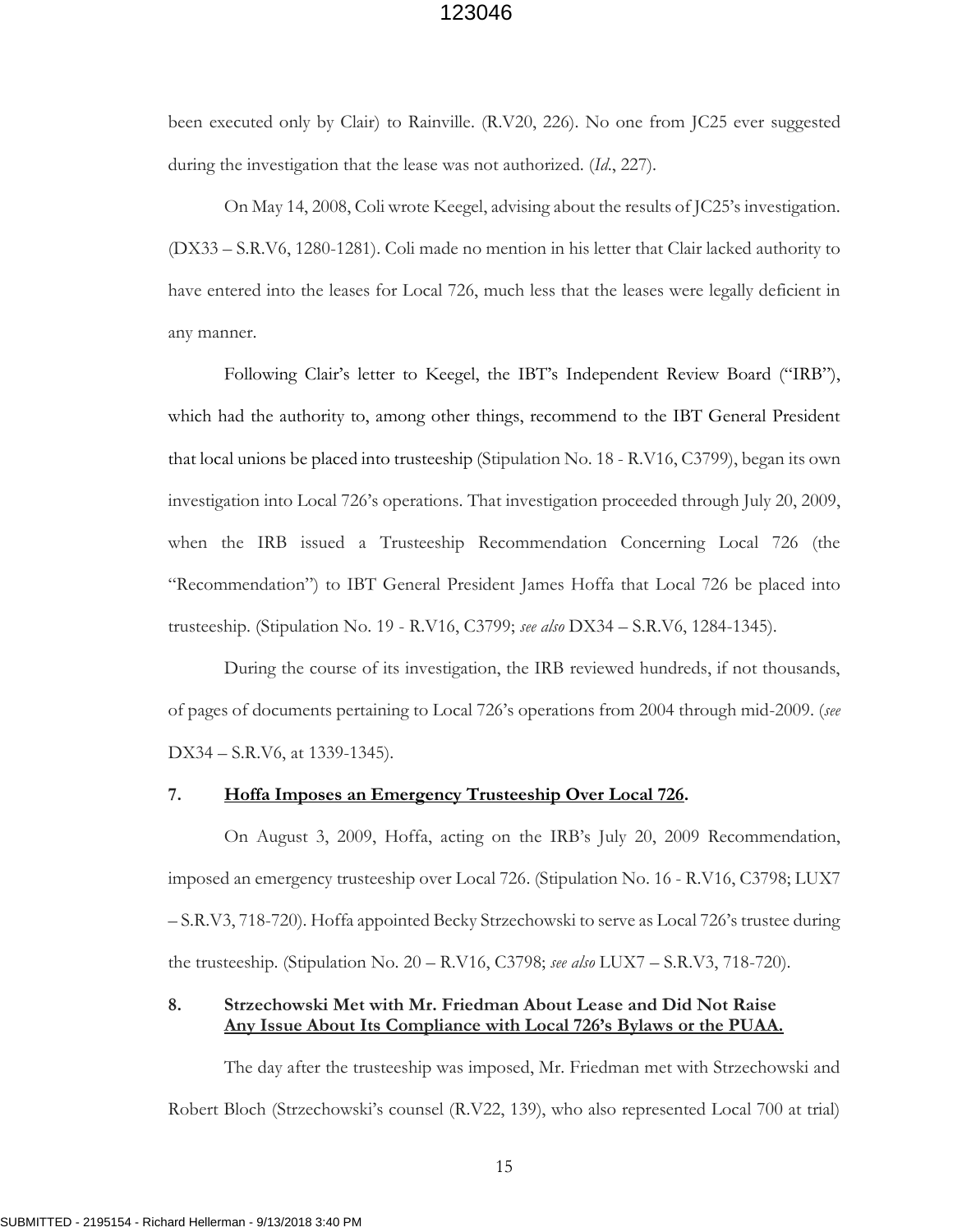at the premises. (R.V19, 201; R.V23, 189<sup>7</sup>). At that meeting, Bloch and/or Strzechowski advised Mr. Friedman that the lease did not fit into Local 726's long-term plans. (R.V19, 203). At no point in the meeting did Bloch or Strzechowski mention anything about there being any issue with Clair's authorization to have signed the lease, or about the validity of the lease. (R.V19, 204; R.V20, 90).

Strzechowski met with Mr. Friedman again on September 30, with Bloch and Rochman also in attendance. (R.V23, 192-193). No resolution as to Local 726's plans with respect to the lease or the premises was reached at that meeting.

### **9. At a Hearing Before an IBT Panel to Determine Whether to Continue Local 726's Trusteeship, Strzechowski Testifies That the Lease Should Be Avoided, But Does Not Claim That It Violated the PUAA.**

Because the Local 726 trusteeship was imposed on an emergency basis, a hearing was required to determine whether to continue the trusteeship. (Stipulation No. 21 – R.V16, C3798). That hearing was conducted on September 17, 2009. (*Id*.)

Strzechowski testified at the hearing and, although she was not sworn to tell the truth, she did in fact tell the truth. (R.V23, 205). According the transcript of the hearing, Strzechowski told the panel, *inter alia*: "The lease [which was provided to the panel] imposes a multi-million dollar liability upon Local 726 that will inevitably bankrupt this Local unless another means is found to avoid this crushing financial burden."  $(IX3 - S.R.V1, at 240-241)$ . Strzechowski made no mention that the lease (or the manner in which Clair executed it) violated any statute.

<sup>7</sup> Strzechowski denied that Bloch was present, though she conceded that she had retained his firm as of the time of this meeting. (R.V23, 192). She testified that there were two other individuals present at the meeting, Paul Degrazia and Russ Ryan. (*Id*., 191-192).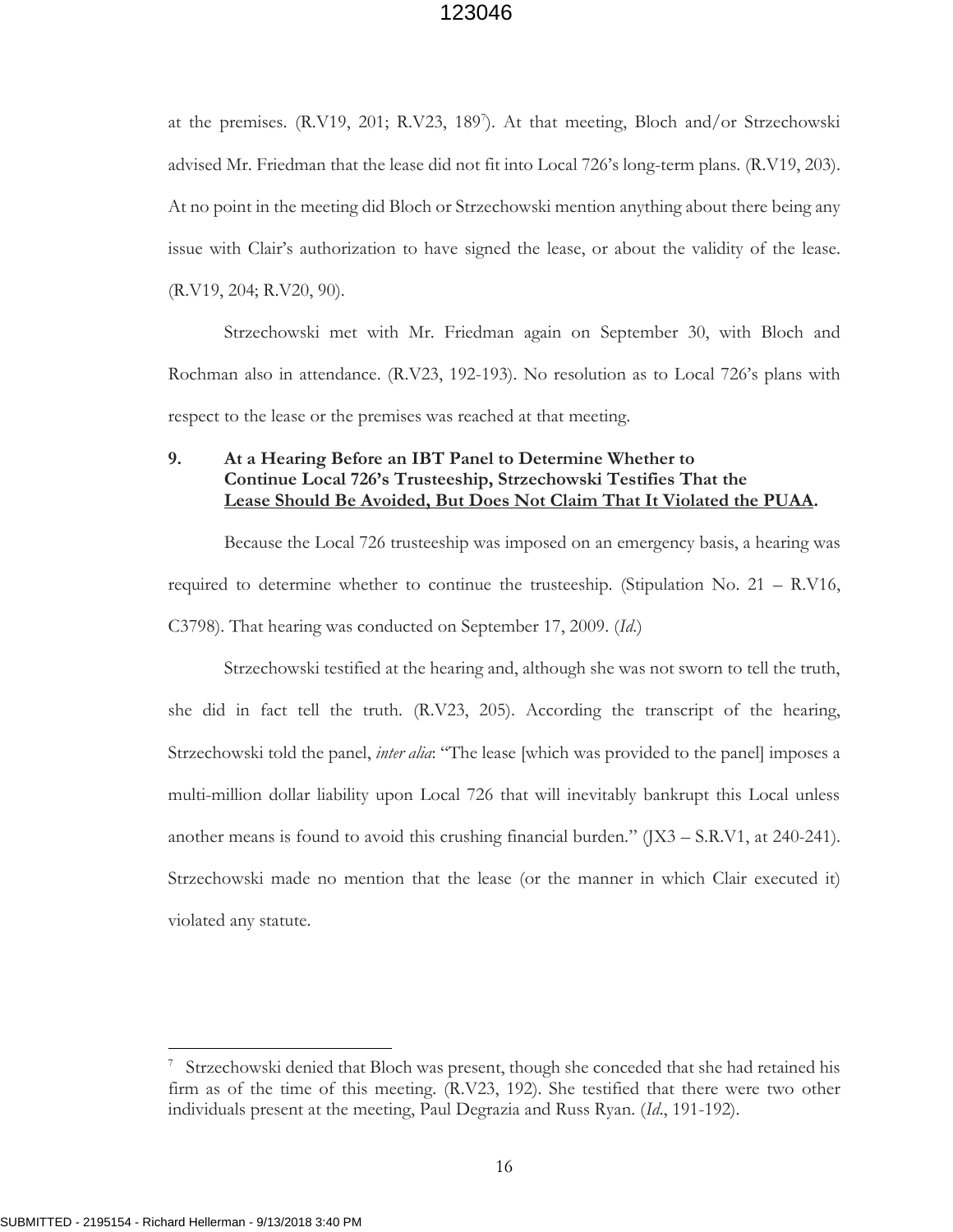#### **10. In the Meantime, Strzechowski's Counsel Impliedly Admitted That the Lease Was Valid by Negotiating With 1550's Counsel to "Modify" the Lease.**

On October 27, 2009, in response to Bloch's prior request for a written proposal to modify the lease, Rochman wrote Bloch, offering to remove the purchase obligation and reduce the term of the lease to 24 months from the date a modification was fully executed. (LUX11 – S.R.V3, 726). Bloch responded by letter dated November 4, 2009, rejecting Rochman's offer and proposing that the lease be amended to expire on July 1, 2010. (PX25 – Second Supplemental Record ("S.S.R.")V1, C10**)**. In his letter, Bloch wrote that he understood that Local 726 "must vacate the premises in less than two years" (*Id*.) but, at trial, he claimed not to know why he wrote that. (R.V22, 149). Rochman did not accept Bloch's counterproposal to modify the lease.

#### **11. The IBT Hearing Panel Recommends that the Trusteeship Be Continued.**

On November 23, 2009, the hearing panel issued its Report and Recommendation (the "Report") to IBT General President Hoffa. (JX5 – S.R.V2, 306-315). In this Report, among its many other findings unrelated to the lease, the panel essentially repeated Strzechowski's testimony with respect to the lease, calling the lease "an unconscionable and unauthorized lease-purchase agreement for a building which imposes a multi million dollar liability that the Local cannot afford and which exceeds the fair market value of the building." (JX5 – *Id*., at 310). It recommended that the trusteeship be continued. And, like Strzechowski when she testified before the panel, the panel made no mention of the PUAA.

#### **12. One Week After the Hearing Panel Recommended to Continue Local 726's Trusteeship, the IBT's General Executive Board Revokes Local 726's Charter and Dissolves Local 726 on Coli's Recommendation.**

On December 1, 2009, the IBT's GEB met in Florida. (Stipulation No. 22 – R.V16, C3799; JX6 – S.R.V2, 317-319). Coli recommended that Local 726's and Local 714's charters be revoked and that the public employee members of Local 714 be combined with the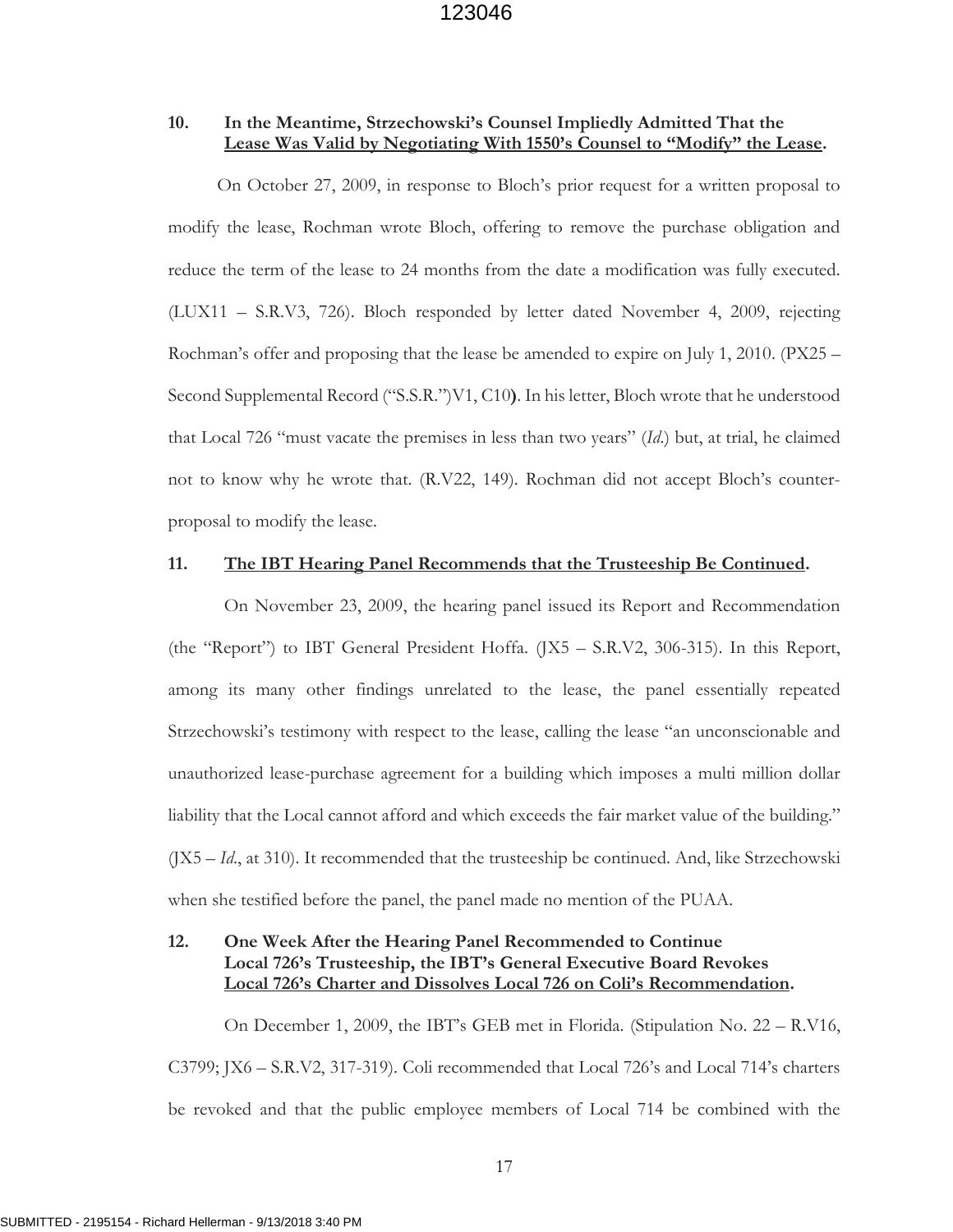members of Local 726 to form a new public union, called Local 700. (JX6 – S.R.V2, at 319). The GEB unanimously adopted Coli's recommendation. (Stipulation No. 23 – R.V16, C3799). All of those actions were to become effective on December 31, 2009. (Stipulation Nos. 24, 25 – R.V16, C3799). Coli was to become the trustee for Local 700, with Strzechowski as one of its assistant trustees. (Stipulation No. 26 – R.V16, C3799).

#### **13. Following the GEB's Vote, Keegel Refers to Local 700 as a "Consolidation" of Locals 726 and 714.**

On December 14, 2009, Keegel wrote Coli to advise as to "those matters that are applicable to newly chartered Local Unions." (JX13 – S.R.V2, 337-339). In this letter, Keegel wrote: "[I]t is acknowledged that initially Local Union No. 700 will be structured as a consolidation of former Local Union No. 714 and Local Union No. 726. . ." (*Id*.). Neither Coli nor Strzechowski spoke with Keegel as to what he meant by the word "consolidation." (R.V23, 86-88, 210-211).

### **14. Even After Bloch Learned that Local 726's Charter Would Be Revoked Effective December 31, 2009, Bloch Continued to Negotiate a Modification of the Lease, and Even Proposed That Local 726 Remain in the Premises Through March 31, 2011.**

Bloch learned before December 17, 2009 that the GEB had voted to revoke Local 726's charter effective December 31, 2009. (R.V22, 154). Yet he wrote Rochman on December 17 enclosing a draft Lease Modification Agreement that provided that Local 726 would remain in the Premises – and pay rent – through **March 2011**. (PX 4 – S.R.V2, 439-443). In his cover letter, Bloch wrote that "it is imperative that this matter be concluded by the end of the year," but he did not mention that Local 726 would be dissolved as of the end of the year. (*Id*.). At trial, Bloch conceded that there was no way Local 726 could have remained in the Premises through March 2011 when it would have been dissolved within two weeks of his letter. (R.V22,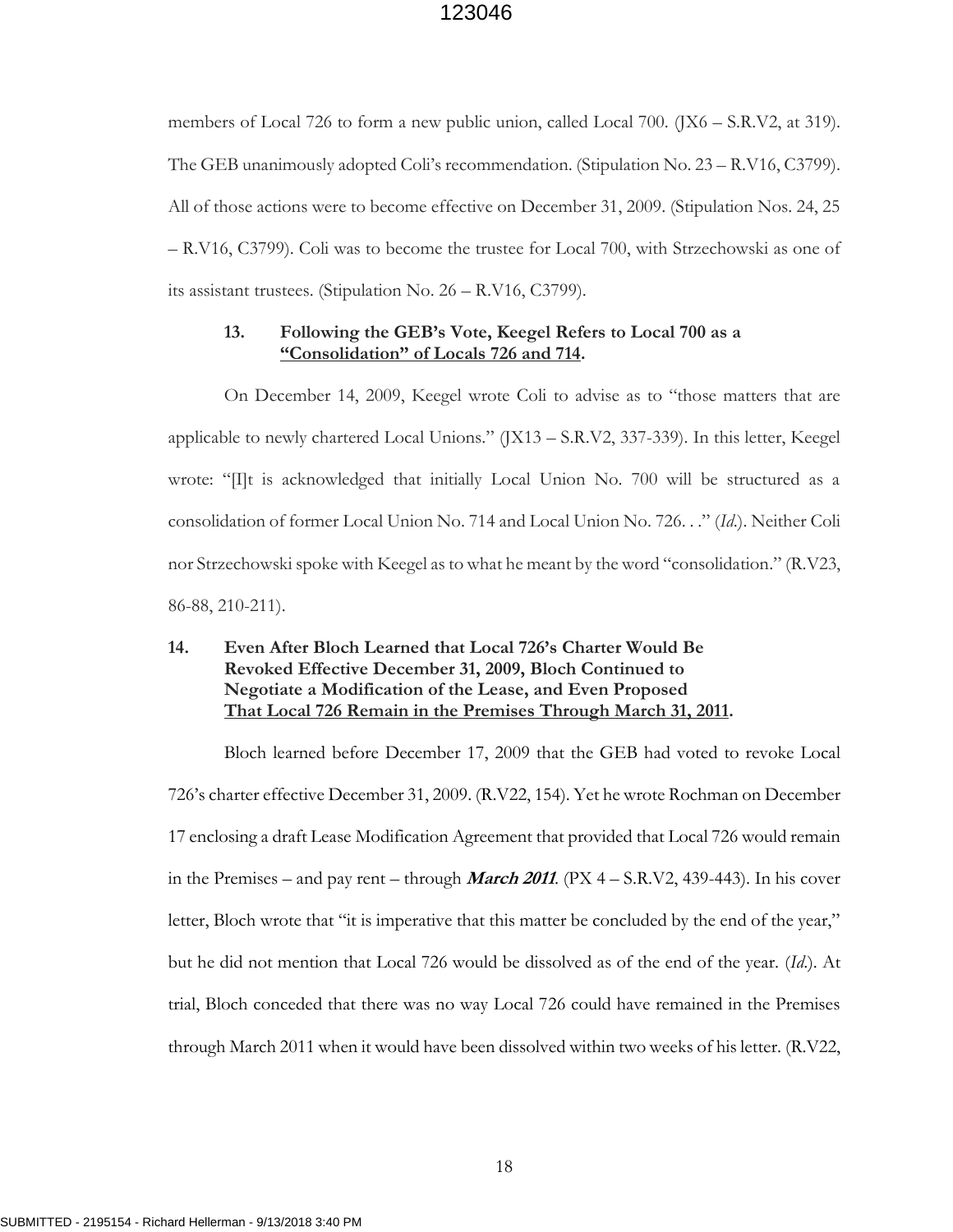155). And, he had no idea how Local 726 could have paid rent after December 31 when it was being dissolved as of that date. (*Id*., 155-156).

Bloch wrote Rochman another letter on December 22, purporting to accept Rochman's earlier oral offer to modify the term of the lease to May 2011 (PX5 – S.R.V2, 445- 447) and then sent a follow-up email the next day attaching a draft Lease Modification Agreement with the May 2011 lease termination date. (PX6 – S.R.V2, 449-451). Rochman did not sign it.

#### **15. Local 726 is Dissolved and Local 700 Chartered as of December 31, 2009, and Bloch Represents Coli on January 5, 2010 in a Meeting with 1550 About the Lease.**

In accordance with the GEB's vote, on December 31, 2009, Local 726 was dissolved, and Local 700 chartered. (Stipulation Nos. 24, 25 – R.V16, C3799). On January 5, 2010, Bloch, Rainville and Coli met with Rochman and Mr. Friedman in Rochman's office. (R.V19, 233- 234; R.V22, 163-165). Because Local 726 was dissolved at that time, Bloch no longer represented Local 726. (R.V22, 164). Instead, though Bloch could not recall when or by whom he was engaged, Bloch was purportedly representing Coli at this meeting. (*Id*., 163-165). As of this meeting, Local 700 had virtually all of the members of the former Local 726 as members (*Id.*, 163-164) and was occupying the Local 726 premises. (R.V19, 240). According to Bloch, although Coli had had no involvement in the 2009 negotiations with Local 726, Coli told Rochman on January 5, on behalf of Local 700 (R.V23, 105), that "he would do nothing for them." (R.V22, 166). Similarly, Mr. Friedman testified that he offered that Local 700 could buy the building for Mr. Friedman's actual cost, and that the response he received was "that will never happen." (R.V19, 243).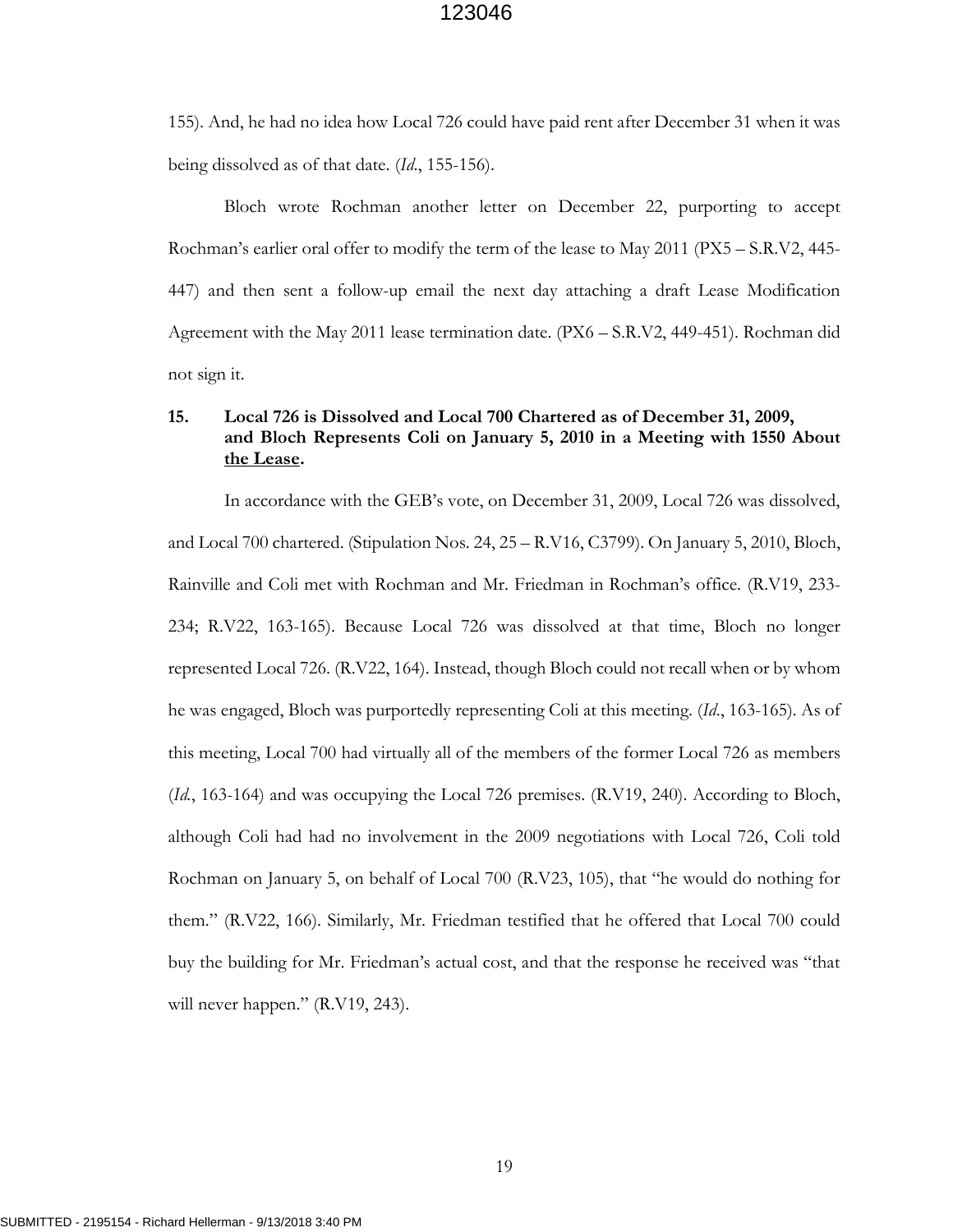#### **16. Local 700's New Counsel Wrote Mr. Friedman in Late January 2010 Offering a Month-To-Month Tenancy in the Premises.**

On January 27, 2010, Michael Goldstein, Local 700's new counsel, wrote Mr. Friedman. (JX13 – S.R.V2, 341-342). He stated that Local 726, which had been dissolved effective December 31, 2009, "has vacated the Premises" and that "by consent granted by the Trustee of Local 726, Local 700 has taken possession of, and has occupied the Premises, as of January 1, 2010." (*Id*., 341). But, Strzechowski, Local 726's trustee, admitted that she never executed any written consent for Local 700 to occupy the premises and knew no details at all about any oral consent. (R.V23, 218-219). And, Coli testified that he did not recall being at any meeting where Strzechowski gave any oral consent for Local 700 to take possession of the premises.<sup>8</sup> (R.V23, 93-94). On top of all this, Strzechowski never sought 1550's written consent to allow an entity other than Local 726 to occupy the premises, as the lease required. (R.V23, 220; PX1, Sec. 6.A. – S.R.V2, 422).

Goldstein also enclosed a check for one month's rent under the lease, offering a month-to-month tenancy for Local 700 to remain on the premises and implying that Local 700 was not subject to the Local 726 lease. (S.R.V2, 341). 1550 did not agree to a month-tomonth tenancy for Local 700. (R.V19, 217). Mr. Friedman did not cash or deposit any checks Local 700 tendered between January and April 2010. (*Id*.).

#### **17. Local 700 Moves Out of the Premises and Into a Building Owned By Local 727's Pension Fund, of Which Coli and His Son Were Trustees.**

On April 30, 2010, Local 700, led by Coli, its trustee, moved out of the premises. (R.V19, 219-220). It moved into an office owned by the pension fund of Local 727 (R.V23,

<sup>8</sup> Because Local 726 and Local 700 never coexisted, it would have been impossible for Strzechowski, as trustee of Local 726, to have given anything to Local 700.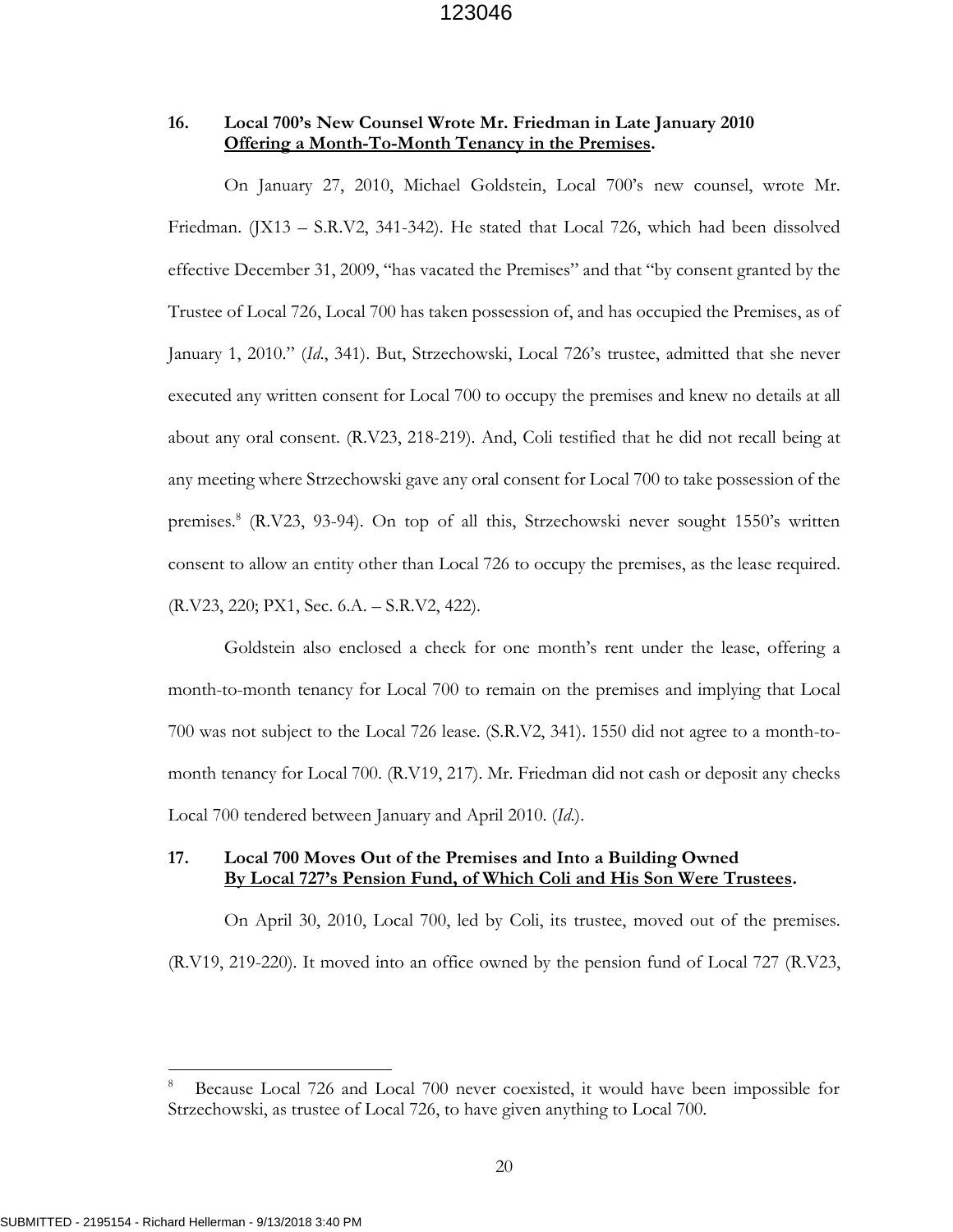156-157), the union of which Coli was the principal officer. (*Id*., 81). Coli and his son were two of the trustees of that pension fund. (*Id*., 157).

#### **18. 1550 Issues a Default Notice to Local 700 Under the Lease.**

On May 12, 2010, 1550 issued a formal Notice of Default letter to Local 700, through its counsel, Goldstein and Bloch. (JX20 – S.R.V2, 363). Local 700 did not cure the default identified in the letter, so 1550 terminated the lease per its terms. (R.V19, 227).

#### **19. As of January 1, 2010, Local 700 Assumed Local 726's Collective Bargaining Agreements and All of Local 726's Assets and Liabilities, Except for the Lease.**

Although Local 726's members were transferred to Local 700 as of January 1, 2010 (*see* PX18, S.R.V3, 525 and JX18,19 – S.R.V2, 356-361, at 357, 361), Local 700 did not file any Petition before the Illinois Labor Relations Board to change the identity of the certified bargaining representative with the CTA under the CBA until March 30, 2010. (JX18 – S.R.V2, 356-358). Kevin Camden, Local 700's general counsel (R.V21, 177), admitted that had any issues arisen under Local 726's CBA with the CTA prior to March 30, 2010, Local 700 would have acted as the bargaining representative *viz*. the CTA. (*Id*., 189-190). Likewise, although Local 700 did not file a Petition to change the representative with CMS until February 2011, over **13 months** after Local 726 was dissolved (JX19 – S.R.V2, 360-361), Camden admitted that Local 700 would have acted as the bargaining representative for any issues that arose in those 13 months. (*Id*., 190-191). Camden did not know whether Local 700 paid Local 726 for the right to act as the certified bargaining representative for Local 726's former members under the Local 726 CBAs. (*Id*., 200).

In addition to the CBAs that were transferred along with Local 726's members to Local 700 upon Local 726's dissolution, Local 726's Financial Report for December 31, 2009 reflected in numerous places that the other assets and liabilities of Local 726 were also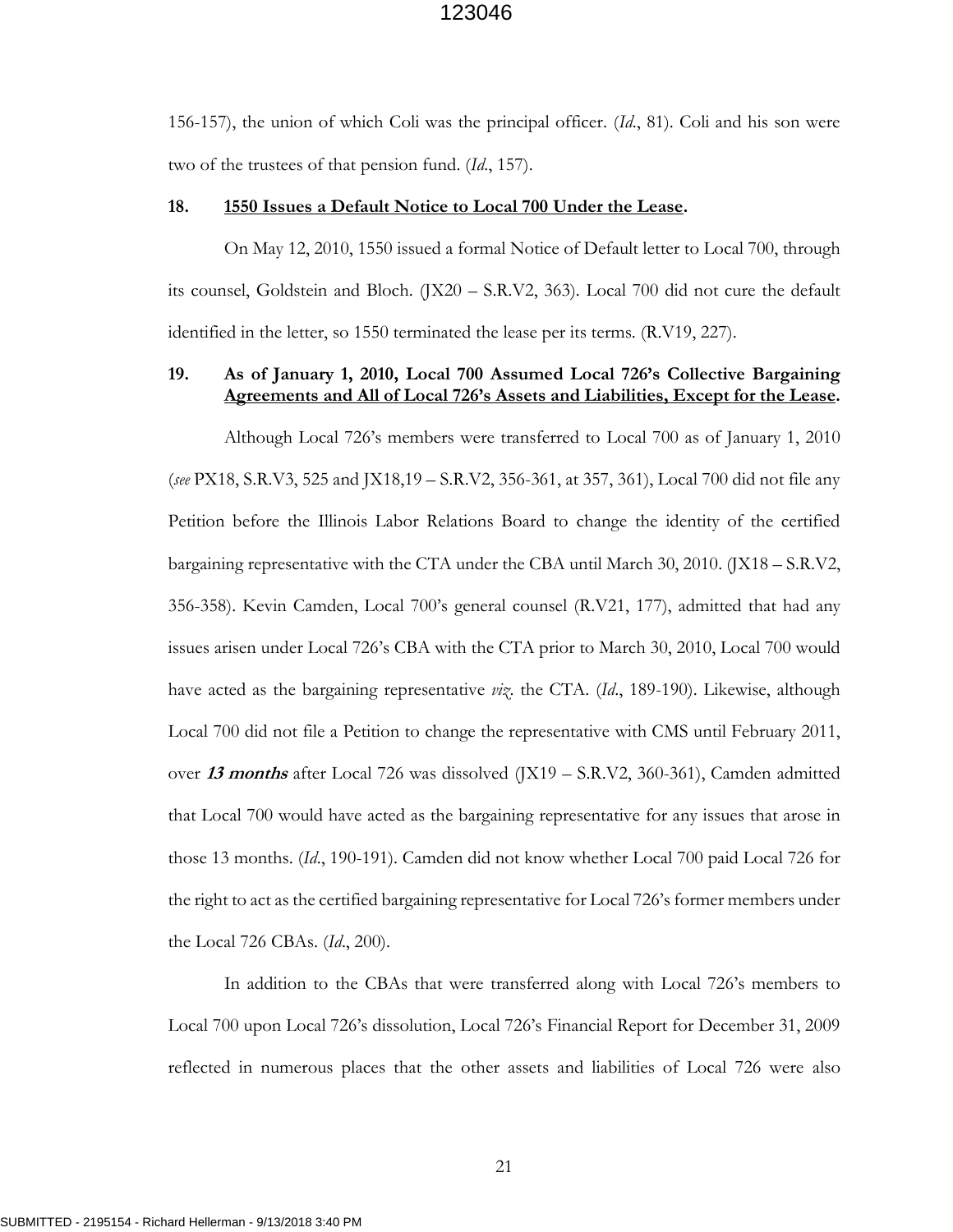transferred to Local 700. (PX8 – S.R.V2, 455-467). Thus, on page 4 of the Financial Report, Bansley & Kiener, LLP ("B&K"), the preparer of the Financial Report, wrote:

As of the end of the business day on December 31, 2009, the Local no longer exists and its membership, books, documents, property and funds have been transferred to a Local Union having jurisdiction exclusively within the public sector. The records of the Local will be retained **by the successor organization Teamsters Local Union 700**.

(S.R.V2, 460 (emphasis added)). B&K went on to identify all the assets and liabilities that were transferred, including (as assets) cash, automobiles, office equipment and furniture and (as liabilities) payroll liabilities, loans due to former Local 726 officers, Local 726 scholarships payable and automobile loans. (*Id*.). In yet other places in the Report, B&K noted that the assets and liabilities were "transferred in the merger" (*See* Note 3, *Id*., 462; Note 4, *Id*., 463), and also wrote about the lease that "**the successor organization** is currently in dispute with the Landlord." (Note 4, *Id*., 463 (emphasis added)).

Local 726's 2009 Federal tax return Form 990, signed under oath by Assistant Trustee William Logan (PX16 – S.R.V2, 486 - S.R.V3, 521), repeated these same characterization and admissions. Thus, Local 726 swore that there was a "transfer of net assets **due to merger**" in the amount of \$75,416 (S.R.V3, 507 (emphasis added)) and that officers, directors, trustees or key employees of Local 726 had or would become a director or trustee of a "successor or transferee organization." (*Id*., 512-513). Elsewhere, Local 726 again admitted that its liabilities "were transferred to Teamsters Local Union No. 700 **during the merger**." (*Id*., 515 (emphasis added)).<sup>9</sup>

<sup>9</sup> Interestingly, although Local 726 stated under oath in the Form 990 that "[d]ue to the trusteeship, the trustee appointed to the Local by the International Union, will review the Form 990 before it is filed" (S.R.V3, 517), Strzechowski did not know from where B&K got its information for the Form 990 (R.V23, 221-226), and admitted she did not know whether she even saw the Form 990 prior to its filing (*Id*., 223).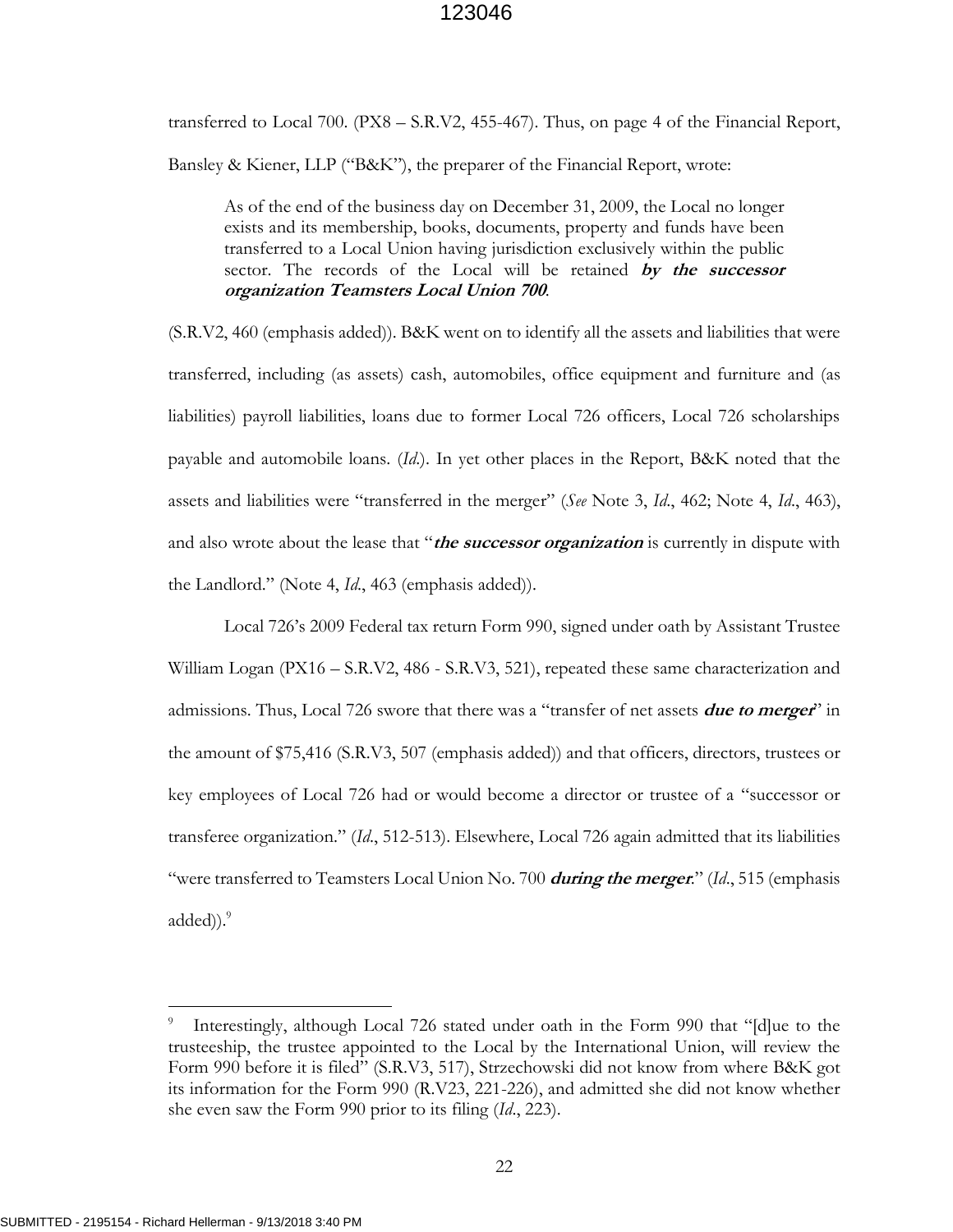Local 700's own 2010 Financial Report, also prepared by B&K, echoed this. Indeed, it is noted in three separate sections that the liabilities of Local 726 were "transferred in the merger." (PX19 – S.R.V3, 527-540, at 534, 536). And, in Local 700's Form 990 for 2010 (PX26 – S.R.V3, 566-598), Local 700 certified that net assets of almost \$1,600,000 were transferred "due to merger" and that certain "merger assets" were then transferred to a PAC Fund. (*Id*., 592). $10$ 

### **20. 1550 Sues Local 700, Alleging That Local 700 Was the Legal Successor To Local 726 and Was Thus Liable for Local 726's Breach of the Lease.**

It is against this backdrop that 1550 filed this lawsuit against Local 700. In the Verified Complaint (R.V1, C3-118), 1550 asserted that Local 700 was the legal successor of Local 726 and was therefore liable for Local 726's breach of the lease. 1550 filed a Verified Amended Complaint on July 23, 2012. (R.V4, C889 - R.V5, C1077).

## **21. Local 700 Does Not Raise the PUAA in Its Pleadings, or Even at Trial, But Instead, Judicially Admits that the Lease Was Valid by Alleging in its Seventh Affirmative Defense That 1550 and Local 726 Orally Agreed to Modify the Existing Lease.**

Local 700 filed its Verified Answer and Affirmative Defenses to the Verified Amended

Complaint on September 20, 2012. (R.V5, C1146-1188). Nowhere in its Answer or Affirmative

Defenses did Local 700 raise the PUAA. And, at no point in the four years the case was

<sup>10</sup> Furthermore, Local 700 identified the law firm of Asher Gittler as an independent contractor to whom Local 700 paid \$134,184 for legal services during 2010. (S.R.V3, 573). In a letter from Asher Gittler to B&K dated May 3, 2010 with the subject line "Local 726 IBT," Asher Gittler advised that "[t]he organization is obligated to this office in the amount of \$136,418.04 but has expressed its commitment to full and complete payment." (PX9 – S.R.V2, 469-470). Apart from the fact that the amount Local 700 paid to Asher Gittler in 2010 was almost identical to the amount Asher Gittler advised B&K it was owed **by Local 726**, as of May 3, 2010, Local 726 did not exist, so the only entity that could possibly have made this "commitment to full and complete payment" of the Local 726 debt was Local 700.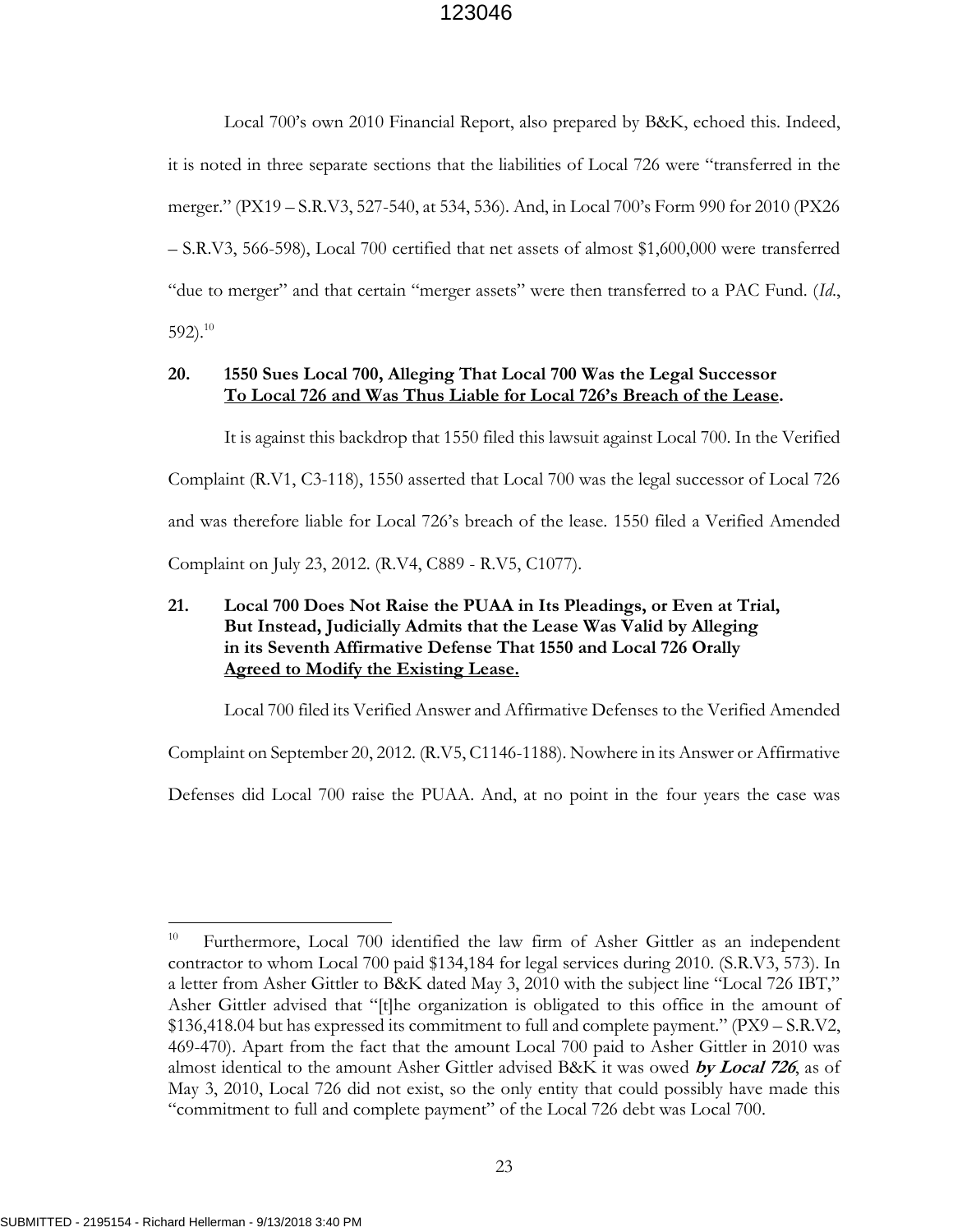litigated before trial did Local 700 even mention the PUAA. And, at trial, Local 700 did not even mention the PUAA.

Far from raising a statute that Local 700 would later contend invalidated (indeed, stripped Local 726 of the capacity to even legally execute) the lease, in its Verified Seventh Affirmative Defense to the Verified Amended Complaint (the "7<sup>th</sup> AD"), Local 700 alleged, *inter alia*, that "Plaintiff was advised that Local 726 could not afford to comply with the provisions of the Lease," that "Plaintiff and Local 726 then entered into negotiations to modify the Lease" and that the negotiations "resulted in a meeting of the minds relating to a modification of the Lease." (R.V5, C1146-1188, at C1181). Nowhere in the  $7<sup>th</sup>$  AD did Local 700 allege that it believed the lease was invalid, be it due to a failure to comply with Local 726's bylaws or a violation of the PUAA. Local 700 ultimately withdrew the  $7<sup>th</sup>$  AD (R.V15, C3537-3539, C3671-3675, at C3675) and made no claim at trial that there had in fact been an oral agreement to modify the lease but, because its allegations about the modification of the existing lease were contained in a verified pleading, they were judicial admissions by which Local 700 remained bound.

Because Local 700 did not raise the PUAA during the litigation or at trial, 1550 had no occasion to take the position during the litigation or at trial that Local 726 had waived the protections of that statute.

## **22. Prior to Trial, 1550 Moved In Limine to Bar Local 700 from Arguing at Trial That the Lease Was Invalid, Because of its Judicial Admission in the 7th AD That There Was an Existing Lease Between 1550 and Local 726 That Had Been Modified.**

1550 moved *in limine* for an order that Local 700 was foreclosed from any argument that the lease was invalid (Local 700 had raised the statute of frauds in its pleadings, only to abandon that on appeal) by its judicial admission contained in the  $7<sup>th</sup>$  AD. (R.V16, C3817-3822). While the trial court entertained oral argument on that (R.V19, 37-51) and several other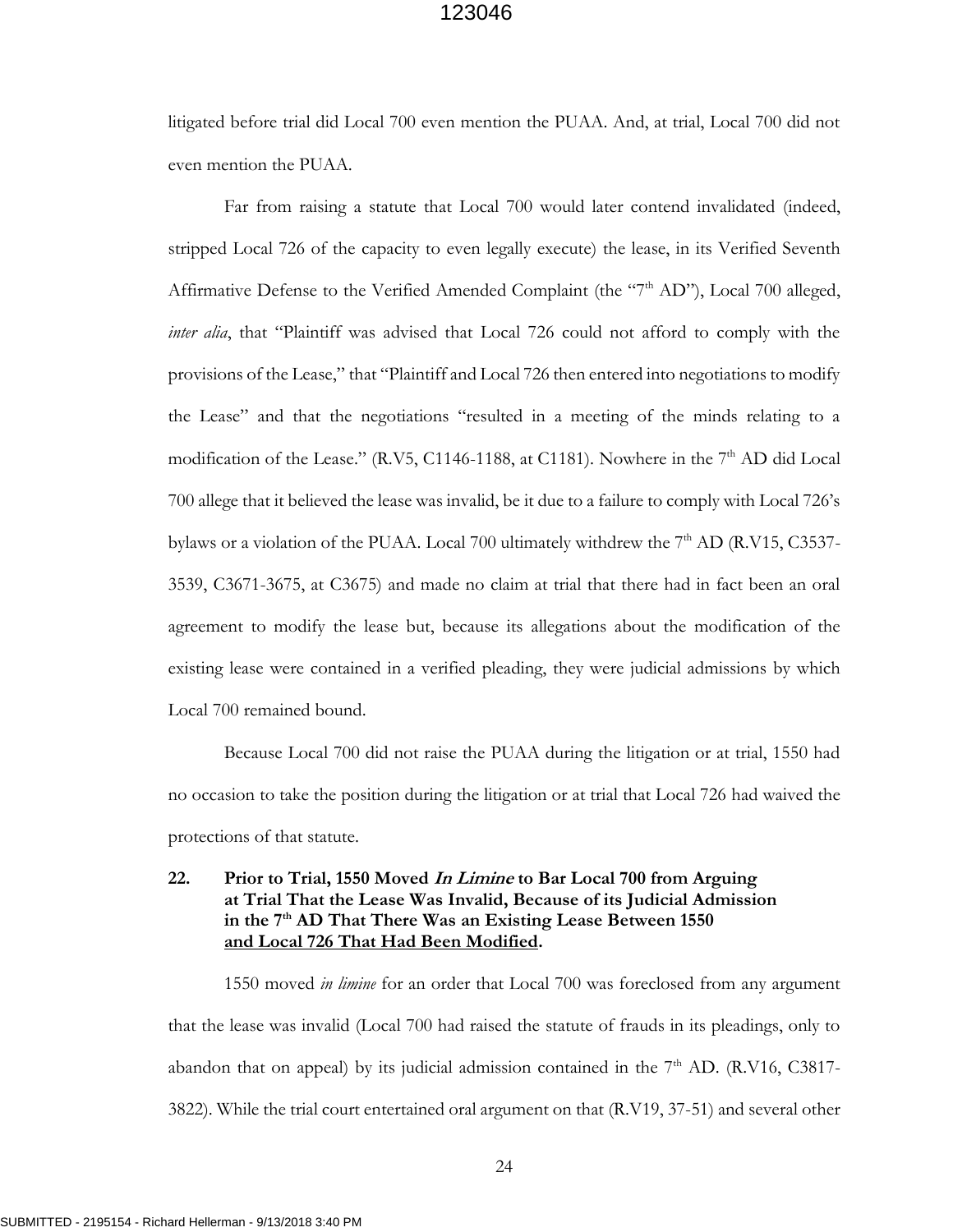motions *in limine*, it reserved ruling (R.V19, 51) and never formally ruled on that motion, either during trial or in its Judgment Orders.

#### **23. Following Trial, the Trial Court Enters Judgment in Favor of 1550 On the Successor Liability Count, and the Appellate Court Affirms.**

The trial court tried the case as a bench trial over two weeks. Following oral and written closing arguments, the trial court found that the lease was valid and enforceable and that Local 700 was liable as Local 726's successor for Local 726's breach of the lease. (A.1-18). The trial court refused to enforce the "double rent" provision of the lease in the event Local 726 did not purchase the building, holding that enforcement of that provision would amount to an unenforceable penalty. (A.13). But, it enforced the clear terms of the lease which provided that upon default, the lessee would be liable for the present value of the rent due for the remainder of the lease term, \$1,996,853. (A.14-15). The trial court also enforced the provision of the lease that permitted 1550 to recover its attorneys' fees and costs incurred in enforcing the terms and provisions of the lease, \$321,767.67. (A.16-17).

Local 700 appealed, and the Appellate Court for the First District affirmed the judgment on the successor liability count. (A.19-28). Like the trial court, the Appellate Court found that the lease was enforceable. (A.21-26). While it did consider the PUAA, it found (as did the trial court) that Local 700's failure to have complied with the requirements of the PUAA did not render the lease void *ab initio*. (A.21-23). Like the trial court, it analyzed the public policies involved in enforcing the lease under the circumstances of this case, determining that those policies weighed strongly in favor of enforcement of commercial contracts. (*Id*.). It also held (as did the trial court) that Clair had apparent authority to have negotiated and entered into the lease on behalf of Local 726. (A.24-25). The Appellate Court also agreed with the trial court that Local 700 was Local 726's successor, adopting the trial court's new test ("substantial continuity," which had been utilized in other cases in other states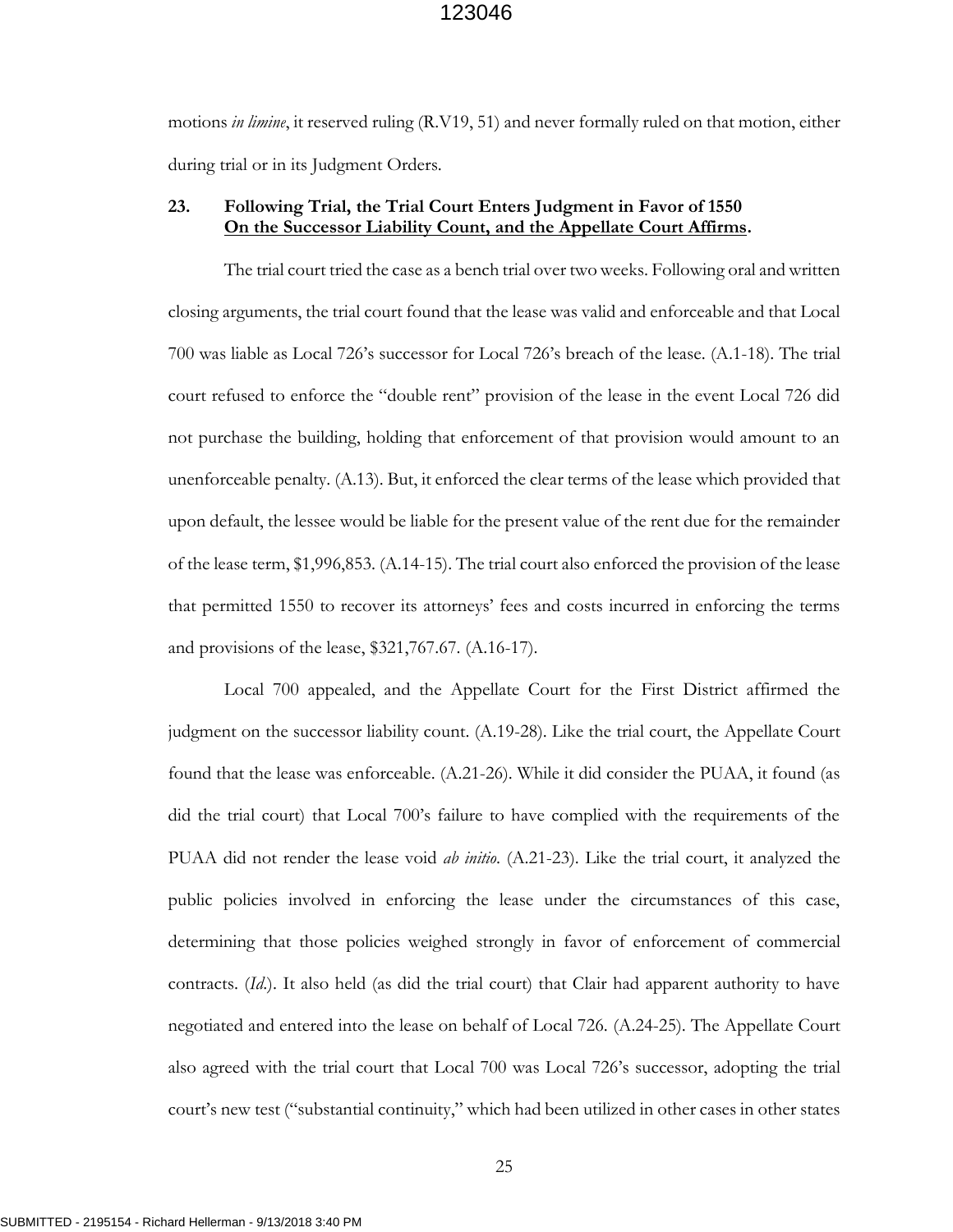involving labor unions) applicable to unincorporated associations, whose ownership structure does not lend itself to the traditional test. (A.26-28). Finally, it found that the damage provision in the lease was valid and enforceable. (A.33-36).

This Court accepted Local 700's Petition for Leave to Appeal.

#### **STANDARD OF REVIEW**

It is well-settled that "[g]enerally, the standard of review in a bench trial is whether the order or judgment is against the manifest weight of the evidence." *Reliable Fire Equipment Co. v. Arredondo*, 2011 IL 111871, ¶12. "A judgment is against the manifest weight of the evidence only when an opposite conclusion is apparent or when findings appear to be unreasonable, arbitrary, or not based on the evidence." *Lawlor v. North American Corporation of Illinois*, 2012 IL 112530, ¶70; *Eychaner v. Gross*, 202 Ill. 2d 228, 252 (2002) (same). In such circumstances, "it is not enough to show that there is sufficient evidence to support a contrary judgment. To be successful, the evidence in behalf of the [appellant] must be so strong and convincing as to completely overcome the evidence and presumptions, if any, existing in favor of the opposite party." *People ex rel. Lauth v. Wilmington Coal Co.*, 402 Ill. 161, 167 (1949).

In addition, "[i]n a bench trial, it is the function of the trial judge, as the trier of fact, to weigh the evidence and make factual determinations." *Kay v. Prolix Packaging, Inc.*, 2013 IL App  $(1^{st})$  112455,  $\P$ 55. Thus, "[f]actual determinations made by a trial court sitting without a jury are entitled to great deference and will be disturbed on review only when they are against the manifest weight of the evidence." *Gastroenterology Consultants of the North Shore, S.C. v. Meiselman*, 2013 IL App (1<sup>st</sup>) 123672, 113. Also subject to a manifest weight standard of review is a trial court's findings regarding the existence of an agency relationship. *Eychaner*, 202 Ill. 2d at 251-252.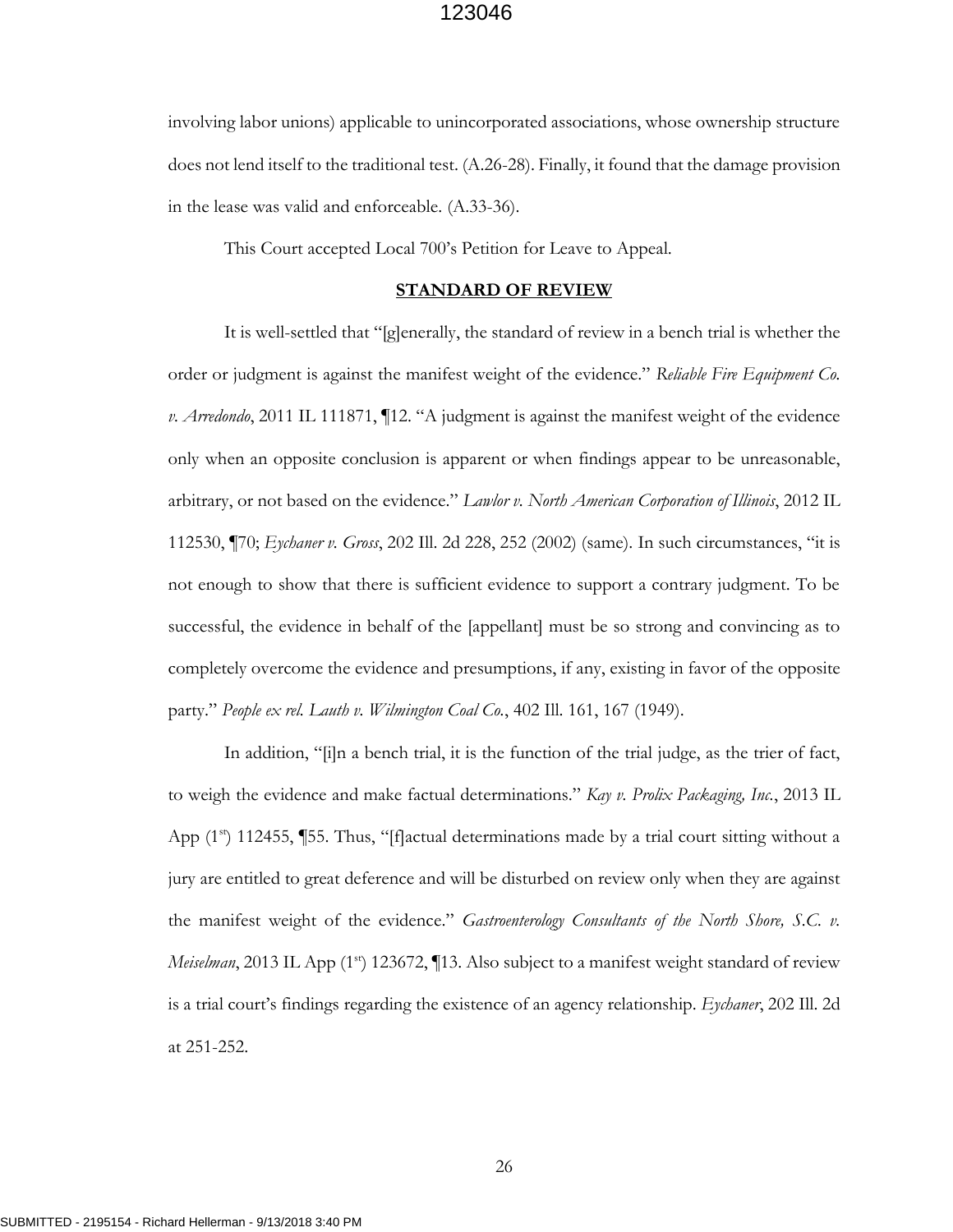1550 does concede that statutory construction is a question of law that is subject to *de novo* review. *[People ex rel. Birkett v. Dockery](http://www.westlaw.com/Link/Document/FullText?findType=Y&serNum=2019982988&pubNum=0000578&originatingDoc=I9ba617ab32bf11dfae65b23e804c3c12&refType=RP&originationContext=document&vr=3.0&rs=cblt1.0&transitionType=DocumentItem&contextData=(sc.Default))*, 235 Ill. 2d 73, 79 (2009). Likewise, "[w]hether a contractual provision for damages is a valid liquidated damages provision or is an unenforceable penalty clause is a question of law reviewed *de novo*." *GK Development, Inc. v. Iowa Malls Financing Corp., 2013 IL App* (1<sup>st</sup>) 112802, 144.

However, 1550 disagrees that *Corral v. Mervis Industries, Inc.*, 217 Ill. 2d 144 (2005), cited by Local 700, is applicable to this case, for *Corral* presented only "the proper standard of review for the grant or denial of a motion to transfer based on improper venue." 217 Ill. 2d at 149.

Finally, it is well-settled that a reviewing court "can sustain the decision of a lower court on any grounds which are called for by the record, regardless of whether the lower court relied on those grounds and regardless of whether the lower court's reasoning was correct." *Leonardi v. Loyola University*, 168 Ill. 2d 83, 97 (1995). This principle applies to this Court's review of an appellate court's ruling as well: "[T]his court, in determining the correctness of the result reached by the appellate court, is in no way constrained by the appellate court's reasoning and may affirm on any basis supported by the record." *In re Veronica C.*, 239 Ill. 2d 134, 151 (2010).

#### **ARGUMENT**

#### **I. THE APPELLATE COURT CORRECTLY AFFIRMED THE TRIAL COURT'S RULING THAT THE LEASE WAS VALID.**

It is apparent from the record in this case that there were and are myriad bases – some mentioned by the trial court and/or the Appellate Court, and some not – for the conclusion reached by both of those courts that the lease is valid and enforceable. As noted, this Court may affirm the Appellate Court on any of these bases and is not constrained by the reasoning, sound though it was here, of the lower courts.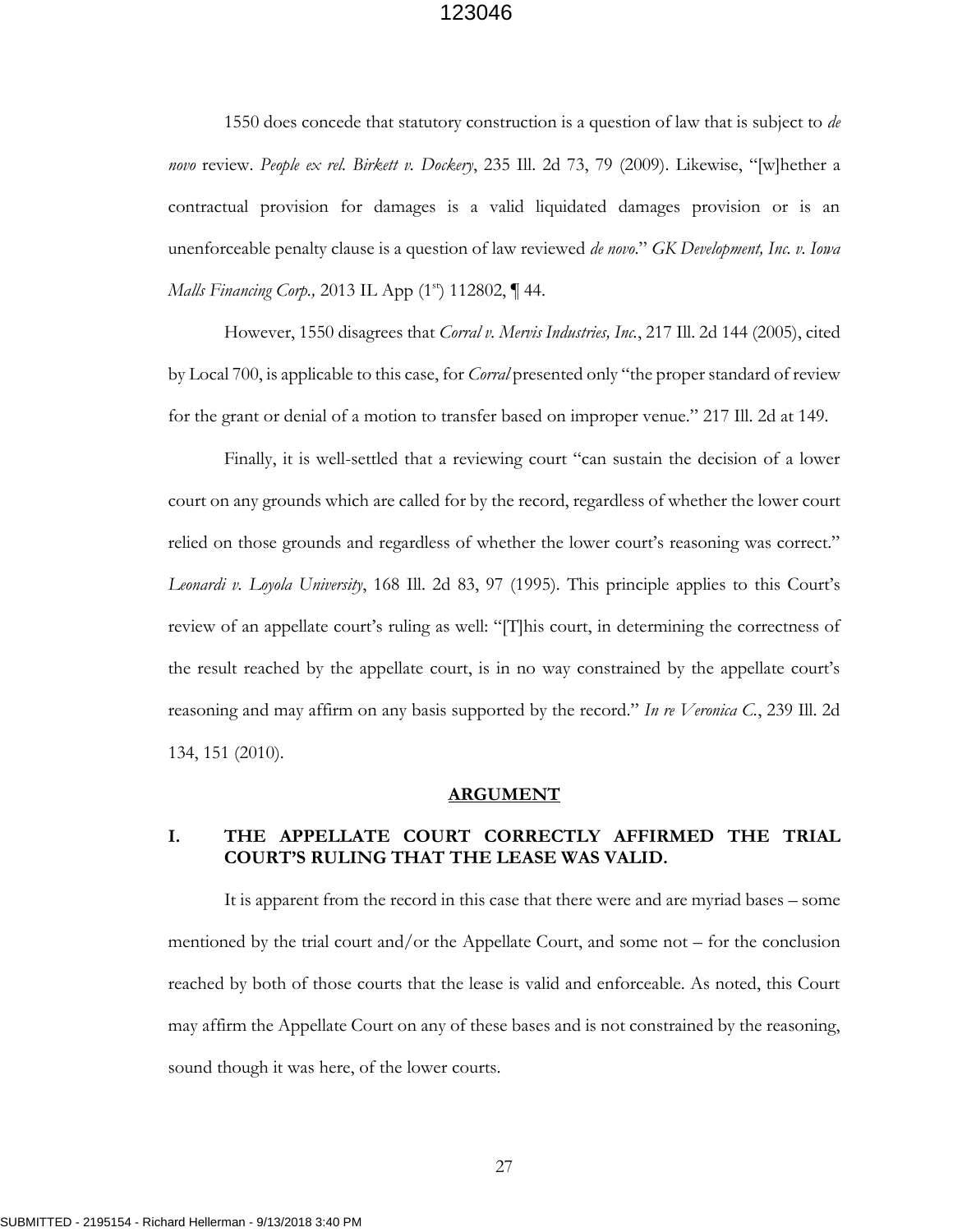#### **A. Local 726 Admitted in the Lease Modification Negotiations, and Local 700 Judicially Admitted in the Lawsuit, That the Lease Was Valid.**

For all of its complaints on appeal and now before this Court that the lease was void *ab initio*, Local 726's conduct after it was placed in trusteeship plainly admitted to the contrary. Were the lease truly "void *ab initio*," as it now claims, how could Bloch – its lawyer – have written Rochman over a period of months seeking an agreement to **modify** the lease? Not only did Bloch negotiate lease modifications, he even claimed, in mid-December, that an oral modification agreement **had been reached**. As it is well-settled that "parties **to an existing contract** may, by mutual assent, modify the contract" (*Urban Sites of Chicago, LLC v. Crown Castle* USA, 2012 IL App  $(1^{st})$  111880,  $\P$  37 (emphasis added)), the fact that Local 726 spent months negotiating a "modification" of the lease (and, later, claiming a modification was agreed!) reflects an admission that the lease was indeed valid.

In addition to Local 726's admission by conduct, in the lawsuit, Local 700 **judicially**  admitted this as well. As noted, in its Verified 7<sup>th</sup> AD, Local 700 unequivocally alleged, *inter alia*, that after Clair signed the lease, Local 726 later advised 1550 that it could not afford to comply with the provisions of the lease (tellingly, **not** that the lease was invalid or void), that the parties then entered into negotiations to modify the lease **and that those negotiations**  *resulted in an agreement to modify the lease.* (R.V5, C1181 (emphasis added)). Importantly, Local 700 did not assert its  $7<sup>th</sup>$  AD in the alternative to the other Affirmative Defenses it interposed. Local 700 was thus bound by its judicial admission of these various facts, which barred it from taking any contrary position at trial, or here.

It is well-settled that "[j]udicial admissions are defined as deliberate, clear, unequivocal statements by a party about a concrete fact within that party's knowledge. Where made, a judicial admission may not be contradicted . . . at trial." *Freedberg v. Ohio National Insurance Company*, 2012 IL App (1<sup>st</sup>) 110938, [31 (citations and internal quotations omitted); *see also In*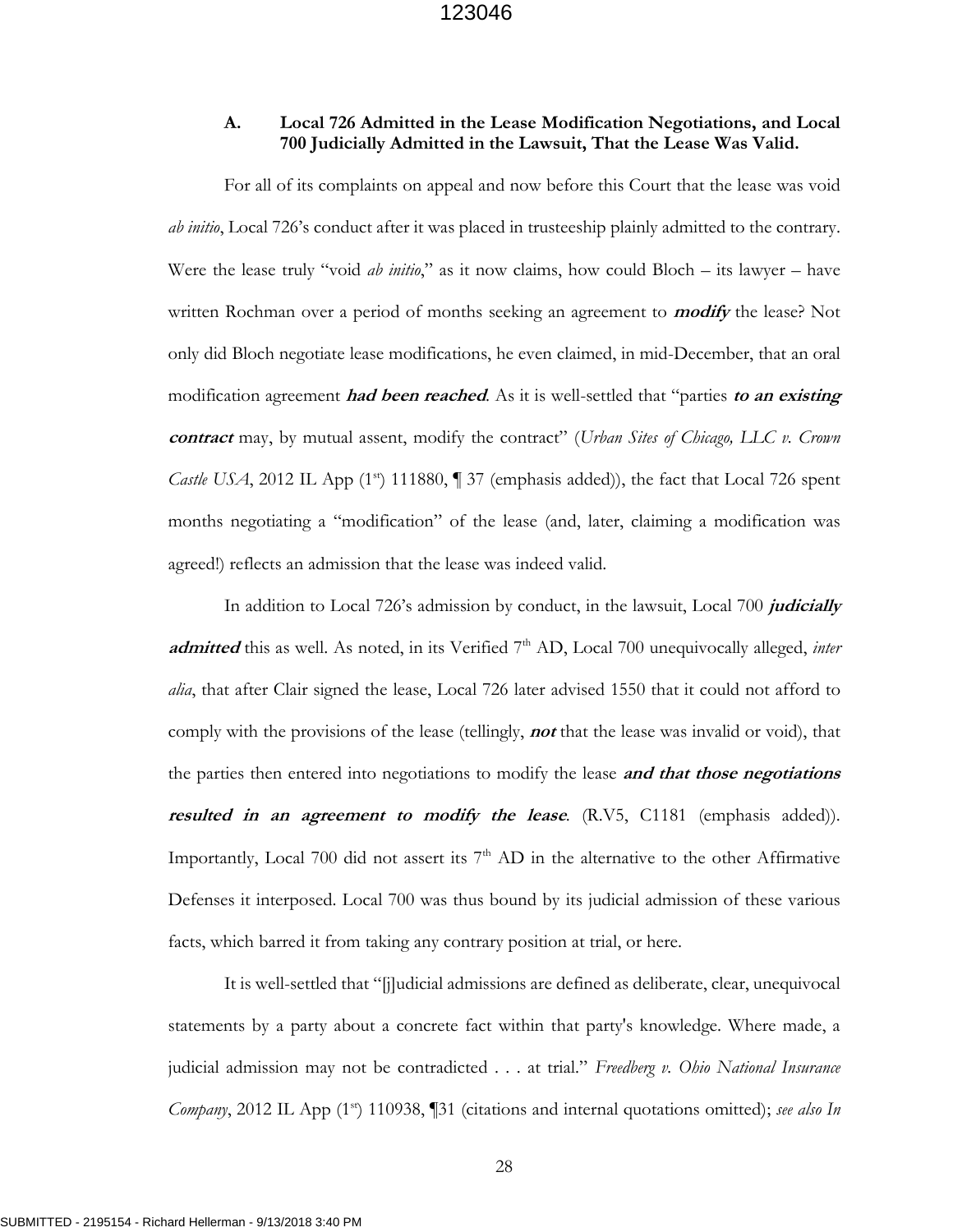*re Estate of Rennick*, 181 Ill. 2d 395, 406 (1998). Here, Local 700's allegations in its Verified 7<sup>th</sup> AD are strikingly similar to those of the defendant in *Daehler v. Oggoian*, 72 Ill. App. 3d 360 (1st Dist. 1979). In *Daehler*, like this case, a suit about a lease, defendant claimed that he was a holdover tenant who had no valid lease after his initial lease term expired, and so alleged in his first affirmative defense. However, in his second affirmative defense, he alleged that he had engaged in negotiations with the landlord for a new lease before the end of his tenancy (which, under the law, negated the possibility of a holdover tenancy). The court held:

The verified allegations of the second affirmative defense of negotiations for a new lease are binding judicial admissions which render insufficient the allegations of the first affirmative defense of a holdover tenancy. The trial court properly granted plaintiffs' motion *in limine* so far as it relates to the first affirmative defense and properly struck that defense.

72 Ill. App. 3d at 365. Like the defendant in *Daehler*, Local 700 made a judicial admission in its verified  $7<sup>th</sup>$  AD (by asserting that the lease had been modified, it admitted that the lease was valid because only a valid lease is capable of being modified). It became bound by this judicial admission. This alone supports the lower courts' finding on this issue.<sup>11</sup>

## **B. Local 726/700 Waived the PUAA by Consistently Failing to Follow the Requirements of the Act Prior to the Lease at Issue and Failing to Raise the PUAA in the Years After the Lease at Issue Was Executed.**

Even if this Court does not determine that Local 700 judicially admitted the validity of the lease by its verified admission in the  $7<sup>th</sup>$  AD that the lease was modified in late 2009, there is abundant, compelling evidence in the record supporting the conclusion that Local 726 waived the protections of the PUAA in any event. Indeed, it is nothing short of astounding that Local 726 – having turned its back on the requirements of the PUAA for **every lease**

<sup>11</sup> Although, as noted *supra*, the trial court did not ultimately rule on 1550's motion *in limine* on this issue either during trial or in its Judgment Order, this Court may affirm based on any basis supported by the record. *In re Veronica C.*, 239 Ill. 2d 134, 151 (2010).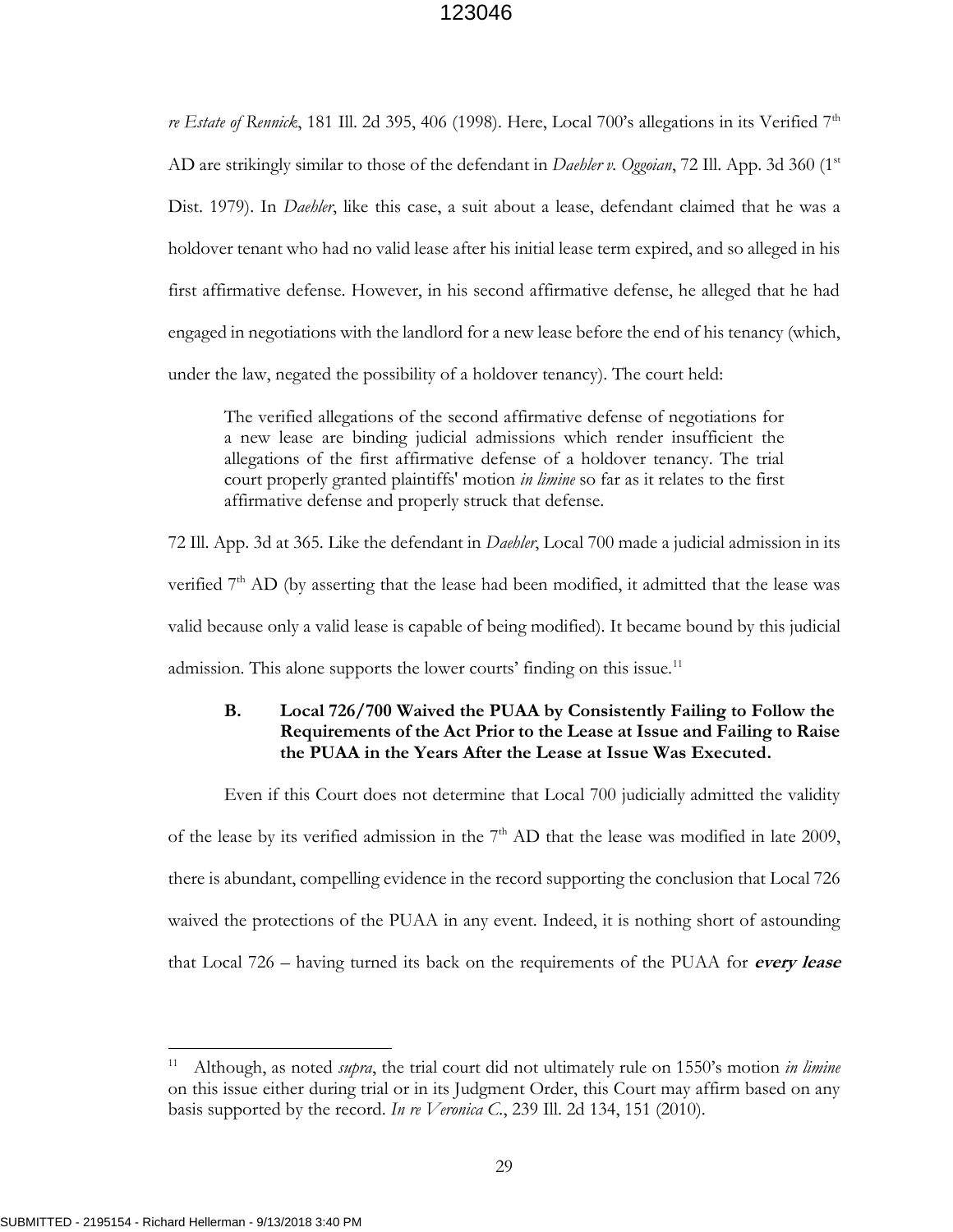over the **30 years** preceding the lease at issue – now comes before this Court (albeit in the skin of Local 700) seeking enforcement of the statute to relieve it of its obligations under a lease into which it willingly entered and had willingly performed. <sup>12</sup> On top of its complete disregard of the statute for decades **before** the execution of the lease, it then ignored the statute at the time it executed the lease. Then, at no point **after** Strzechowski took over as trustee of Local 726 (and proceeded – with her counsel – to negotiate a modification of the lease) did anyone, either within Local 726 or within the entire Teamsters organization, even mention the PUAA. And, at no point after Local 726 became Local 700 and Local 700 (unsuccessfully) tried to distance itself from Local 726 (despite receiving all of Local 726's assets and assuming all but one of Local 726's liabilities) did Local 700 ever mention the PUAA. Nor was the PUAA raised in Local 700's pleadings in this case (which included not only multiple affirmative defenses (R.V1, C239 - R.V2, 271; R.V5, C1146-1186), but a motion for summary judgment as well  $(R.V9, C2127-2179)$  or at any time through the trial.<sup>13</sup>

It is a "fundamental maxim that a party may by his conduct waive certain protections afforded by statute." *Louise v. Department of Labor*, 90 Ill. App. 3d 410, 413 (1<sup>st</sup> Dist. 1980).

<sup>&</sup>lt;sup>12</sup> As will be demonstrated *infra*., even if this Court were to determine that Local 726 did not waive the PUAA, the language of the PUAA does not provide that leases entered into in violation of the terms of the PUAA are void *ab initio*, so the PUAA does not relieve Local 726/700 of the lease obligations in any event.

<sup>&</sup>lt;sup>13</sup> So the Court is clear, 1550 is not arguing that Local 700 waived the PUAA argument merely by failing to have pleaded it. 1550 mentions Local 700's failure to plead and otherwise raise the PUAA through trial not as a basis for claiming a "litigation waiver," but to demonstrate the extent to which Local 700 continued to ignore the PUAA here. And, while 1550 acknowledges the validity of the authority cited by the Appellate Court in this case that "forfeiture is a limitation on the parties, not on the courts" (A.22, ¶15), 1550 submits that here, Local 726/700's utter disregard of the PUAA for so many years before and after this lease was executed, and continuing through the entire time this case was tried, does indeed support the conclusion that, even though this Court is not **bound** to hold that there was a forfeiture by Local 700 here, principles of fair play and equity dictate that it should. In other words, enough is enough.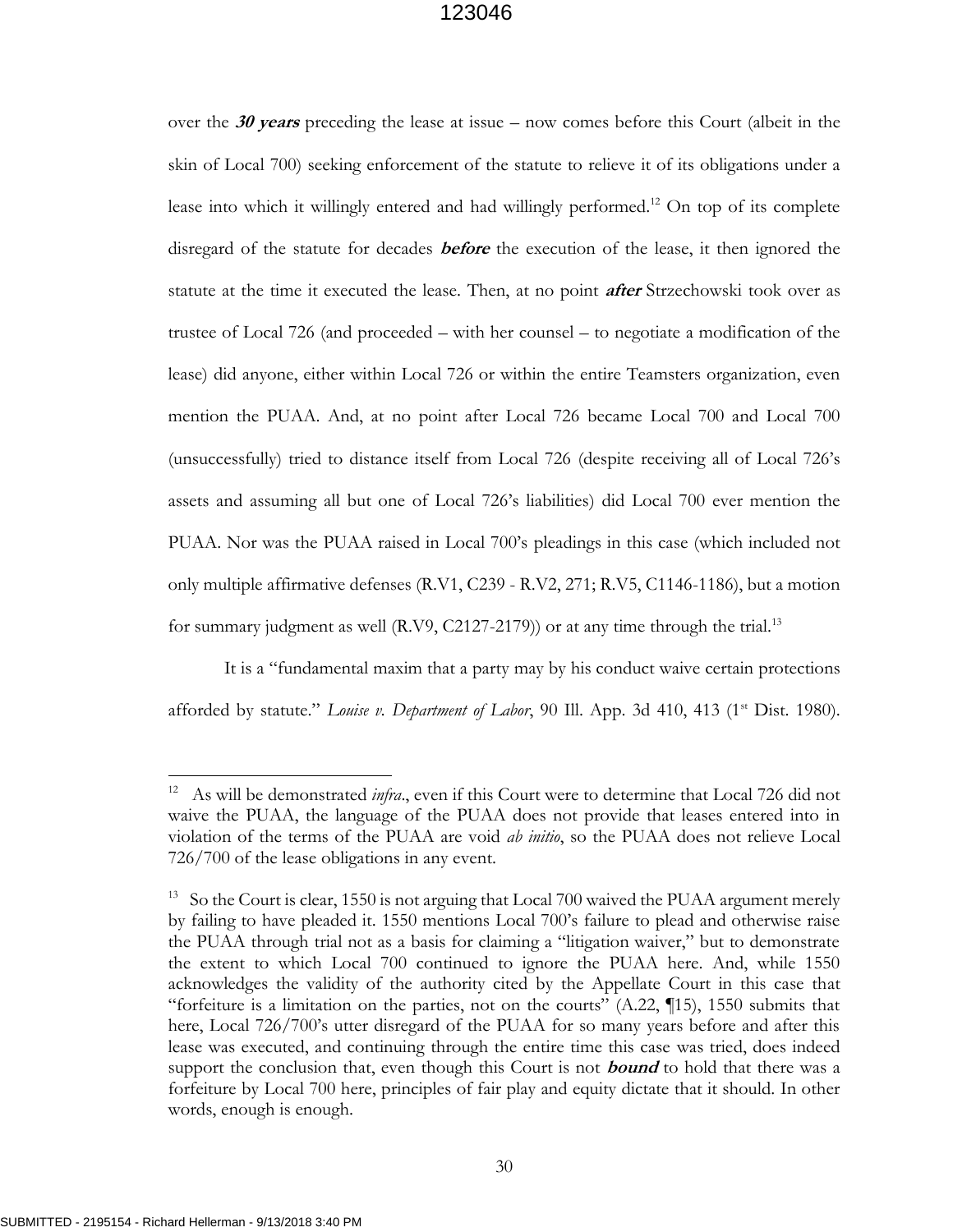Indeed, this principle was recognized by this Court over 80 years ago in *Maton Bros. v. Central Illinois Public Service Co.*, 356 Ill. 584 (1934), where the Court held:

[A] party may waive a rule of law or a statute, or even a constitutional provision, enacted for his benefit or protection, where it is exclusively a matter of private right, and no considerations of public policy or morals are involved; and, having once done so, he cannot subsequently invoke its protection.

356 Ill. at 589-590. *See also Solinger v. Board of Fire and Police Commissioners*, 37 Ill. App. 3d 1044,

1047 (1st Dist. 1976). Here, every action by Local 726 clearly evinced an intent not to avoid the lease (much less on the basis that it violated the PUAA), but to **comply** with it as it had with all its prior leases (thus demonstrating its disregard and waiver of the PUAA). Accordingly, Local 700 – which, for its own selfish purposes, wanted to avoid the lease – cannot now be permitted (especially in the face of its own failure to have raised the PUAA) to fall back onto the PUAA, its predecessor (Local 726) having clearly acted inconsistent with any protection the PUAA might otherwise have afforded it.

Despite the fact that the trial court and the Appellate Court did not formally find that Local 726/700 had waived the PUAA by conduct, as noted above, this Court "is in no way constrained by the appellate court's reasoning." *In re Veronica C.*, 239 Ill. 2d 134, 151 (2010). Because waiver of the PUAA is abundantly supported by the record, this Court may – and should – affirm on this issue on this basis alone. *Id*.

#### **C. Even if Local 726/700 Had Not Waived the PUAA, the Appellate Court Correctly Affirmed the Trial Court's Ruling That a Violation of the PUAA Did Not Render the Lease Void Ab Initio.**

#### 1. The *Schnackenberg* Rule, Cited by the Trial Court, Guts Local 700's Argument.

Even if this Court were to decide that Local 700 did not judicially admit the validity of the lease **and** that Local 726/700 did not waive the PUAA by their long-standing conduct inconsistent with the PUAA, the PUAA simply does not render void *ab initio* a lease executed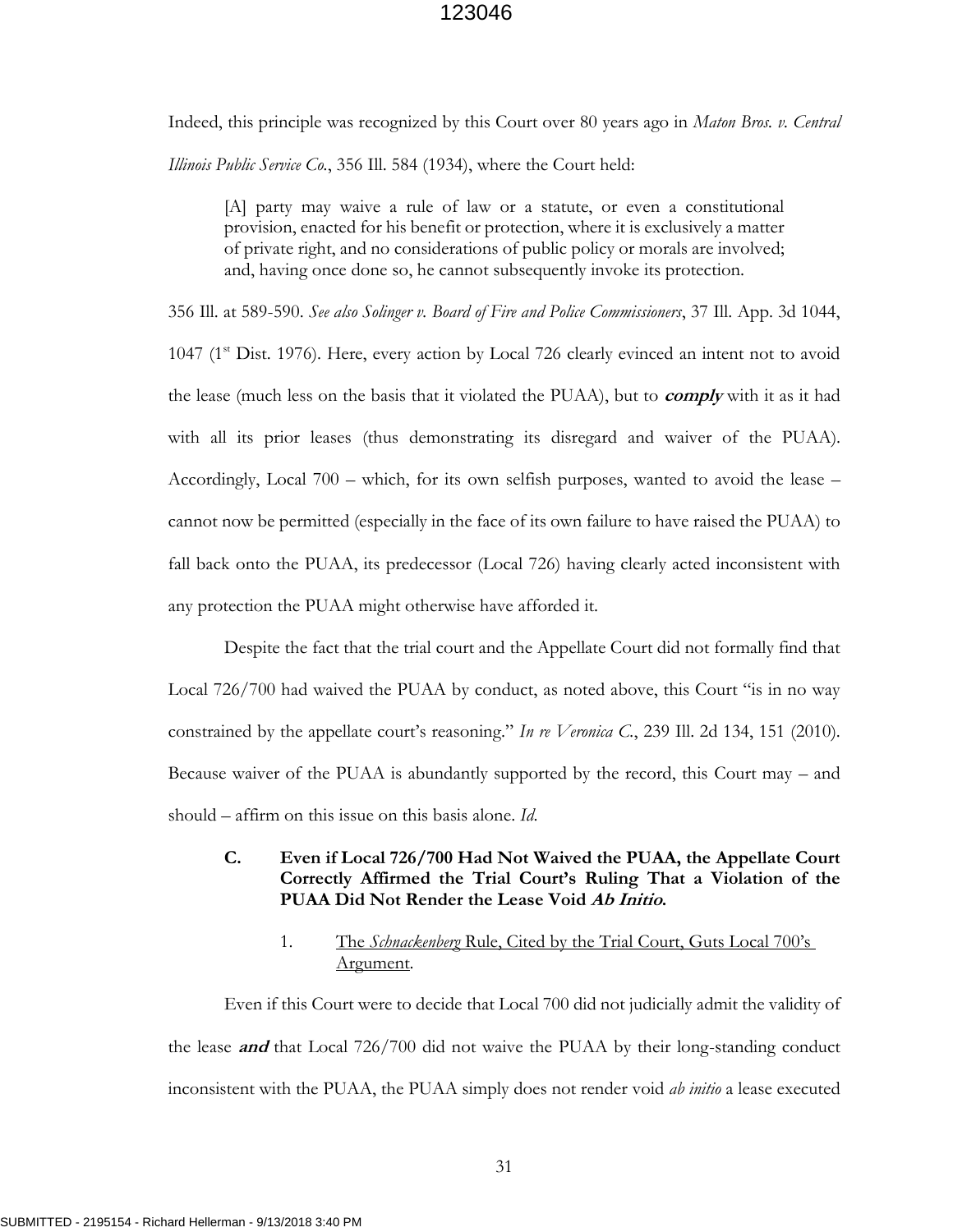in violation of its terms. Although the Appellate Court did not mention this aspect of the trial court's Order in its opinion, the trial court cited a principle of law that thoroughly undermines Local 700's position that the lease should be set aside. To understand the application of this principle to this case, repetition of a few basic facts from the record is in order. First, it is undisputed that the PUAA applied only to Local 726, and not 1550. In other words, as the trial court observed, "Local 726 was in the position to comply with any union procedural requirements, not [1550]." (A.5). Second, it is further undisputed that the purported "illegality" of the lease of which Local 700 now complains arose **only** as a result of Local 726 having failed to have complied with the PUAA's requirements. From these two premises, Local 700 concludes that because the lease is "illegal," it is void *ab initio*. In correctly rejecting this argument, the trial court cited *City of Chicago v. Chicago Fiber Optic Corp.*, 287 Ill. App. 3d 566, 573 (1<sup>st</sup> Dist. 1997), which held: "*[W]here a contract is illegal or against public policy, a* **court will not, at the urging of one of the parties, set it aside after it has been executed,**  because to give such relief would injure and counteract the public good" (emphasis added). (A.5). This principle is known as the "*Schnackenberg* rule," for it comes from this Court's seminal decision of *Schnackenberg v. Towle*, 4 Ill. 2d 561 (1954). <sup>14</sup> In the face of this clear rule of law, Local 700's argument that the lease must be set aside as illegal and void *ab initio* utterly fails.

<sup>14</sup> *Schnackenberg*'s recitation of this principle is even more prescient here, for as the Court explained there, after a contract has been executed, a court will not set it aside "**at the**  *insistence of one of the parties who participates in the illegal . . . intent.*" 4 Ill. 2d at 565 (emphasis added). Here, there can be no question that the only party who "participate[d] in the illegal intent" was Local 726, whose disregard of the requirements of the PUAA that applied only to it is the only reason the lease did not comply with the statute.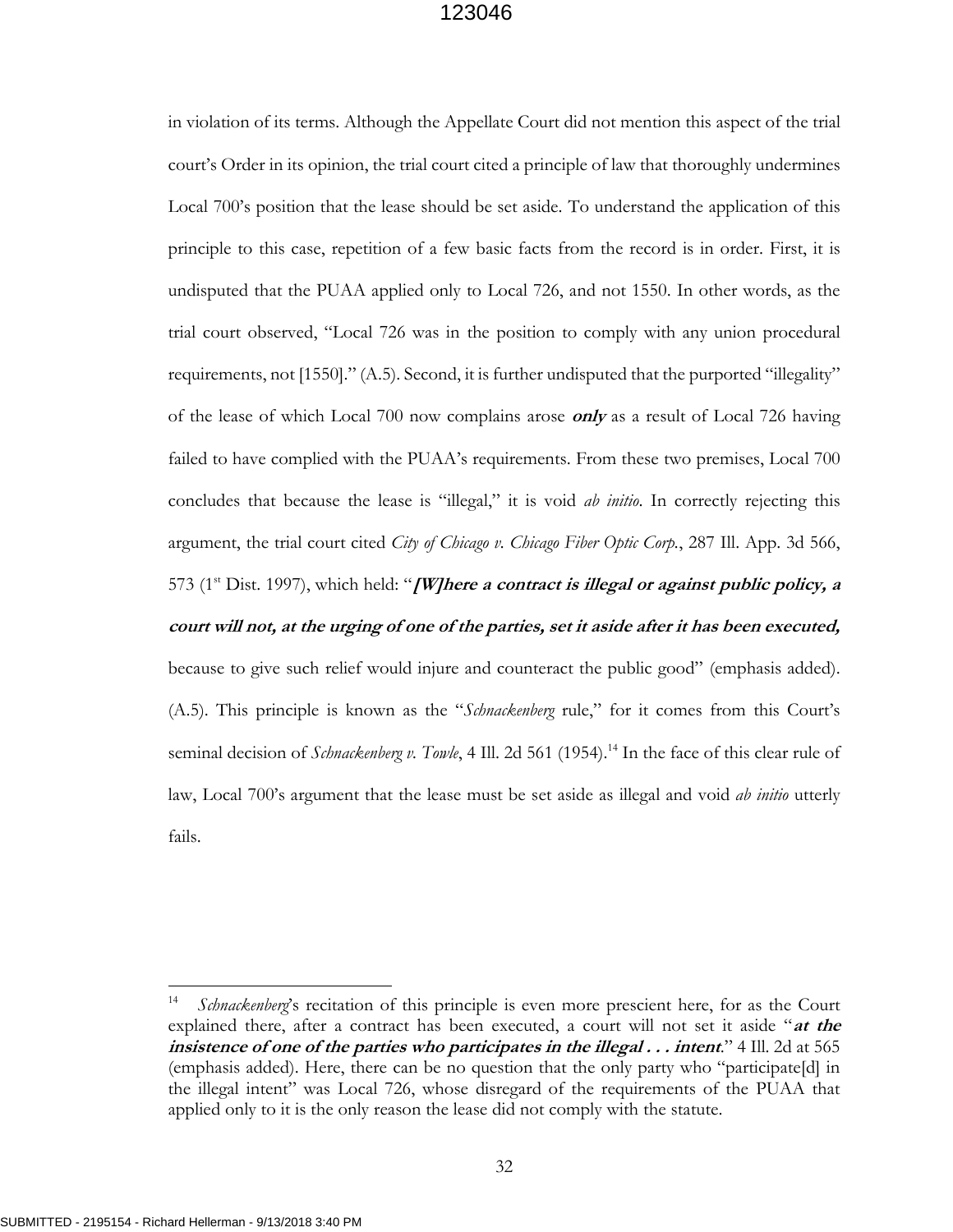2. As Both the Trial Court and the Appellate Court Found, the PUAA Does Not Provide That Leases Entered into in Violation of Its Terms Are Void *Ab Initio* and Unenforceable; On the Contrary, Public Policy Favors Enforcement of Private Commercial Contracts.

Even if this Court were to choose not to follow the *Schnackenberg* rule here, there is still abundant basis in the record to affirm the holding below. First, and foremost, as both the trial court (A.5) and the Appellate Court (A.22, ¶18) correctly observed, the PUAA does not provide on its face that contracts entered into by unincorporated associations in violation of its provisions are unenforceable. As the trial court further found:

Nothing in the language of the statute evidences an intent to give an unincorporated association a means of avoiding written leases that were knowingly entered into by its principal officer with the knowledge and approval of the association's executive board, and where there was no objection by its membership.

(A.5). To the contrary, as the trial court also noted, citing settled case law, there is a strong public policy in Illinois in favor of the freedom to contract and in enforcing contracts. (*Id*.). And, in perhaps its most compelling observation, the trial court found: "Local 726 was in the position to comply with any union procedural requirements, not Plaintiff, yet Plaintiff would bear all of the cost here if the lease was not enforced." (*Id*.). The trial court echoed this conclusion in rejecting the now-abandoned statute of frauds argument that Local 700 made at trial:

Local 726 failed to follow the specifics of its own bylaws, and now it is attempting to use its failure to take advantage of the statute of frauds, despite clearly accepting and performing under the contract for several months. Plaintiff should not be punished for Local 726's failure to obtain proper written authorization for Clair's actions.

(A.6). So, apart from the fact that the PUAA is silent as to the consequences of a failure to

comply with its requirements, the equities here could not favor 1550 more strongly.

Second, as it has done throughout its briefs from the trial court to the Appellate Court

to the Petition for Leave to Appeal in this Court, Local 700 consistently reads words into the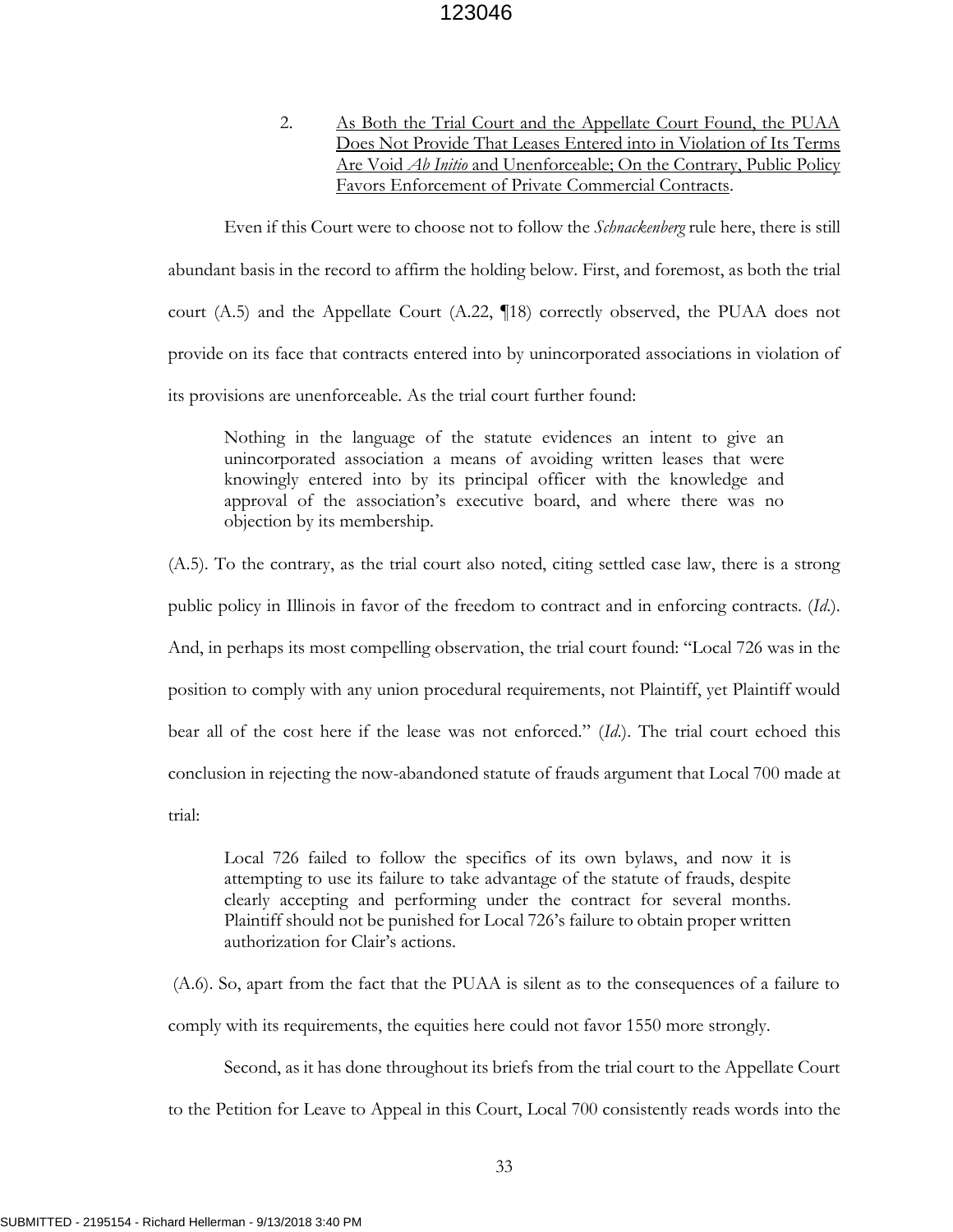PUAA that are simply not present. The Appellate Court noted this in its opinion: "[D]efendants' argument reads into the statute the term 'enforceable,' a term the legislature did not use. The statutory language, as written, *is* silent as to the consequences for noncompliance." (A.22, ¶18 (emphasis in original)). Astonishingly, even in the face of this admonitional observation by the Appellate Court, Local 700 doubles down on this practice in its Brief to this Court, continuing to insert the word "only" into its description of the language of the PUAA (see, *e.g.*, Brief, pp, 21 ("an unincorporated association may lease . . . real property 'only' if . . .") and 29) notwithstanding that the word "only" is **nowhere found in the statute**. It therefore rings hollow for Local 700 to crow about how courts are bound to interpret statutes to give meaning to each of the words that appear, while it is busy adding words that do not appear in the PUAA and seeking enforcement of those very words.<sup>15</sup>

There being no dispute that the PUAA does not contain any language that addresses the effect of a failure to comply with its terms, the trial court and the Appellate Court appropriately engaged in a balancing test to weigh the policy considerations of enforcing vs. invalidating this lease, correctly – and emphatically – concluding that the strong public policy

<sup>15</sup> There is one other aspect of the PUAA, tellingly omitted by Local 700 in its Brief, that further shows Local 700 wanting to have it both ways. Section 3 of the PUAA, 765 ILCS 115/3 (West 2010), provides, in pertinent part: "Such lodge . . . in and under its own name and number has the power to sue and be sued, complain and defend in all actions **concerning its real estate**" (emphasis added). If, as Local 700 argues, a lease entered into in violation of the PUAA is void *ab initio*, then an unincorporated association that does not follow the PUAA to the letter can never obtain a valid interest in real estate. But Section 3 specifically authorizes suits (by or) against an association "concerning its real estate." If Local 700's position is accepted here, there would be no way for an association's violation of the PUAA to ever result in a suit (by or) against the association "concerning its real estate," because "it" could have no real estate in the first instance. In other words, Section 3 will have been interpreted out of the statute. A more absurd result would be hard to imagine. And, of course, as this Court held only last year, "when undertaking the interpretation of a statute, we must presume that when the legislature enacted a law, it did not intend to produce absurd . . . or unjust results." *Board of Education of Springfield School District No. 186 v. Attorney General of Illinois*, 2017 IL 120343, ¶25.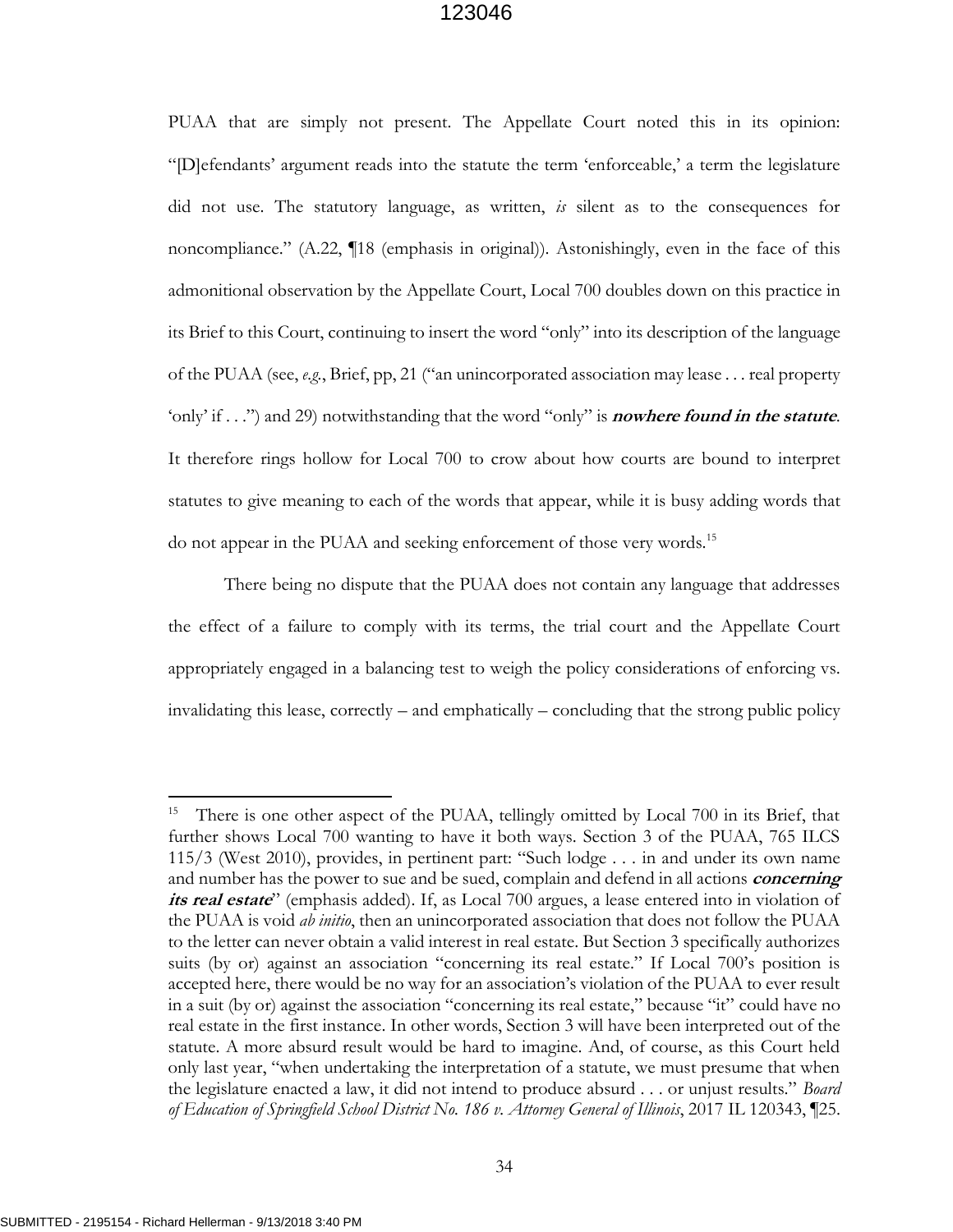in favor of making and enforcing private commercial contracts was paramount here. This was especially true given that Local 726 clearly intended to perform under the lease irrespective of any technical violation of the PUAA. This finding should not be disturbed.

> 3. Local 700's Purported Distinction of *K. Miller Construction Co.* is Unavailing and Ignores the Other Compelling Authorities Cited Therein That Compel Affirmance Here.

Next taking aim at *K. Miller Construction Co., Inc. v. McGinnis*, 238 Ill. 2d 284 (2010),

Local 700 suggests that because what was at issue there was a claim that a contractual **term**, as opposed to an entire contract, violated a statute, all of the Court's citations to other cases and authorities therein are rendered meaningless. This, of course, is folly. When one looks at the authority on which this Court relied in *K. Miller*, though, it is no wonder Local 700 would prefer to avoid that case. The Court cited to the bedrock treatises of *Williston on Contracts* and

*Corbin on Contracts*, *to wit*:

'To assert, however, as some courts have, that all unlawful agreements are *ipso facto* void is opposed to many decisions and unfortunate in its consequences, **for it may protect a guilty defendant from paying damages to an**  *innocent plaintiff*; [Williston]

'The decision of **whether** . . . to enforce a contract involving a prohibited performance is and must be based on policy choices and a balancing of relevant factors.' [Corbin]

238 Ill. 2d at 294-295 (emphasis added) (citations omitted). The Court also cited its own decision in *[Pascal P. Paddock, Inc. v. Glennon,](http://www.westlaw.com/Link/Document/FullText?findType=Y&serNum=1964118094&pubNum=578&originatingDoc=I24f19128c72611df84cb933efb759da4&refType=RP&originationContext=document&vr=3.0&rs=cblt1.0&transitionType=DocumentItem&contextData=(sc.Default))* 32 Ill. 2d 51 (1964), a case involving not a contractual term that violated a statute but contractual performance that violated a statute (there, a licensure statute for plumbers). As the *K. Miller* court described (and cited from) its decision in *Pascal P. Paddock*, "We noted that a statutory violation does not automatically render a contract unenforceable: 'the mere fact that [a contract] was performed in violation of law will not invalidate the resulting lien if not seriously injurious to the public order.'" 238 Ill. 2d at 295 *citing Paddock,* 32 Ill. [2d at 53](http://www.westlaw.com/Link/Document/FullText?findType=Y&serNum=1964118094&pubNum=578&originatingDoc=I24f19128c72611df84cb933efb759da4&refType=RP&originationContext=document&vr=3.0&rs=cblt1.0&transitionType=DocumentItem&contextData=(sc.Default))–54. These principles are directly applicable to the issues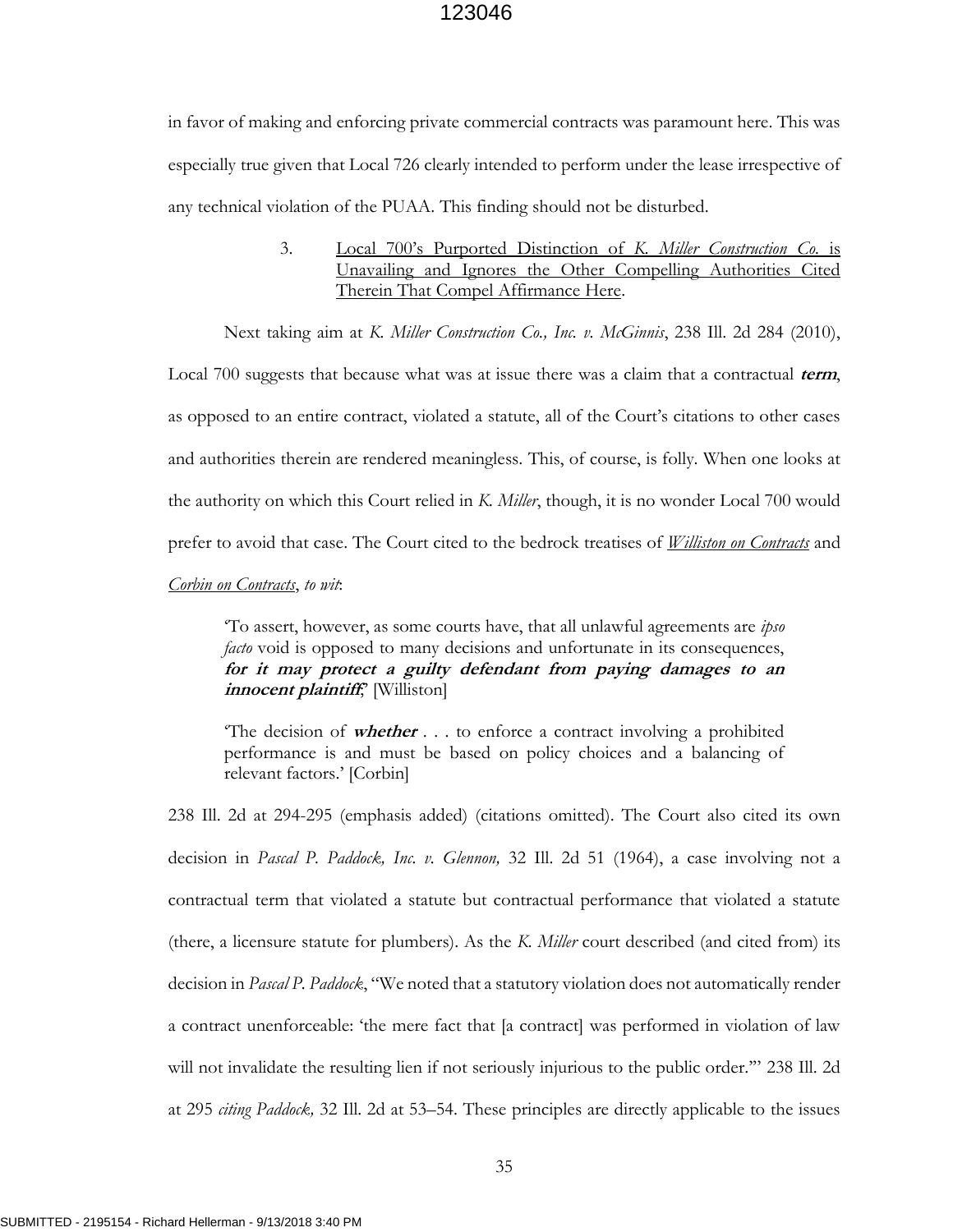here, and compel the conclusion that the trial court and Appellate Court rulings on the lease and the PUAA should be affirmed.

#### 4. The Appellate Court Thoroughly, and Correctly, Distinguished the *Alliance Property Management* Case Cited by Local 700.

Ignoring the Appellate Court's thoughtful analysis of, and distinction of, *Alliance Property Management, Ltd. v. Forest Villa of Countryside Condominium Association*, 2015 IL App (1<sup>st</sup>) 150169 (A.23, ¶22), Local 700 reargues the applicability of that case (and the others it cites for the same proposition, that where a party lacks authority to enter into a contract, any contract into which it enters is void *ab initio*) here. 1550 submits that, for the reasons set out in the Appellate Court's opinion, *Alliance* remains wholly inapposite here. But assuming this Court does consider *Alliance*, 1550 submits that there is one important distinction between *Alliance* and this case that the Appellate Court did not mention: Unlike here, in *Alliance*, the party seeking the enforcement of the agreement did not make a claim of apparent authority, because the issue there was not **who** executed the contract but only the duration of the contract. Here, the principal issue is most decidedly who executed the lease on behalf of Local 726 and the circumstances under which it was executed. As to that issue, the parties fully argued 1550's claim that Clair indeed had apparent authority to execute the lease and the trial court specifically analyzed this issue and found for myriad reasons that Clair indeed had apparent authority to have entered into this lease. The Appellate Court also addressed this at length in its opinion, agreeing with 1550 and the trial court that the trial court's finding was not against the manifest weight of the evidence. (A.24-25, ¶¶28-32). So, *Alliance* is wholly unavailing to Defendants here.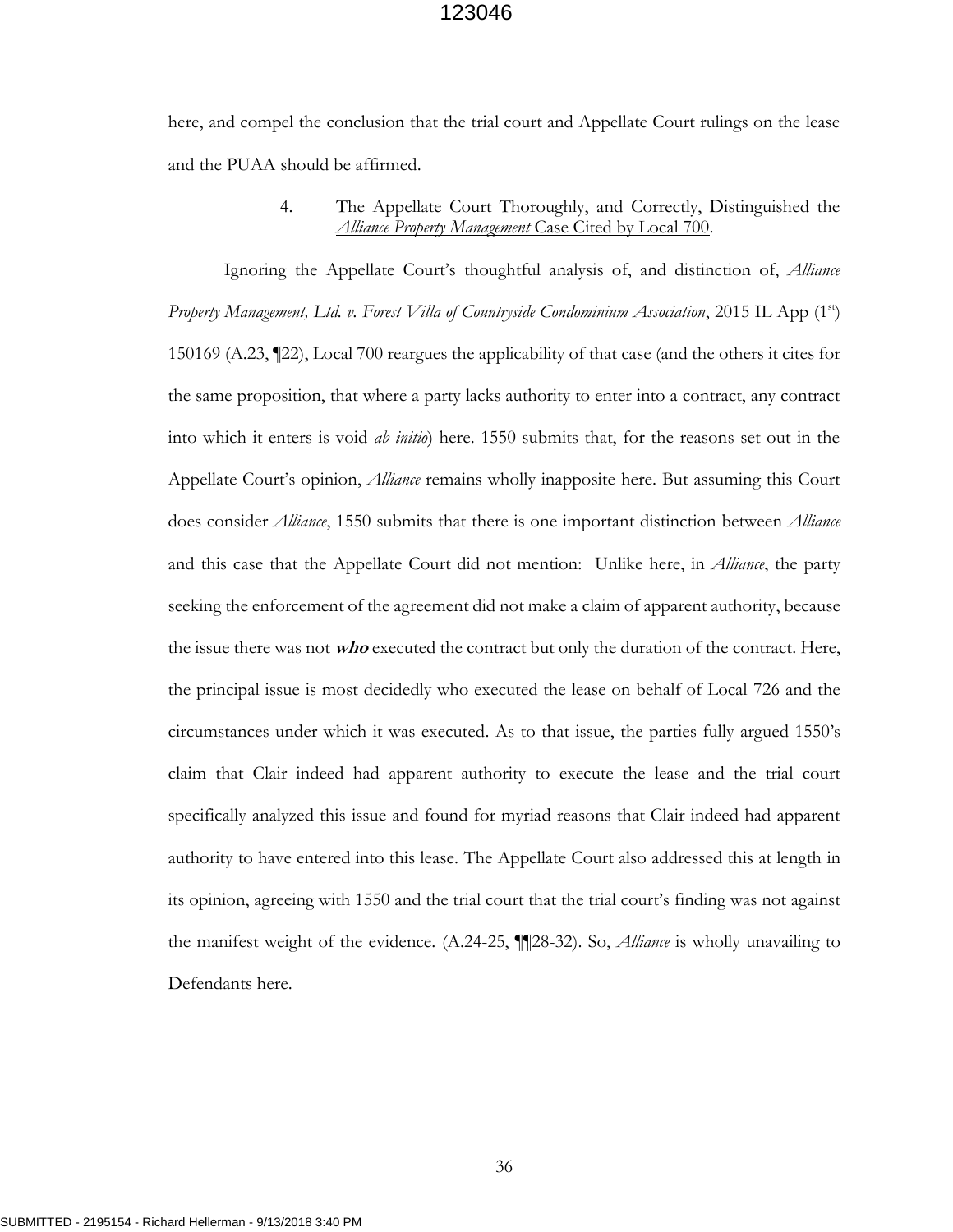#### **D. The Appellate Court Correctly Affirmed the Trial Court's Finding that Clair Had Apparent Authority to Have Entered into the Lease.**

As noted, both the trial court and the Appellate Court undertook a painstaking analysis of the record and pointed to the abundant testimony that demonstrated that Local 726 and Clair himself held Clair out as having the authority to negotiate and execute the lease. As noted, this factual finding is reviewed (and was reviewed and affirmed by the Appellate Court) under a manifest weight standard. Moreover, the Appellate Court specifically rejected Local 700's mischaracterization of the trial court's Order, in which Local 700 claimed that the trial court "found that Plaintiff may have possessed the Local's bylaws . . . [but] nevertheless relieved Plaintiff of any obligation to read them," noting that "defendants do not fully acknowledge the circuit court's factual findings regarding the plaintiff's knowledge of Clair's authority to enter into the [lease]." (A.24, ¶29). In fact, the trial court specifically found: "The testimony did not convincingly establish that plaintiff received a copy of the bylaws. . ." (A.4 (trial court's Order); *see also* A.24-25, ¶29 (Appellate Court's opinion, in which it italicized this passage from the trial court's Order)).

But, continuing to turn the equities of this case on their ear, in their Brief before this Court, Local 700 once again accepts no responsibility for the fact that Local 726 utterly disregarded and failed to follow its bylaws and instead tries to shift the focus to 1550, arguing that 1550 failed to do enough to determine the extent of Clair's **actual** authority. This, of course, has nothing to do with apparent authority, which "is rooted in the doctrine of equitable estoppel." *Patrick Engineering, Inc. v. City of Naperville*, 2012 IL 113148, ¶35. Local 700 conveniently and completely ignores the myriad affirmative statements that Clair and Diaz made to Mr. Friedman that Clair had authority to negotiate and sign the lease and the 15-20 visits that the executive board members made to the premises **while Clair was engaged in these negotiations**. Had they not approved of Clair representing Local 726 in connection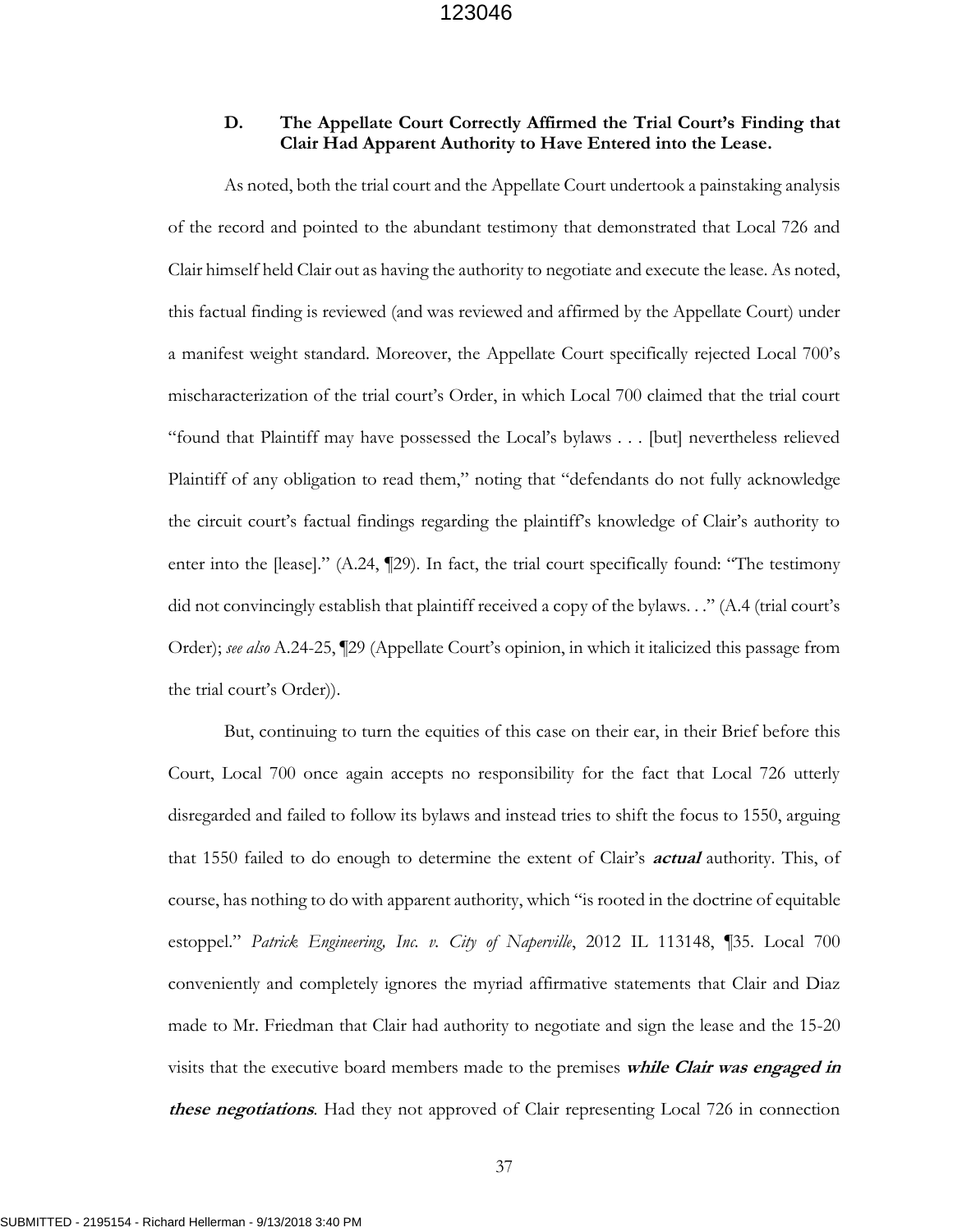with this lease, they most certainly would not have approved development plans for the Premises, requested that 1550 spend almost \$1,000,000 to develop the Premises and then moved into the developed Premises months later. Thus, any claim that it was unreasonable for Mr. Friedman to have believed that Clair had authority to sign the lease is wholly belied by the conduct of Clair, the Local 726 Executive Board and Local 726 itself.

As this Court held in *Patrick Engineering*, "where a principal has created the appearance of authority in an agent, and another party has reasonably and detrimentally relied upon the agent's authority, the principal cannot deny it." 2012 IL 113148, ¶35. In the face of the mountain of evidence in this record about how Clair was held out to 1550, it cannot possibly be credibly asserted that the trial court's finding of apparent authority, affirmed by the Appellate Court, was against the manifest weight. It must be affirmed.

#### **II. THE APPELLATE COURT CORRECTLY AFFIRMED THE TRIAL COURT'S RULING THAT LOCAL 700 WAS LOCAL 726'S SUCCESSOR.**

**A. The Admissions by the IBT, Local 726 and Local 700 That Local 700 Was a "Consolidation" and That Local 700 Was Local 726's "Successor" Who Obtained Local 726's Assets and Liabilities in the "Merger" Are Sufficient to Render Local 700 Liable as Local 726's Successor.**

What makes this case exceedingly rare among successor liability cases is that here, both the predecessor entity (Local 726) and the successor entity (Local 700) – as well as their parent organization, the IBT, who organized the transactions that dissolved Local 726 and created Local 700 – have **admitted** that the relationship between Local 700 and Local 726 was that of "consolidation," "merger" and "successor."<sup>16</sup> Without more, this should end the successor liability inquiry, for one of the four recognized exceptions that give rise to successor liability under the traditional framework is "where there has been an express **or implied agreement** 

<sup>&</sup>lt;sup>16</sup> Lest the Court forget, both Local 700 and Local 726 made many of these admissions *under* **oath** in their respective tax returns.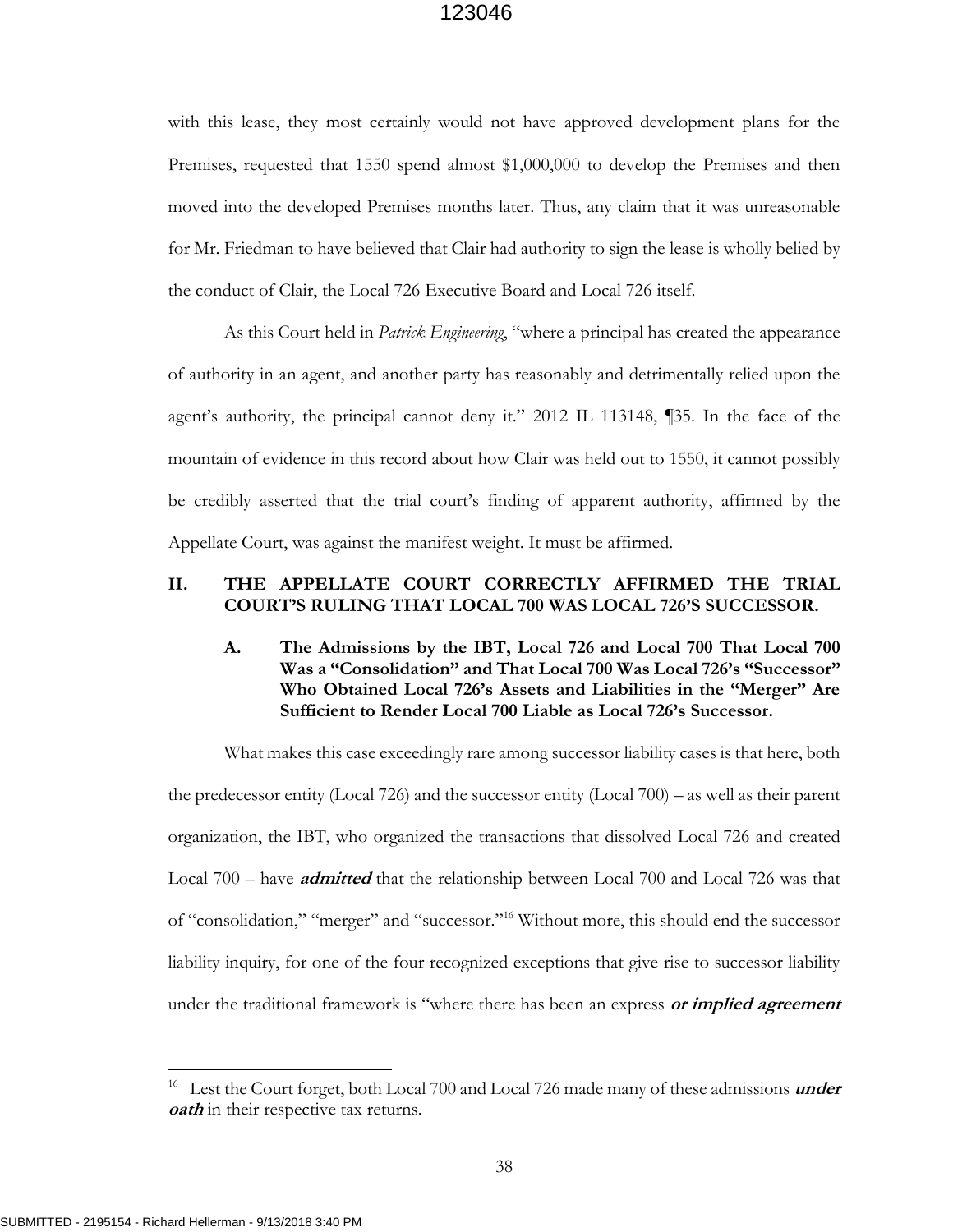**of assumption of liability**." (A.26, ¶39 (citing *Workforce Solutions v. Urban Services of America, Inc.*, 2012 IL App  $(1^{st})$  111410,  $\llbracket 86$ ). And, as Local 700 itself admits in its Brief to this Court (at p. 34), the "implied assumption of liability" exception does not require continuity of ownership. In the face of these admissions alone, it cannot be said that there is no evidence in the record to support the trial court's ruling that Local 700 is liable as Local 726's successor for Local 726's breach of the lease such that the Appellate Court erred in affirming the trial court's finding on this issue.

## **B. Even Apart from the Teamsters' Repeated Admissions of Merger, Consolidation and Successorship, the Policy Underlying the Successor Liability Doctrine Supports the Finding That Local 700 Succeeded to Local 726's Liability Under the Lease.**

The policy behind the exception to the general rule of successor non-liability reflects equity and good conscience. "To offset the potentially harsh impact of the traditional rule of successor corporate nonliability . . . the law also developed methods to protect the rights of corporate creditors after dissolution." *DiGiulio v. Goss International Corp.*, 389 Ill. App. 3d 1052, 1060 (1st Dist. 2009) *citing Vernon v. Schuster*, 179 Ill. 2d 338 (1997). The *DiGiulio* court continued, describing the general circumstance in which fairness and equity have led the courts to create the exceptions to the general rule and hold the successor entities liable for the debts of their predecessors:

> To prevent a situation whereby the specific purpose of acquiring assets is to place those assets out of the reach of the predecessor's creditors. \* \* \* To allow the predecessor to escape liability by merely changing hats would amount to fraud. **Thus, the underlying theory of the exception is that, if a corporation goes through a mere change in form without a significant change in substance, it should not be allowed to escape liability**.

389 Ill. App. 3d at 1061 *citing Vernon*, 179 Ill. 2d at 346 (emphasis added).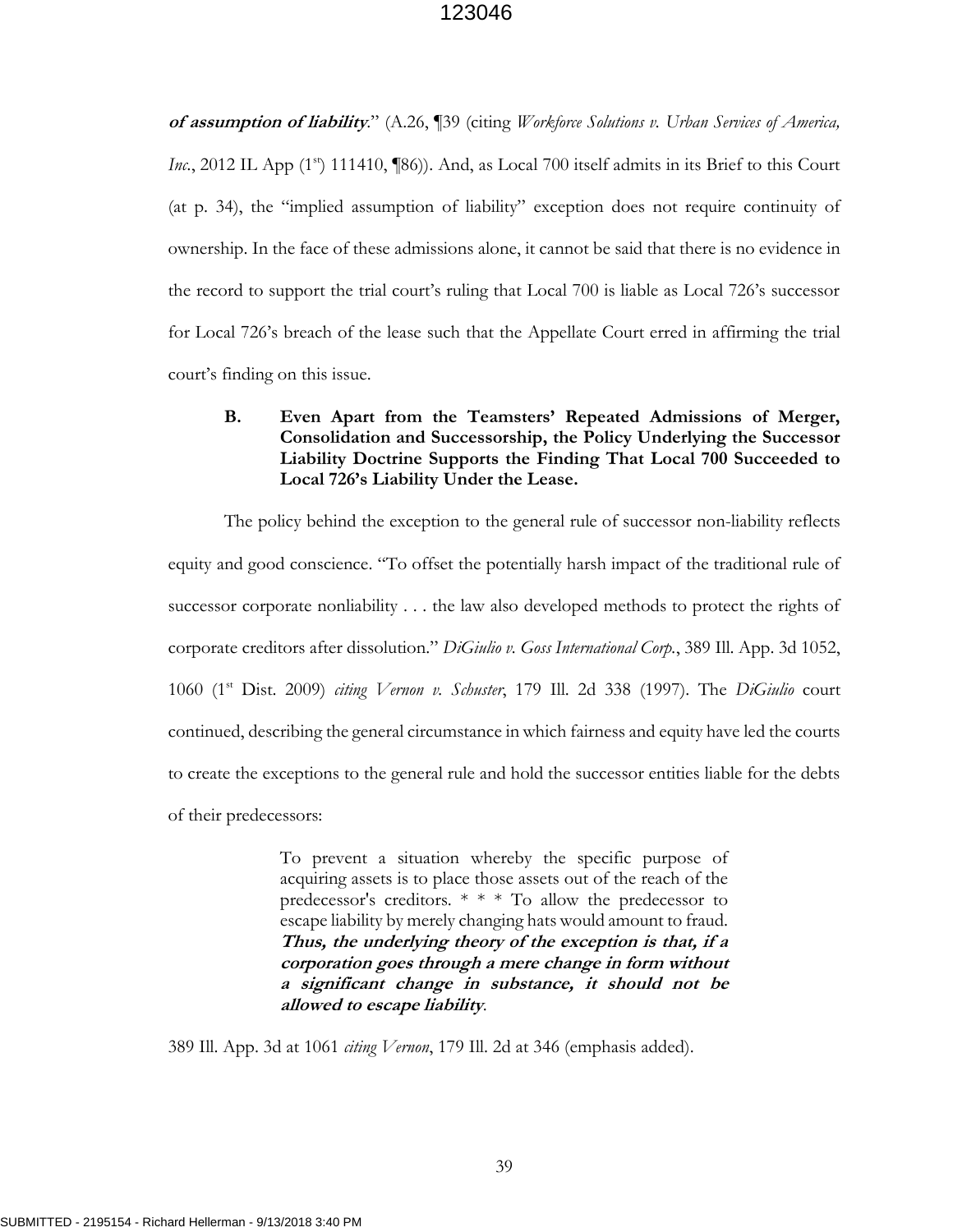It would be hard to imagine a case that more squarely fits within the analytical framework that gives rise to the successor liability than this one. After the trusteeship and the dissolution of Local 726 and the creation of Local 700, virtually every one of Local 726's duespaying members became dues-paying members of Local 700 and Local 700 occupied the very premises that Local 726 had been leasing from 1550. And, as if this were not enough, Local 700 immediately stepped into the CBAs that Local 726 had executed with its members' employers without even amending the agreements or otherwise obtaining any orders recognizing it as the certified bargaining representative under the CBAs. For lack of a better word, Local 726 **became** Local 700 for all intents and purposes, except that Local 700 used the transaction to try to escape Local 726's clear liability under the lease. Which is precisely what the successor liability doctrine was created to avoid. And the trial court recognized this.  $(A.8-9).$ 

Although as noted, the trial court could well have completed its analysis and reached the conclusion that Local 700 was Local 726's successor simply by determining that the admissions of the IBT, Local 726 and Local 700 reflected an implied assumption of liability by Local 700, it did not stop there. Rather, on these egregious facts, it also found that the dissolution of Local 726 and the creation of Local 700 perpetrated a fraud as to 1550, one of Local 726's creditors, another of the successor liability exceptions that does not require continuity of ownership. (A.9). This, of course, was rooted in Strzechowski's plea to the hearing panel that they needed to find "another means" to avoid the "crushing financial burden" of the lease and Coli answering that call, proposing dissolution to the GEB only to then promptly disclaim the lease liability as trustee of the "new" Local and then move the "new" Local into a building owned by the pension fund of the Local Coli ran, and of which Coli was a trustee. And all this, after Local 726 considered – and rejected – bankruptcy to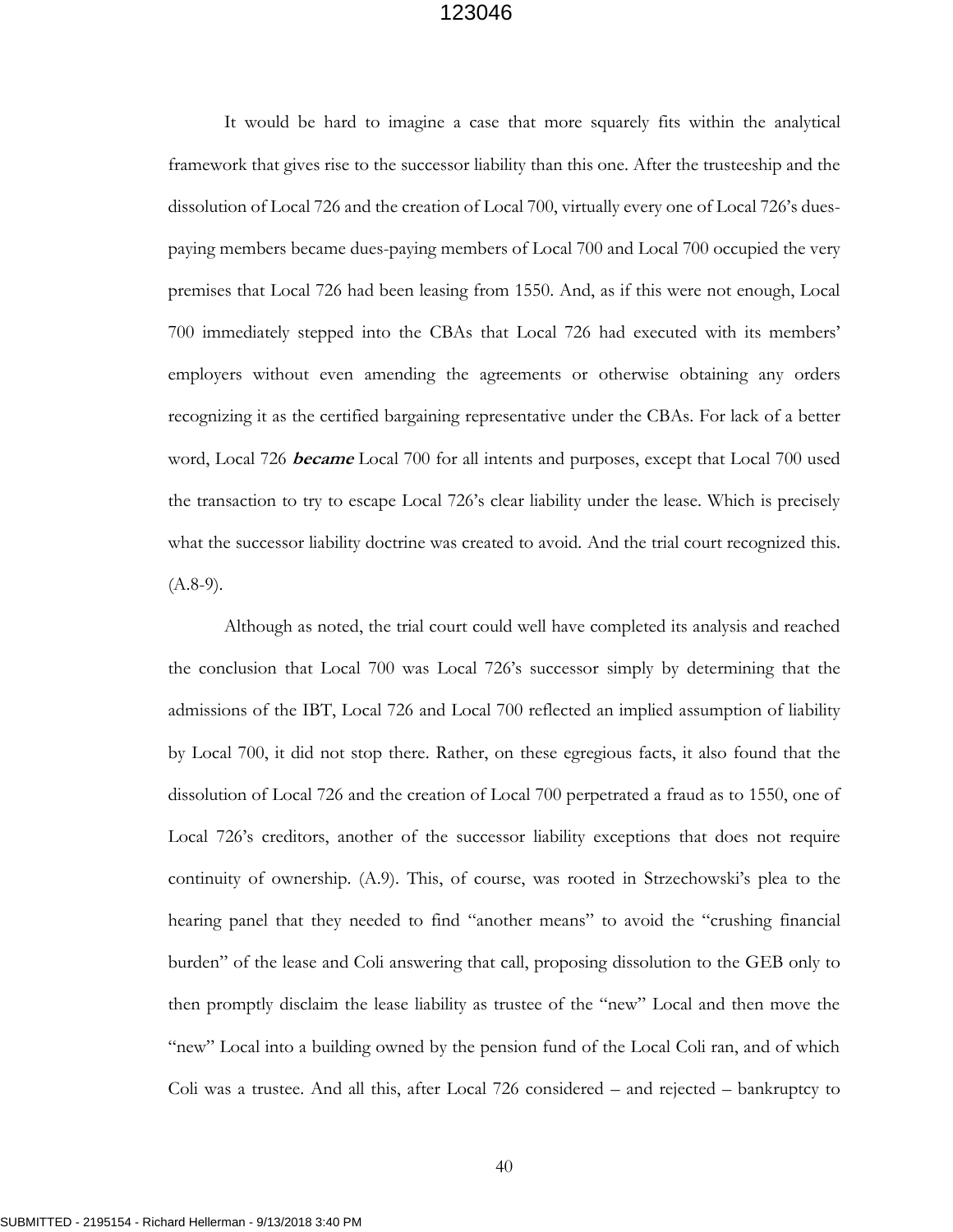address its debts! (R.V24, 190-191). A fraudulent purpose for escaping liability to 1550 was thus resoundingly proven at trial, as the trial court found.

However, the trial court also recognized, as Local 700 argued, that the unorthodox ownership structure of unincorporated associations such as labor unions does not lend itself to easy application of the other successor liability exceptions, which require continuity of ownership between the predecessor and successor organizations. To address this, the trial court looked to other jurisdictions, for no court in Illinois had been presented with this issue, and adopted the already extant "substantial continuity" test. (A.9). Under this test, espoused by the U.S. District Court for the Southern District of New York in 1988 (*Equal Employment Opportunity Commission v. Local 638*, 700 F. Supp. 739, 743 (S.D.N.Y. 1988)) and reaffirmed in 2000 (*Parker v. Metropolitan Transportation Authority*, 97 F. Supp. 2d 437 (S.D.N.Y. 2000)), so long as there is "substantial continuity" between the two organizations and the successor had notice of the liability in question, the same principles of equity out of which the successor liability exceptions as to other types of organizations were born support the imposition of successor liability on unincorporated associations. (A.9). And, applying this test, the trial court had no difficulty finding that Local 700 met the criteria and thus was Local 726's successor. (*Id*.).

In affirming, the Appellate Court analyzed at length the New York U.S. District Court decisions cited by the trial court and found that this test "provides an appropriate framework for determining whether an unincorporated association, such as a labor union, may be liable under a theory of successor liability for the liabilities of a dissolved association." (A.27, ¶42). The Appellate Court also fleshed out this test, holding that courts should consider four factors in making this decision:

(1) the relationship between the dissolved and successor associations, (2) whether there was substantial continuity of the dissolved association after a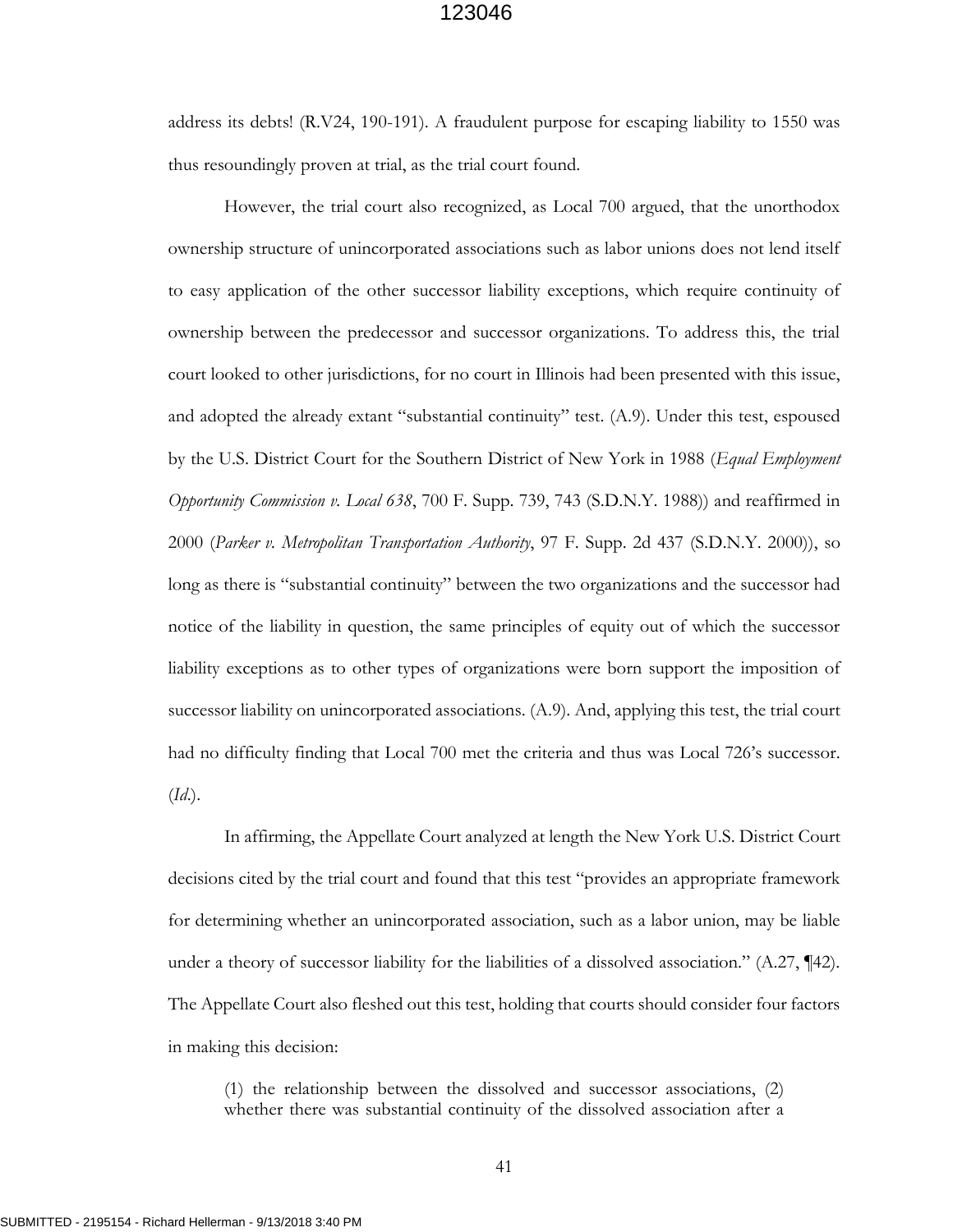merger or consolidation, (3) whether the successor association had notice of the dissolved association's liabilities, and (4) whether there are important state policies that would be affected by declining to impose successor liability.<sup>17</sup>

(*Id*.). While Local 700 points out that Local 726's "management" and employees (as opposed to it members) did not move to Local 700 (Brief, p. 41 n.14), it cannot be denied (as the trial court noted (A.9)) that both Local 726 and Local 700 were subject to the same IBT Constitution and both were under the ultimate control of the IBT. And, Local 700's claim that it had no notice of Local 726's liability (which, unbelievably, Local 700 continues to assert in its Brief before this Court) is simply laughable, with Coli admitting to having knowledge of the lease and the dispute over the lease during Local 726's trusteeship and Strzechowski going from trustee of Local 726 to assistant trustee of Local 700.

In its Brief, Local 700 merely claims that this new, "less stringent test" is inappropriate, without explaining how this test is any less "stringent" than the other exceptions in the traditional framework, or why it is inappropriate. Then, it audaciously tries to cast the members of Local 700 – who would have enjoyed the benefits of the 1550 premises had they not unceremoniously abandoned the property after four months, leaving 1550 to contend with finding a new tenant so it could continue to be able to pay the mortgage on the property – as the victims here. Then, burying its head in the proverbial sand, it emptily pronounces that the Appellate Court's sensible, eloquent observation that failing to adopt this test to find Local 700 liable "would eviscerate the integrity and purpose of contracting, would provide unincorporated associations an escape valve unknown to established contract law, and would serve no legitimate commercial purpose" (A.28, ¶46) "is plainly wrong." But that is precisely

<sup>&</sup>lt;sup>17</sup> The Appellate Court also noted in a footnote following its recitation of the four factors that these factors "were consistent with a number of factors used by the NLRB when considering an employer's duty to bargain with a post-merger union," citing a 1990  $7<sup>th</sup>$  Circuit case on this topic.  $(A.27, \P{42} \n n.3)$ .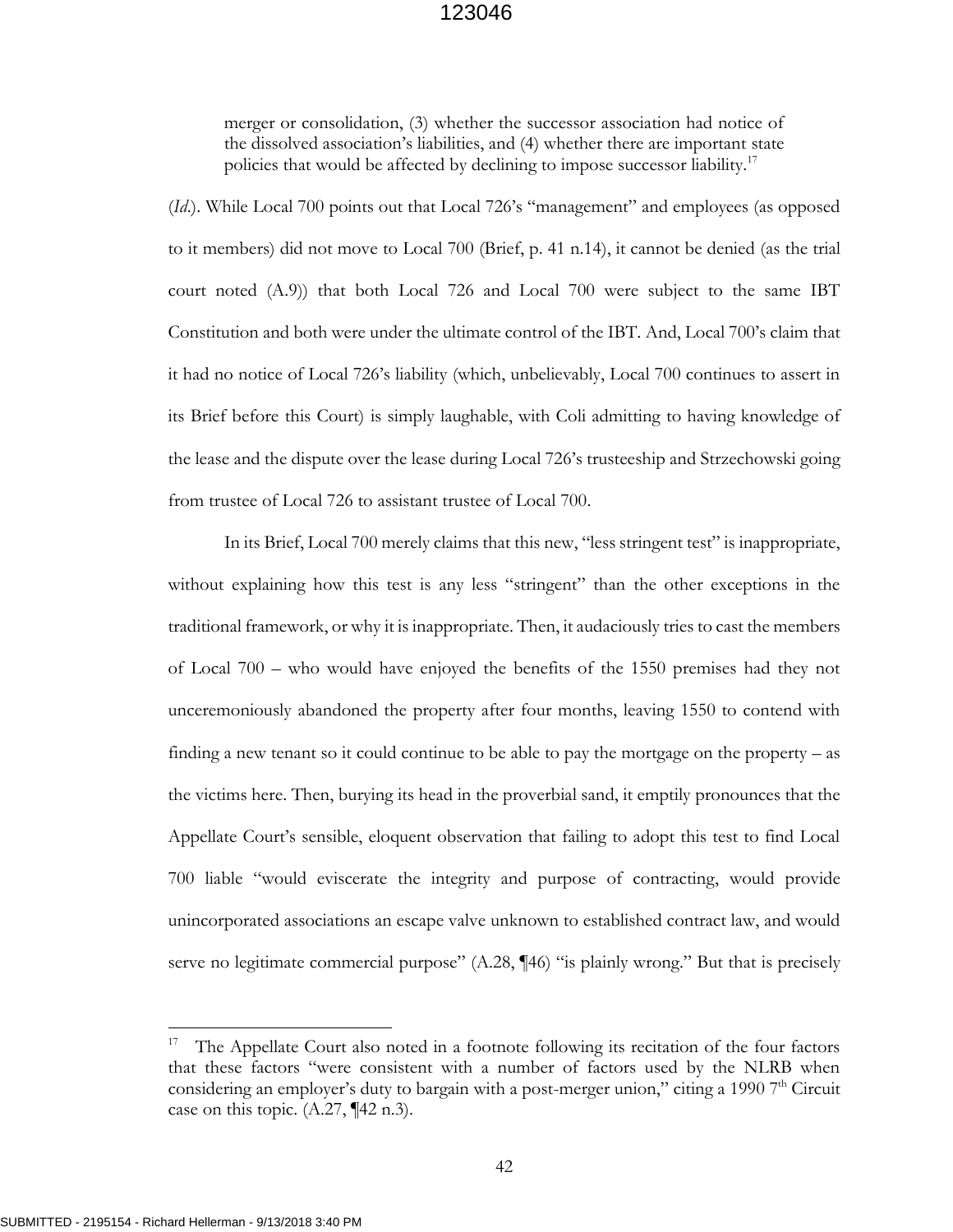what allowing Local 700<sup>18</sup> to escape liability would do here. Yet Local 700 steadfastly, selfishly refuses to acknowledge this.

In its desperation to find some support for its argument that the "substantial continuity" test is improper in the context of this case, Local 700 cites *New York v. National*  Services Industries, Inc., 352 F.3d 682 (2<sup>nd</sup> Cir. 2003) for its statement that the substantial continuity test "is well established in the area of labor law . . . and cannot easily be extended to other areas of federal common law." 352 F.3d at 686. However, *New York* was a CERCLA case, which itself presents a highly specific federal statutory framework wholly unsuitable for application to the facts at bar. The holding in *New York* confirms this: "We thus find that the substantial continuity doctrine *is not part of the general federal common law* and . . . should not be used to determine **whether a corporation takes on CERCLA liability as a result of an asset purchase.**" *Id.* at 687 (emphasis added). It scarcely requires argument to conclude that this holding is irrelevant here, where there is no CERCLA claim, no federal common law issues and no asset purchase between the local unions.<sup>19</sup>

In short, as with the issue of the validity of the lease, there were multiple grounds in the record – some of which the trial court and Appellate Court relied upon for their judgments, some of which they did not – to support their respective judgments. But to affirm those

<sup>&</sup>lt;sup>18</sup> For all its talk about the horrors that will befall the members of Local 700, the fact is, 1550 did not sue the members of Local 726 or Local 700 but, pursuant to Section 2-209.1 of the Code of Civil Procedure, sued Local 700 in its own name.

<sup>&</sup>lt;sup>19</sup> There is one aspect of *New York* that does bear mention here though. Whereas Local 700 emphatically claims that the substantial continuity test has only been applied in labor law contexts (Brief, p. 39 ("no court in Illinois or elsewhere has applied the substantial continuity test outside the federal labor law context")), the *New York* court noted that "[t]he substantial continuity doctrine **has also been applied in a few product liability cases**." 352 F.3d at 686 (emphasis added). So, the premise of Local 700's argument, centered around its quote from the *New York* case, is undermined by other language in that very case.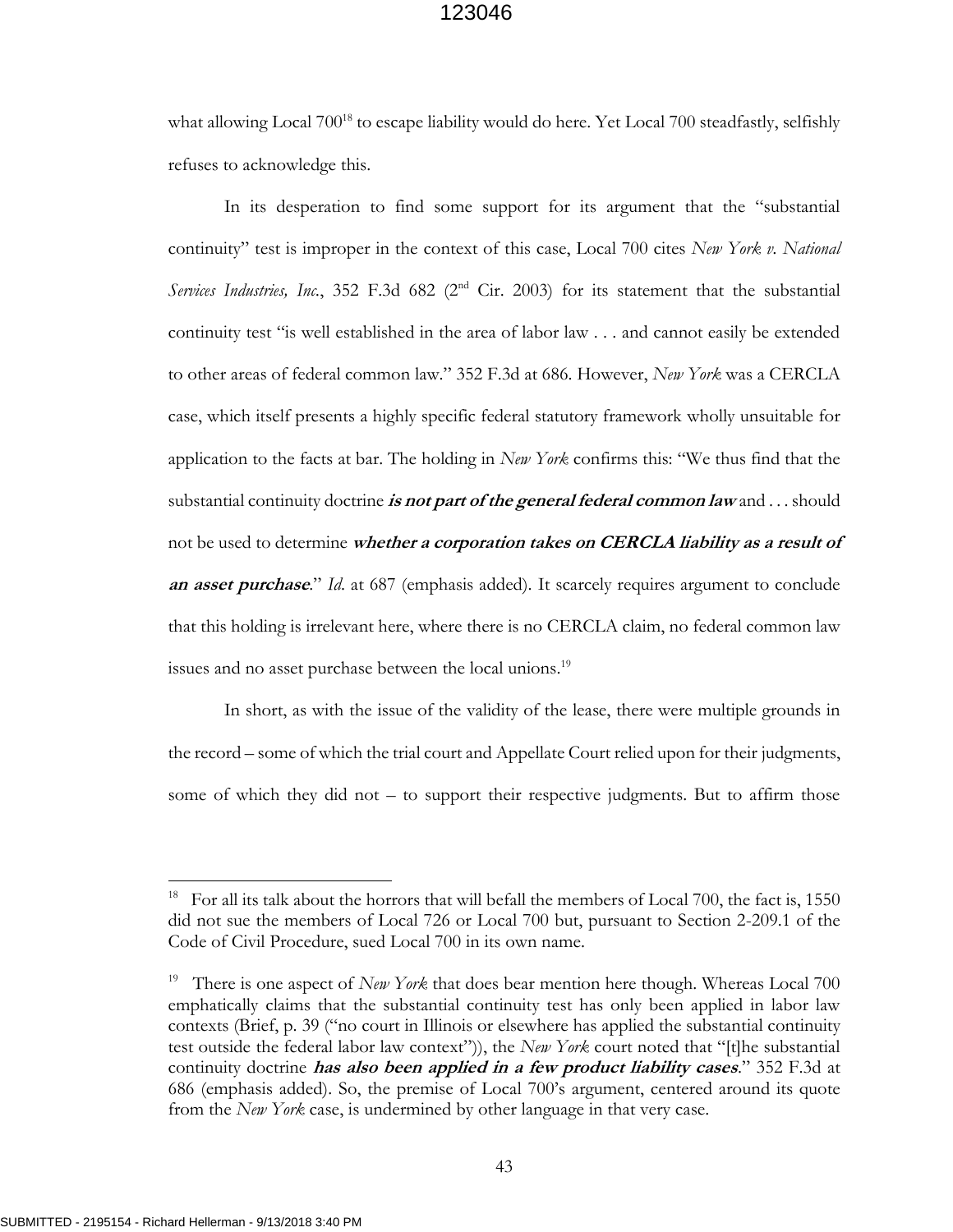judgments, all this Court must do is determine there was some basis in the record for the courts' conclusion that Local 700 was the successor of Local 726. 1550 submits that on this record, this task should be relatively simple. The finding that Local 700 was the successor to Local 726, liable for Local 726's breach of the lease, should be affirmed.

## **III. THE TRIAL COURT AND THE APPELLATE COURT CORRECTLY RULED THAT THE LIQUIDATED DAMAGES PROVISION IN THE LEASE WAS ENFORCEABLE.**

It is well-settled that "the purposes of damages [in a breach of contract case] is to put the nonbreaching party into the position he or she would have been in had the contract been performed, but not in a better position." *Walker v. Ridgeview Construction Co., Inc.*, 316 Ill. App. 3d 592, 596 (1<sup>st</sup> Dist. 2000). This black-letter principle has been applied to breach of lease cases. *See Wanderer v. Plainfield Carton Corp.*, 40 Ill. App. 3d 552, 556 (3<sup>d</sup> Dist. 1976) (the "measure of actual loss" rule indicates that damages for breach of lease should place the injured party "in the position he would have been had the contract been performed."). In *Inland Property Management, Inc. v. McLallen*, 1990 WL 43510 (N.D. Ill. April 5, 1990), the U.S. District Court, citing *Wanderer*, held clearly and directly that "[u]nder Illinois law, 'the measure of damages when a lease is breached is the total unpaid rent for the remaining term of the lease, less what the landlord can obtain from reletting the premises for all or part of that term.'" 1990 WL 43510, \*8.

Here, as in all lease cases, there are two possible types of damage 1550, the landlord, could have suffered. Damage due to nonpayment of rent (in other words, a payment default by the lessee) and damage the lessee may have done to the property itself (that is, breach(es) of the other provisions of the lease wherein the lessee agreed to keep and return the property in good repair). Quite obviously, these are entirely different types of damage, occasioned by entirely different conduct by the lessee. But, in either of those instances, the law entitles the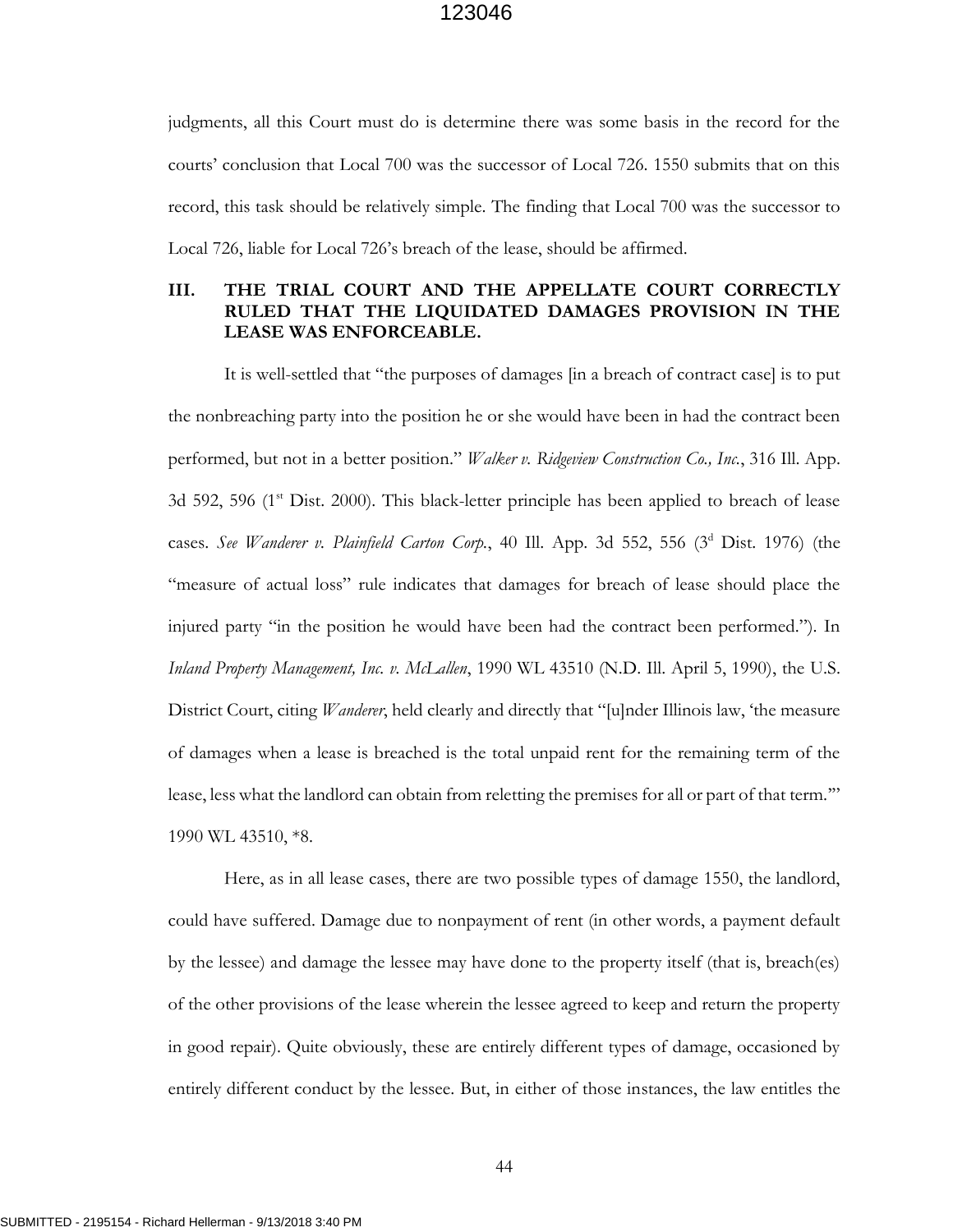lessor to recover for all damage it sustains as a result of lessee's breaches of its covenants. The damage provision in the lease here provides 1550 with the ability to recover both types of damages, if sustained. But, importantly, it provides 1500 with no ability to recover anything more than its actual damage in each context. For this reason, the damage provision is not an unenforceable penalty provision.

With respect to leasehold damages, Section 14.B.(i) (R,V4, C948) could not be clearer. It did not set forth any specific amount as liquidated damages for a payment default, for there would be no way for the parties to know, at the time of contracting (which of course is the time at which a liquidated damage provision is to be judged – *see Jameson Realty Group v. Kostiner*, 351 Ill. App. 3d 416, 423-424 ( $1<sup>st</sup>$  Dist. 2004)), how much the present value of the rent due for remaining term of the lease would be at some unknown time in the future that a default might occur.<sup>20</sup> It therefore does not run afoul of the rule espoused in *GK Development, Inc. v. Iowa Malls Financing Corp.*, 2013 IL App (1<sup>st</sup>) 112802, ¶74 that

[w]hen a contract specifies a single sum in damages for any and all breaches even though it is apparent that all are not of the same gravity, . . . and when in addition the fixed sum greatly exceeds the actual damages likely to be inflicted by a minor breach, its character as a penalty becomes unmistakable."

Here, there was no fixed sum, period. The lease merely gave 1550 right to recover the present value of the remaining rents due it under the lease, which could only be calculated at the time of a payment default, not at the time of contracting. As the Appellate Court noted, "[t]his is

<sup>&</sup>lt;sup>20</sup> Local 700's citation to *Hickox v. Bell*, 195 Ill. App. 3d 976, 987-988 (5<sup>th</sup> Dist. 1990) for the general proposition that "in the real estate context, damages are often readily ascertainable" is therefore curious. Is Local 700's argument that there can never be liquidated damages in real estate contracts, because damages are never uncertain? Certainly, the legion cases on this topic strongly suggest to the contrary. But in any event, *Hickox* was a **real estate sales contract** which involved earnest money and other payments that would be forfeited in the event of a default. Clearly, this case could not be more different, so *Hickox* is inapplicable to the consideration of the damage provision here.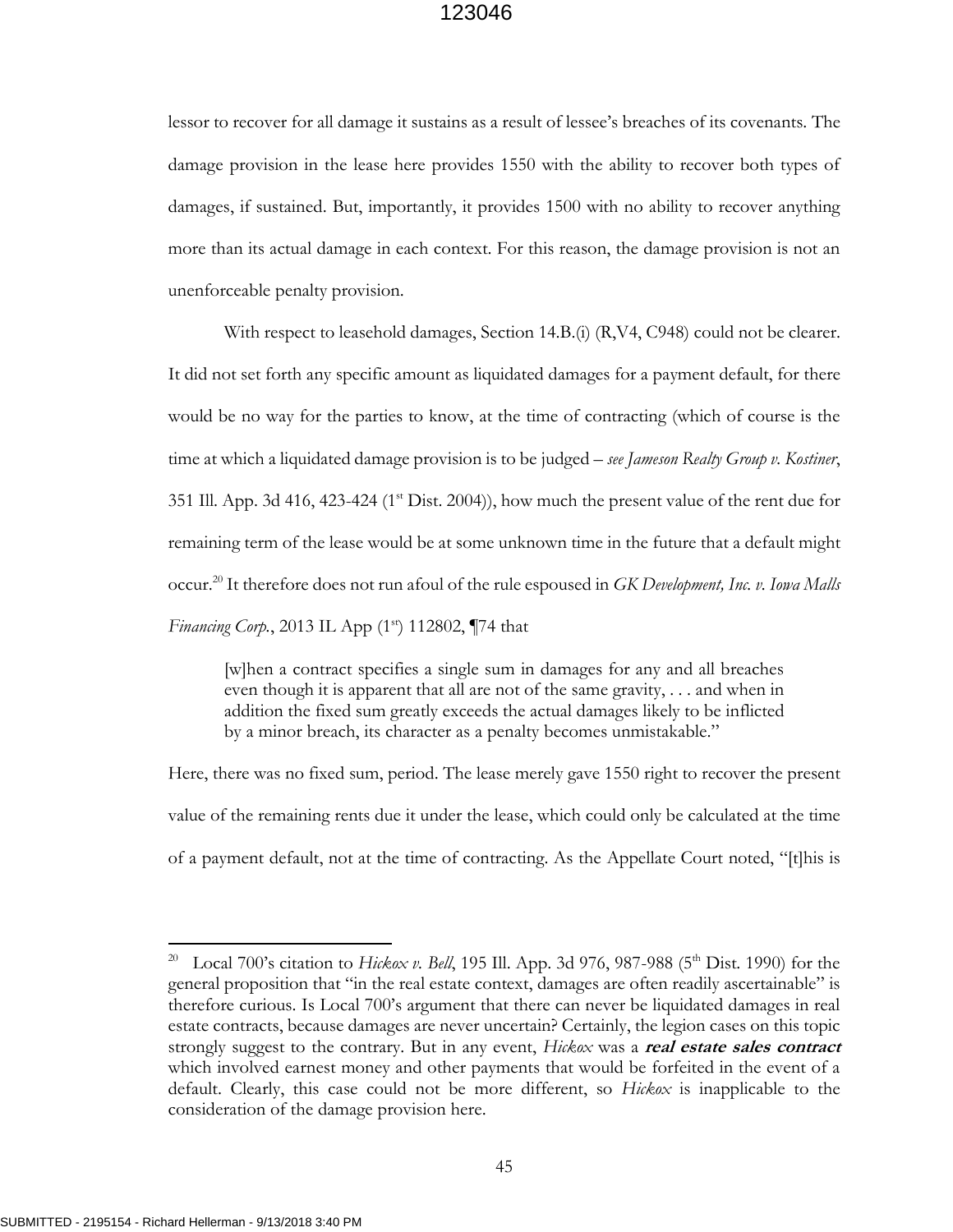not unreasonable since, **in the event of a breach, this is exactly what plaintiff would be entitled to**." (A.36, ¶88 (emphasis added)).

With respect to the "any other sums or damages for which Tenant may be liable to Landlord" clause, as the Appellate Court pointed out, this clause does **not** state or refer to other damages "occasioned by the payment default;" rather, read in context, the term "other" distinguishes those damages from payment default damages. According to the clear terms of the lease, if Local 726 left the premises in a state of disrepair, such conduct would be a breach of several "other" (that is, non-rent payment) provisions of the lease (*e.g.*, Sections 5.(B) and 7 – R.V4, C945, 946). And, if Local 726 had breached these provisions, 1550 would certainly have been entitled to recover from Local 726 whatever damages it sustained as a consequence of those "other" breaches, which damages are wholly unrelated to a payment default. This provision did not, as Local 700 wrongly characterizes it, give 1550 the right to recover "rent payments for the full term of the lease *in addition to* actual damages." (Brief, p. 42 (emphasis in original)). By describing the provision in this inaccurate manner, Local 700 is no doubt trying to make the provision seem like the provision that was struck down in *Grossinger Motorcorp, Inc. v. American National Bank and Trust Co.*, 240 Ill. App. 3d 737 (1<sup>st</sup> Dist. 1992). There, a liquidated damages clause in a real estate purchase contract gave the seller the option to either accept the liquidated damages amount specified in the contract (retention of the earnest money) or seek actual damages **attributable to the breach**. 240 Ill. App. 3d at 749-752. Such "optional liquidated damages provisions" are, as a matter of law, unenforceable as a penalty. *See*, *e.g.*, *Karimi v. 401 North Wabash Venture, LLC*, 2011 IL App (1<sup>st</sup>) 102670, ¶21. Here, of course, taking the two remedy clauses within Section 14.B.(i) together, the lease provides only – and nothing more than – that 1550 was entitled to be made whole in the event Local 726 breached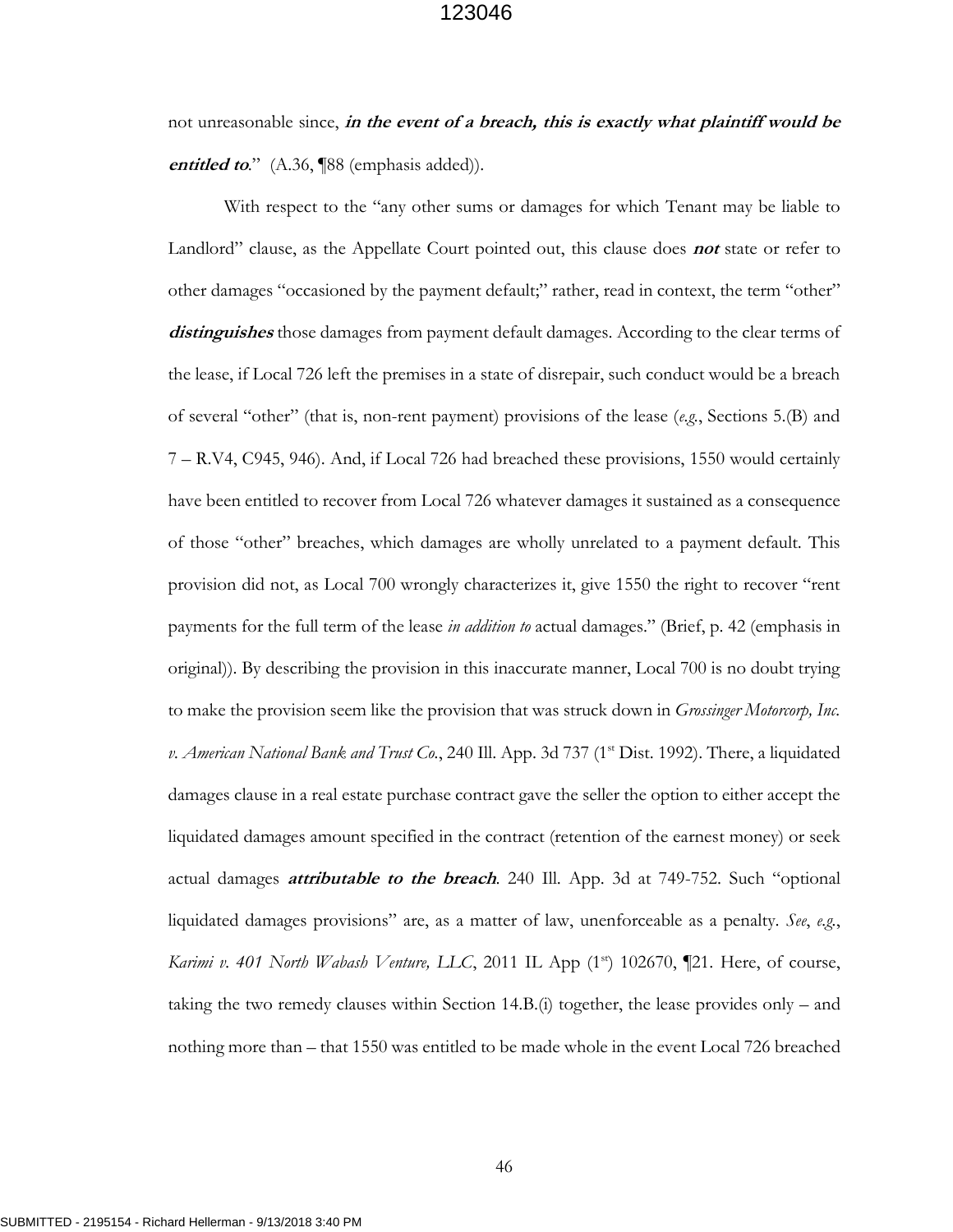the lease. This is in accordance with the settled law and was not any sort of "optional liquidated damages" provision.

Although Local 700 cites several real estate purchase contract cases in support of its liquidated damage argument, the fact is, unlike almost all of those cases, there were never any sums (such as earnest money) paid to 1550 at the beginning of the lease term that 1550 would have been permitted to keep in the event of a payment default; rather, what was involved was always, and was never understood by the parties to be anything but, monthly rent that was due on a going-forward basis. There was thus no possibility of a windfall to 1550 in the event of a payment breach, it could only recover what the law permitted in such circumstances, the present value (thus a single, "liquidated" amount) of the rents it would have received had Local 726 performed under the lease. Thus, cases involving real estate sales contracts do not provide an apt comparison to the issues presented here. And, in any event, it is well-settled that courts must evaluate each liquidated damage provision on its own facts and circumstances. *Karimi*, at ¶16.

Reduced to its core, Local 700's Brief on the issue of liquidated damages is nothing other than a rehash of all the arguments that it made before the Appellate Court, which the Appellate Court serially rejected based on sensible and legally correct reasoning. While this Court does indeed review this finding on this issue on a *de novo* basis, 1550 submits that the new cases Local 700 cites in its Brief here add nothing to the discussion.

There is one final point on damages that is noteworthy. The Teamsters City Lease – which at the risk of repetition, but in the hope of clarity, Local 726 fully performed without any claim of invalidity – contained a damage provision that entitled the landlord to "a sum of money equal to the value of the Rent provided to be paid by Tenant for the balance of the original Term, . . . plus any other sum of money and damages owed by Tenant to Landlord."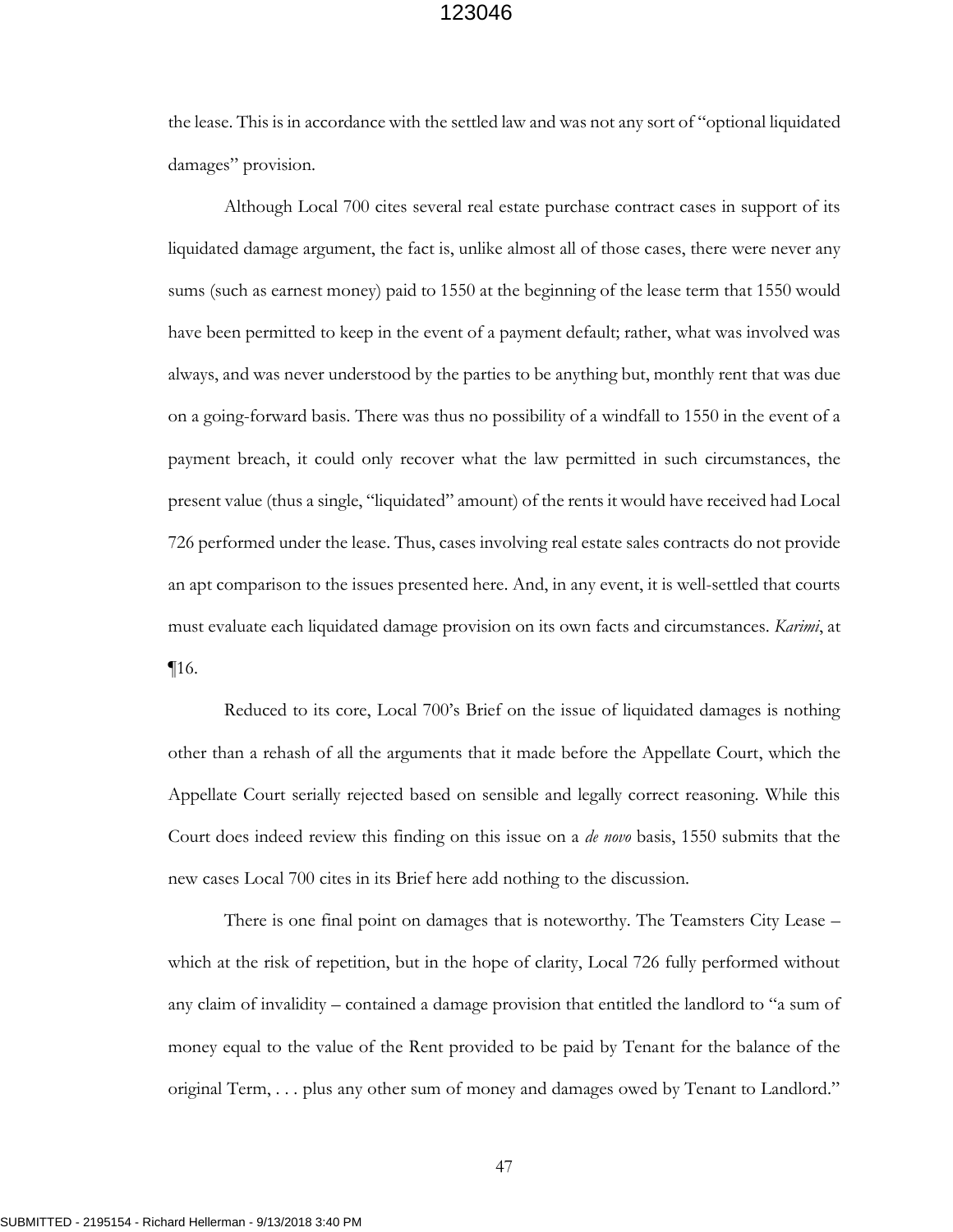(JX21 – S.R.V2, 384). **This provision is almost identical to the damage provision in this lease**. (PX1 – S.R.V2, 425). Thus, like virtually everything else in this case, what was fine for Local 726, is now unacceptable to Local 700. This Court should not countenance such a blatant, utterly baseless and inequitable double-standard. The damage award, like all the other aspects of the judgment here, must be affirmed.

#### **CONCLUSION**

For each and all of the foregoing reasons, 1550 MP Road, LLC, respectfully prays that this Honorable Court affirm the Appellate Court's decision affirming the trial court's October 21, 2015 Order, remand this case to the trial court for submission by 1550 of a Supplemental Fee Petition pursuant to the provision of the lease that permits recovery of attorneys' fees (Section 17 – R.V4, C950), and enter any other or further orders the Court deems necessary, just and proper.

Respectfully submitted,

1550 MP ROAD, LLC

By: /s/ Richard K. Hellerman One of Its Attorneys

Richard K. Hellerman The Law Office of Richard K. Hellerman, P.C. 222 South Riverside Plaza, Suite 2100 Chicago, Illinois 60606 (312) 775-3646 [rkhellerman@hellermanlaw.com](mailto:rkhellerman@hellermanlaw.com)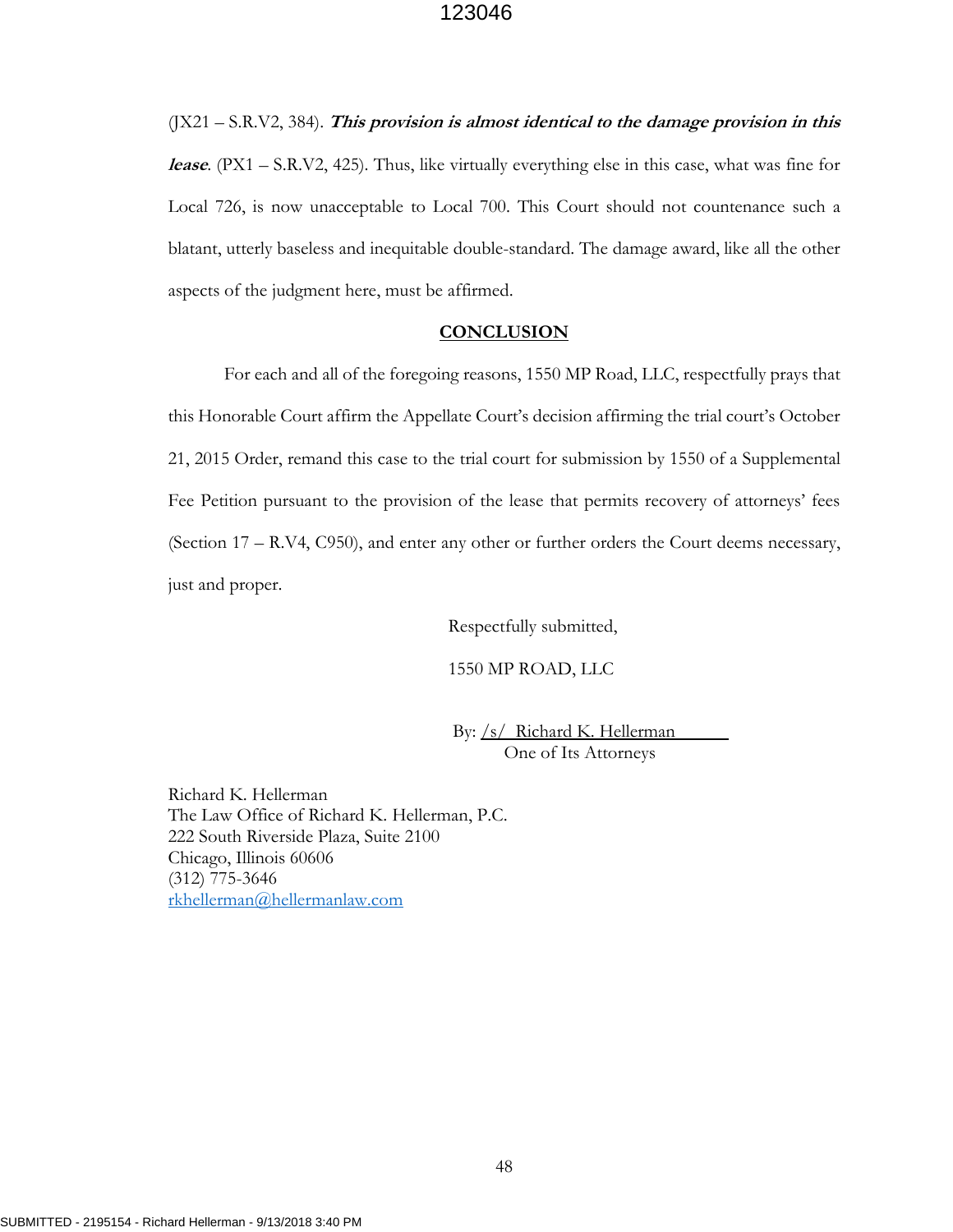## **CERTIFICATE OF COMPLIANCE**

I certify that this brief conforms to the requirements of Rules 341(a) and (b). The length of this brief, excluding the pages containing the Rule 341(d) cover, the Rule 341(h)(1) statement of points and authorities, the Rule 341(c) certificate of compliance, the certificate of service, and those matters to be appended to the brief under Rule 342(a), is 48 pages.

> /s/ Richard K. Hellerman Richard K. Hellerman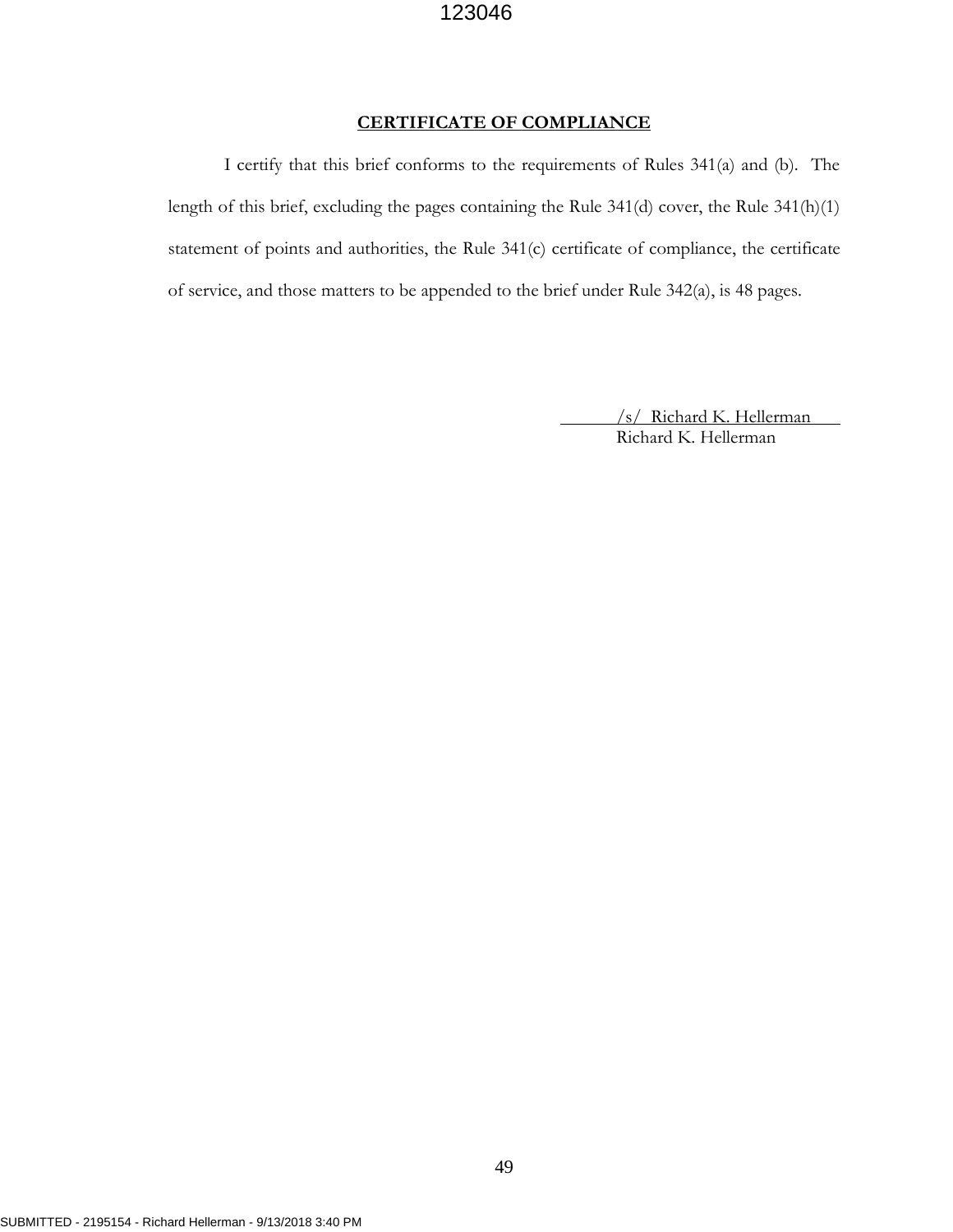## **NOTICE OF FILING and PROOF OF SERVICE**

| 1550 MP ROAD, LLC,                                        |     |        |  |
|-----------------------------------------------------------|-----|--------|--|
| Plaintiff-Appellee,<br>V.                                 | No. | 123046 |  |
| TEAMSTERS LOCAL UNION NO. 700,                            |     |        |  |
| Defendant-Appellant,<br>and                               |     |        |  |
| <b>INTERNATIONAL BROTHERHOOD OF</b><br>TEAMSTERS, et al., |     |        |  |
| Defendants.                                               |     |        |  |

#### In the Supreme Court of Illinois

The undersigned, being first duly sworn, deposes and states that on September 13, 2018,

there was electronically filed and served upon the Clerk of the above court the Brief of Plaintiff-

Appellee, and that on the same day, a pdf of same was e-mailed to the following counsel of record:

Richard J. Prendergast Michael T. Layden Deirdre A. Close Brian C. Prendergast Collin M. Bruck Richard J. Prendergast, Ltd. 111 West Washington Street, Suite 1100 Chicago, Illinois 60602 rprendergast@rjpltd.com mlayden@rjpltd.com dclose@rjpltd.com bprendergast@rjpltd.com cbruck@rjpltd.com

Sherrie E. Voyles Brandon M. Anderson Jacobs, Burns, Orlove & Hernandez 150 North Michigan Avenue, Suite 1000 Chicago, Illinois 60601 svoyles@jbosh.com [banderson@jbosh.com](mailto:banderson@jbosh.com)

Within five days of acceptance by the Court, the undersigned states that thirteen copies of

the Brief of Appellee will be sent to the Court bearing the Court's file-stamp.

*/s/ Richard K. Hellerman* Richard K. Hellerman